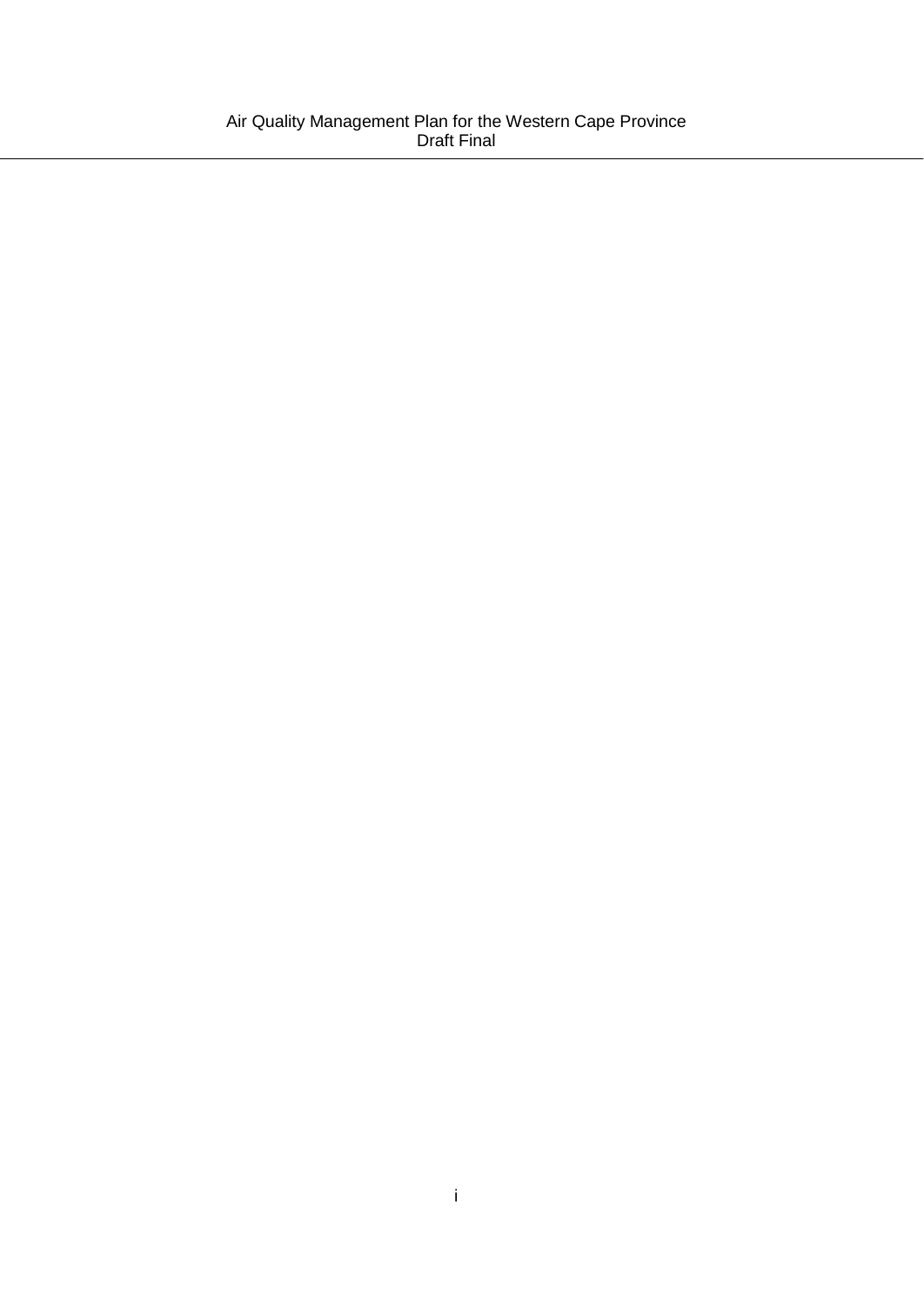# **Acknowledgments:**

The following individuals and groups made valuable input through their participation in the development of the Air Quality Management Plan for the Western Cape:

All those in the respective Municipalities who graciously completed the capacity and air quality issues questionnaire;

All those who participated so actively in the public meetings in Saldanha Bay, Cape Town, Worcester and George;

Piet van Rensburg and Johan Schoeman from the Eden District Municipality, and Lenese Hesselman from the Mossel Bay Local Municipality;

Piet Fabricius and Kobus Marais in the West Coast District Municipality and the Swartland Local Municipality;

Ockie Heyns from the Cape Winelands District Municipality;

David Oliver, Edwardo Filby and Shadley McKenzie from the City of Cape Town;

Lady from the Overberg District Municipality;

Leon Crafford from the Central Karoo District Municipality.

# **Project Team:**

Dr. Joy Leaner (Director: Pollution Management) Kamaseelan Chetty (Deputy-Director: Air Quality Management) Hans Linde, Robyn Britten, Shawn le Roux, Heinrich Wingrove, Russel Mehl, Shahida Misbach and Rabia Reynolds (Sub-Directorate: Air Quality Management) Dr. Mark Zunckel, Yegeshni Naicker (uMoyo-Nilu)

# **Project Technical Committee:**

Dr. Joy Leaner (Director: Pollution Management) Kamaseelan Chetty (Deputy-Director: Air Quality Management) Hans Linde, Robyn Britten, Russel Mehl, (Sub-Directorate: Air Quality Management) Dr. Mark Zunckel, Yegeshni Naicker (uMoyo-Nilu) Ian Gildenhuys Johan Mei (Dept Agriculture), ?? (Dept Health), Lehan fouche (DEADP GIS), Okkie, Piet, David Oliver, anton Molden (SAPIA), Andrew Mota(,DEA)

Department of Environmental Affairs and Development Planning Directorate: Pollution Management Sub-Directorate: Air Quality Management Private Bag X9086, Cape Town, 8000 Tel: 021 483 2888 Fax: 021 483 3254 Email: kchetty@pgwc.gov.za

**For further information, please contact:**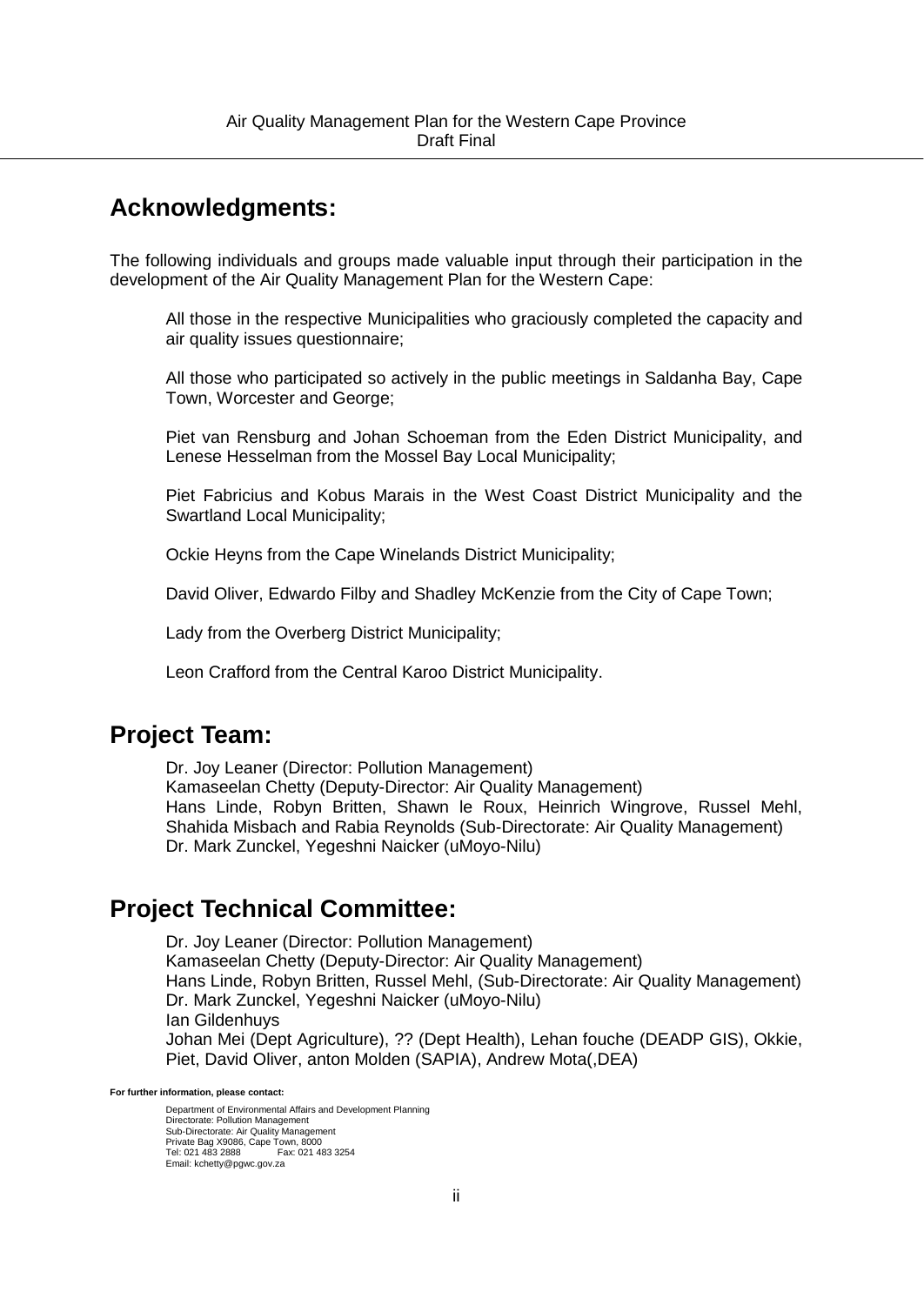# **Foreword**



Every person has the right to clean air. The publication of the National Environmental Management: Air Quality Act, Act No. 39 of 2004, (NEM:AQA), has introduced new challenges with regard to air quality management for all spheres of Government including Industry. The Western Cape Provincial Government has been proactive in accepting these challenges and has since been actively engaged in various programs to manage air quality.

One of these programmes has now culminated in this Air Quality Management Plan for the Western Cape Province. During the process of drafting this plan an extensive public participation process was followed. The inputs received from the various communities, organizations, industries and authorities that have participated in the public consultation process has shaped and informed this plan.

The publication of this Air Quality Management Plan will guide the development of air quality initiatives, with a view to ensure that the air we breathe is in compliance with National Ambient Air Quality Standards. The effective implementation of the Air Quality Management Plan is dependent on all citizens and advocates a participatory approach to air quality governance in the Western Cape.

Anton Bredell

\_\_\_\_\_\_\_\_\_\_\_\_\_

Western Cape Minister: Environmental Affairs and Development Planning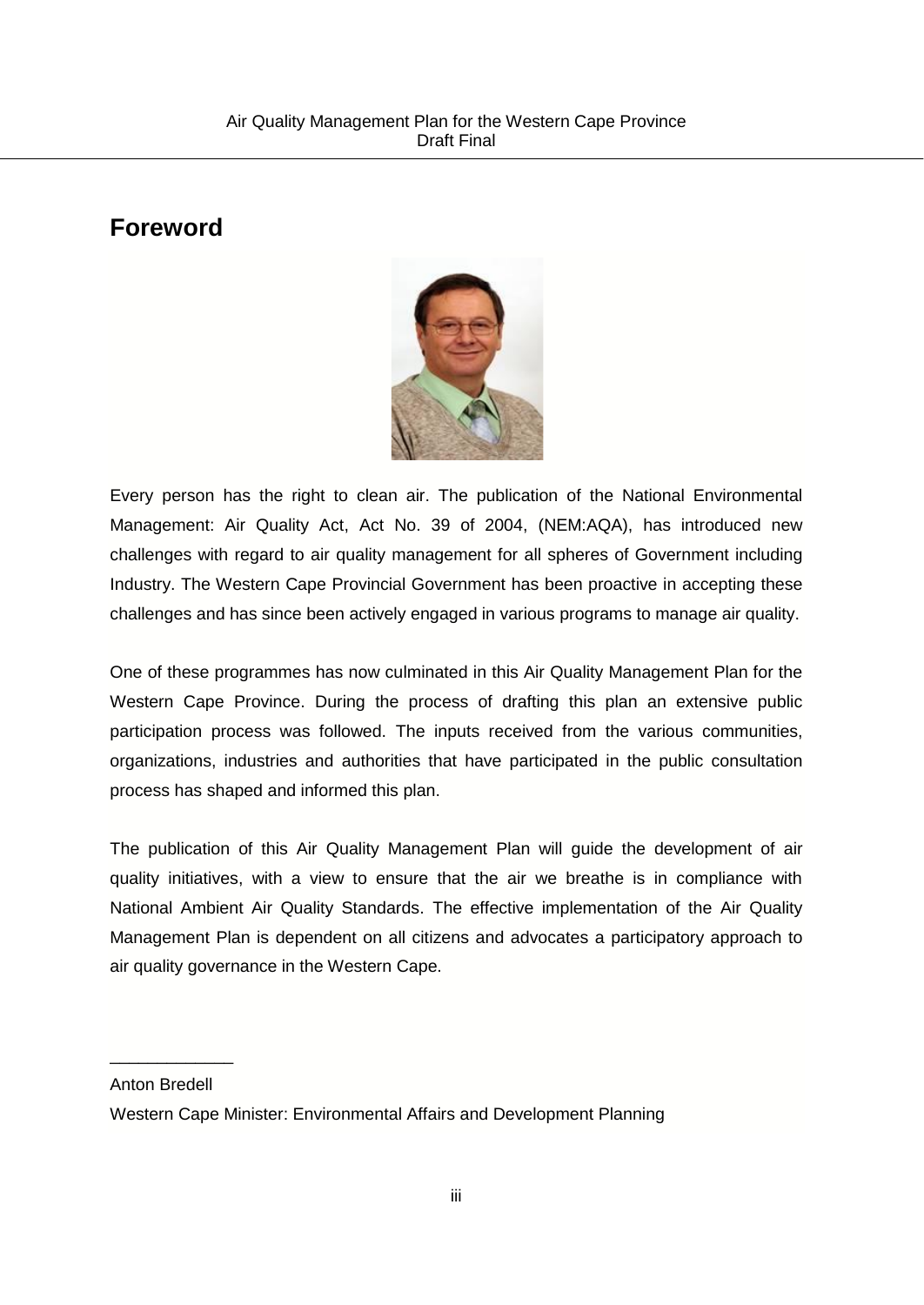# **Executive summary**

The promulgation of the National Environmental Management: Air Quality Act (Act No. 39 of 2004) ("the NEM:AQA") marked a turning point in the approach to air pollution control and governance in South Africa. The philosophy of Air Quality Management (AQM) was introduced in line with international policy developments and the environmental right, i.e. Section 24 of the Constitution (Act No. 108 of 1996). The focus shifted from source control under the Atmospheric Air Pollution Prevention (APPA) (Act No. 45 of 1965) to management of pollutants in the ambient environment through air quality management planning. In accordance with the requirements of the NEM:AQA, Section 15 (1), the Western Cape's Department of Environmental Affairs and Development Planning (D:EA&DP) is developing an Air Quality Management Plan (AQMP) for the Western Cape Province.

The development of the AQMP was undertaken in two phases. *Phase One* entailed the establishment of the baseline status of AQM in the Province, as well as the baseline status of ambient air quality. *Phase Two* used the findings of the baseline assessment and the resultant gap analysis to set the Vision, Mission and Goals for the AQMP, followed by the definition of activities to address the identified gaps and to meet the objectives of the AQMP. Stakeholder involvement formed an integral component in both phases. During Phase 1, four (4) public workshops were held in four Districts across the Western Cape, where participants involved provided inputs on the Vision, Mission, Goals and Objectives for the Provincial AQMP. During Phase 2, sector workshops were held to engage specific sectors of interest, *viz*. industry and business, housing and planning, transport, and agriculture. A further four (4) workshops were held during Phase 2 to communicate the progress made on the development of the AQMP and to provide opportunities for stakeholders to further influence the AQMP and the associated implementation plan.

Air quality management in the Western Cape is addressed by Provincial and Local government. Management at Provincial level has progressed significantly, with a dedicated AQM unit set up in D:EA&DP's Directorate: Pollution Management, as well as the appointment of an Air Quality Officer (AQO). At the level of the District and Metropolitan Municipality, an AQO has been appointed in the Cape Winelands, Central Karoo and Overberg District Municipalities (DM), as well as the City of Cape Town Metropolitan Municipality. Interim AQO's are acting in the role in the Eden and West Coast District Municipalities. The Eden DM and the City of Cape Town have approved AQMPs that are in various stages of implementation, while an AQMP has been drafted for the Cape Winelands DM. The Overberg, Central Karoo and West Coast DMs do not yet have AQMPs at this stage.

District and Metropolitan Municipalities will become the Licensing Authorities in their respective jurisdictions when the NEM:AQA is enacted. Chief Air Pollution Control Officer (CAPCO) powers have been delegated to the AQO in the City of Cape Town, which includes the issuing of APPA registration certificates for Scheduled Processes. The City of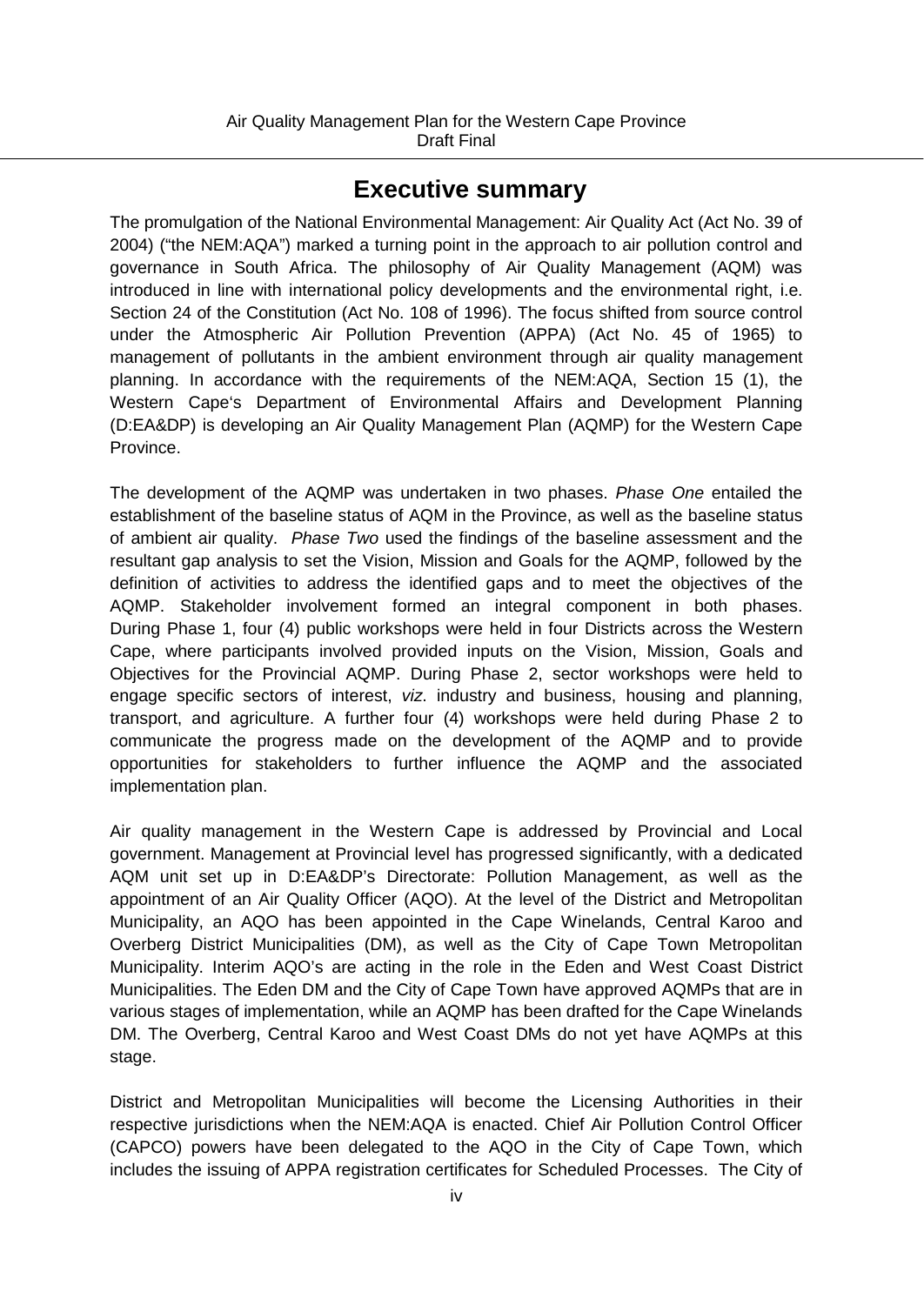Cape Town is therefore capable of absorbing the functions of the Licensing Authority and performing the functions associated with the licensing of Listed Activities. Scheduled Processes are operated in the Cape Winelands DM, Eden DM, Central Karoo DM, Overberg DM and the West Coast DM, so the licensing function will rest with the respective District Municipalities. Capacity is limited in these DMs and training is necessary so that these authorities can perform this function appropriately and with confidence.

The baseline air quality assessment further confirms that air quality in the Western Cape is generally good, except in localised areas where air quality can be poor at times. For example, in urbanised and industrialised areas a combination of industrial emissions and emissions from motor vehicles result in air quality degradation. These areas include the City of Cape Town, Saldanha Bay and Mossel Bay, with ambient concentrations being elevated in the vicinity of all industrial sources. Air quality is compromised in low income residential areas across the Western Cape, where wood and other fuels are used for cooking and heating, unpaved roads are a source of dust and refuse and tyre burning take place. In the agricultural areas, practices such as residue and waste burning and the burning of fire breaks can result in impacts in air quality on considerable scales, while crop spraying can result in more localised effects.

The recommendations in the different aspects of the AQMP are prioritised as follows:

*Municipalities:*

- AQO's must be appointed at both district and local municipal levels to ensure sound cooperative governance in the implementation of the NEM: AQA across the Province.
- AQMP's must be developed for all DM's to address their own unique context of air quality and management issues.
- Clear responsibilities and functions for air quality management must be designated at the District and Local Municipalities.
- The role of the D:EA&DP needs to be clearly defined and communicated to all Municipalities, and the associated reporting mechanisms need to be established.
- All officials involved with administering the AQM function within municipalities must be capacitated with respect to AQM, AQ monitoring and the AEL function.
- Improved governance is necessary.
- In instances were capacity constraints exist at DM or LM level, opportunities for Service Level Agreements between the District and Local Municipalities or the DM and provincial government should be explored and implemented in the interim.

*Motor vehicle emissions:*

- The success of the vehicle emissions testing programme in the City of Cape Town is expanded on and implemented by other authorities to address vehicles emissions across the Province.
- Strategies are developed to address vehicle emissions in the broader context, including collaborating on transport-related projects where air quality benefits can be realised.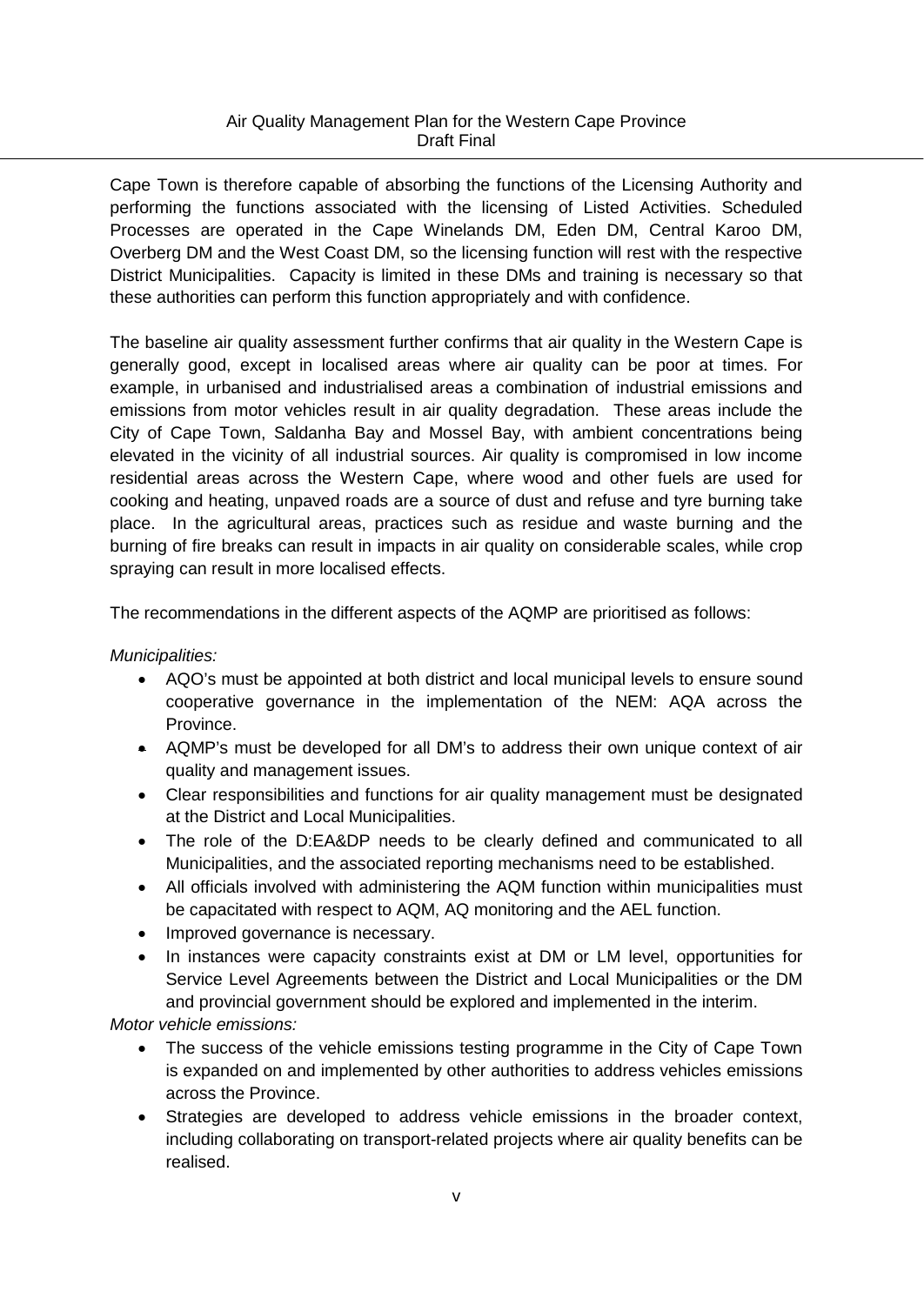*Residential air pollution:*

- Pollution levels in low-income residential areas across the province need to be further investigated and evaluated.
- Lessons from the Khayelitsha Air Pollution Study regarding the control of particulate emissions at sources are applied across the Province.

#### *Ambient monitoring:*

- The screening passive campaigns need to be expanded on and repeated at least every second year to facilitate the monitoring of air quality changes, and results are used to identify areas of possible air quality where continuous monitoring should be implemented.
- The current continuous ambient air quality monitoring undertaken by the D:EA&DP be expanded to include potential areas of concern and areas that are identified in the passive monitoring campaign to obtain a long-term record of air quality in the Districts.
- Data from all continuous monitoring in the Province is coordinated to provide a provincial perspective on air quality.
- A Provincial web-site is developed where all information can be accessed by links. This must then feed into the South African Air Quality Information System (SAAQIS).

#### *Emission inventory:*

- The D:EA&DP inventory of emissions from fuel burning appliances is expanded to include all point sources in the Western Cape, as well as other key source types.
- A linkage is established between the emission inventories at Province and that at the City of Cape Town.
- Greenhouse gas emission inventory is developed and included in the comprehensive air quality emission inventory.

#### *Town and transport planning:*

- Officials, at all levels of government, need to establish and foster sustainable relationships and communication channels to address air quality and town-andtransport planning issues.
- Awareness is developed amongst town and transport planning officials of synergies existing between planning and air quality issues, and the need for input from AQM officials when reviewing plans and development specifications.

#### *Agriculture:*

- AQO's participate in agricultural union meetings to promote air quality on their agendas and to identify opportunities to address emissions control issues.
- Greater cooperation to be pursued with agricultural authorities to address shared environmental priorities that are related to air quality in the sector.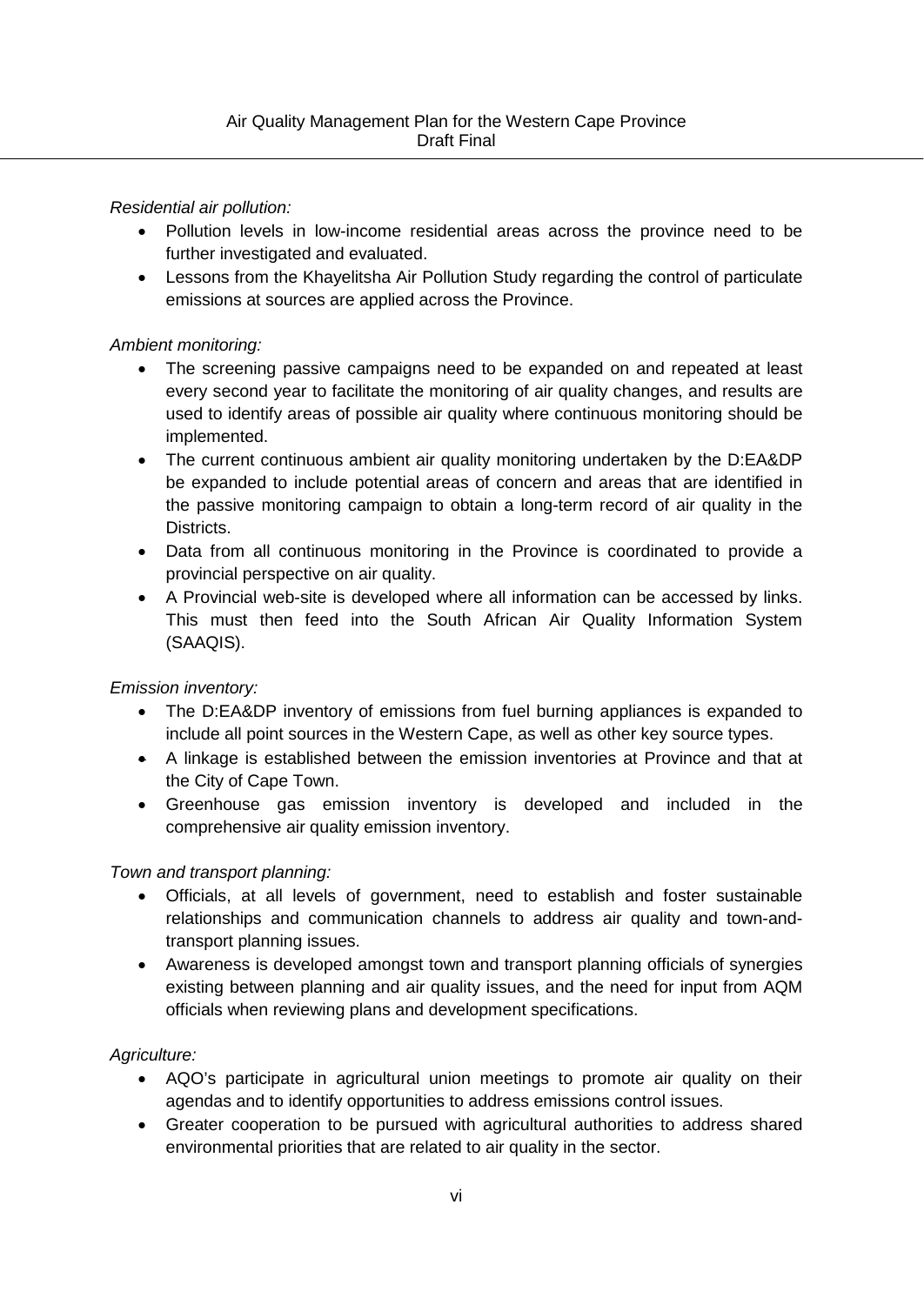*Trans-boundary transport:*

 Provincial and Municipal AQO's need to evaluate the merits of Priority Area declarations to manage situations of trans-boundary air pollution impacts.

The AQMP developed during Phase 2 aims to address the gaps and needs identified in the baseline assessment. The associated implementation plan sets a logical and holistic course for the rollout of AQM activities in the Western Cape.

# **The Vision of the AQMP**

*"Clean and healthy air for all in the Western Cape"*

# **The Mission of the AQMP**

*"To ensure the effective and consistent implementation of sustainable air quality management practices, by all spheres of government, relevant stakeholders and civil society to progressively achieve and efficiently maintain clean and healthy air in the Western Cape"*

Four goals of the AQMP to support the vision and mission each address different aspects of the vision and are underpinned by objectives to achieve them, these are:

#### **I. To ensure effective and consistent Air Quality Management**

This goal aims to address the development and maintenance of the varied requirements for systems, skills and capacity in the D:EA&DP for Air Quality Management, and the establishment of the necessary institutional arrangements.

- i. To strengthen and build capacity in Air Quality Management
- ii. To promote cooperation amongst all spheres of government, business, industry and civil society
- iii. To develop institutional mechanisms to implement the AQMP
- iv. To develop, implement and maintain AQM systems
- v. To ensure adequate funding for the implementation of the plan by municipalities

#### **II. To continually engage with stakeholders to raise awareness with respect to air quality**

This goal aims to improve awareness of air pollution issues in the Western Cape through awareness raising and education. The wide dissemination of materials, information and training includes stakeholders from communities and industrial sectors.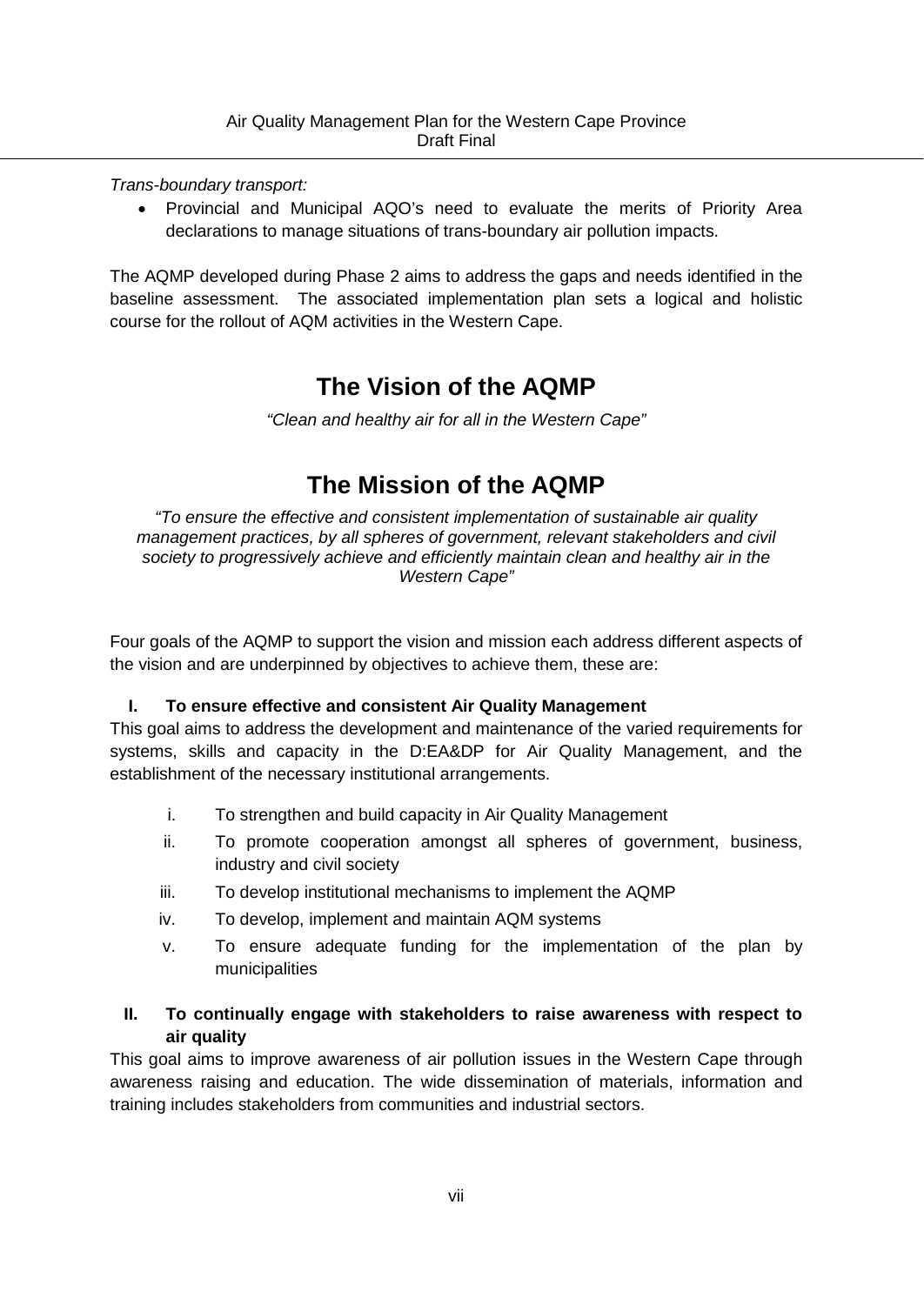- i. To develop mechanisms for regular communication with respect to air quality management information
- ii. To develop comprehensive education and communication strategies and programmes
- iii. To promote environmental best practices and cleaner development technologies amongst all stakeholders

### **III. To ensure effective and consistent compliance monitoring and enforcement**

This goal aims to improve and standardise compliance monitoring and enforcement in the Western Cape, and to ensure that ambient air quality standards for the protection of health are attained and continually met.

- i. To improve compliance monitoring and enforcement
- ii. To promote continuous improvement with respect to compliance
- iii. To ensure that health-based air quality standards are attained and continually met

### **IV. To support climate change protection programmes, including promoting the reduction of Green House Gas emissions**

This goal introduces the co-benefits philosophy between AQM and climate change interventions and is be used to promote activities in the AQMP that also have positive impacts on GHG reduction.

- i. To reduce ozone depleting substances in line with national and international requirements
- ii. To reduce GHG emissions in support of national and international efforts

The goals and accompanying objectives are further defined in a detailed implementation plan, which includes targets and activities. The implementation is outlined in terms of timeframes, responsibilities, ces of funding and estimated costs. Timeframes are described in the short, medium or long term, and responsibilities are described as principal, input or oversight and encompass a broad range of stakeholders, including national, provincial and local environmental authorities, as well as other spheres of government, industry, business, agriculture, non-governmental organisations, and civil society.

Working groups will be the primary mechanism for driving the AQMP implementation, as a means to direct the activities and involve all necessary parties. These are:

### **1. AQMP Steering Committee**

Area of work: Overall project management and representation The AQMP Steering committee is comprised of the chairpersons of each Working Group and chaired by the Provincial AQO.

#### **2. Air Quality Management Working Group**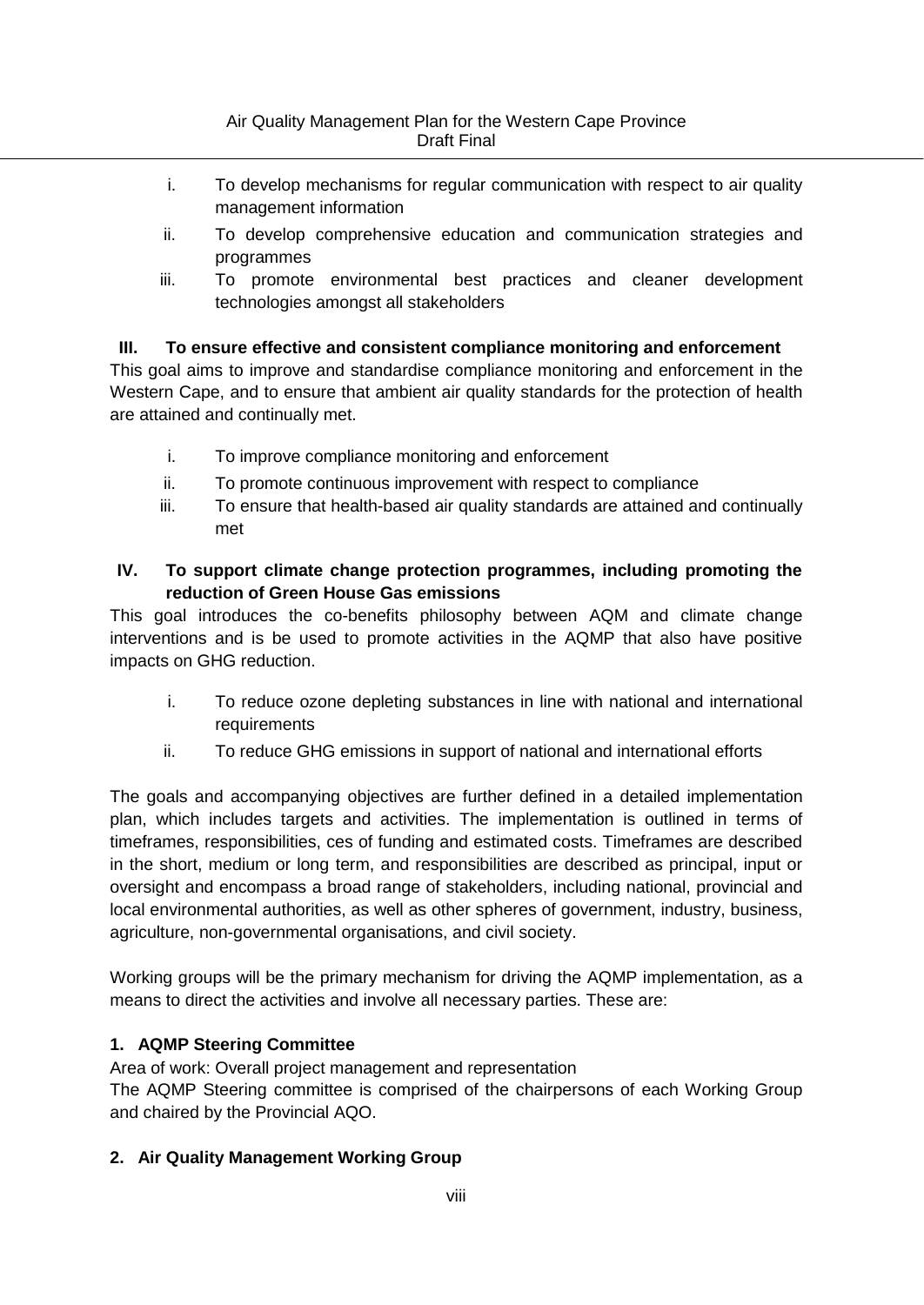Area of work: Governance and management

#### **3. Awareness raising Working Group**

Area of work: Information management

#### **4. Compliance monitoring and enforcement Working Group**

Area of work: Technical/Control and legal

#### **5. Climate Change Working Group**

Area of work: Climate change

Monitoring, evaluation and review is included in the AQMP and is outlined in Figure E1 with the respective timeframes.



**Figure E1: Timeframes for monitoring, evaluation and review of the AQMP**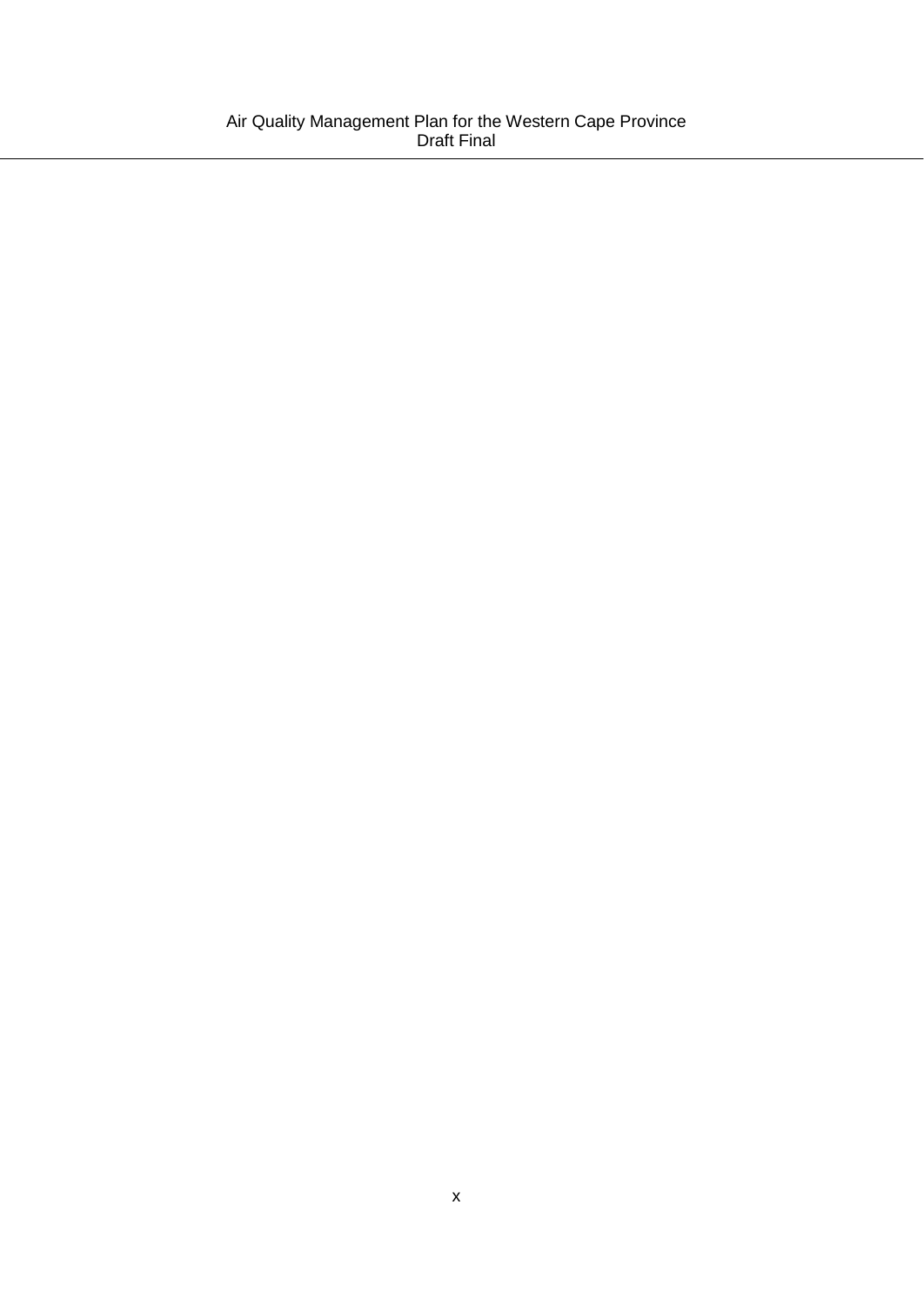# **Table of Contents**

| 1.1.   |                                                                                      |  |
|--------|--------------------------------------------------------------------------------------|--|
| 1.2.   |                                                                                      |  |
|        |                                                                                      |  |
| 2.1.   |                                                                                      |  |
| 2.2.   |                                                                                      |  |
| 2.3.   |                                                                                      |  |
| 2.4.   |                                                                                      |  |
| 3.     |                                                                                      |  |
| 4.     |                                                                                      |  |
| 5.     |                                                                                      |  |
| 6.     |                                                                                      |  |
| 7.     |                                                                                      |  |
|        | 7.1. GOAL 1: To ensure effective and consistent Air Quality Management  16           |  |
| 7.1.1. | To strengthen and build capacity in Air Quality Management 16                        |  |
| 7.1.2. | To promote cooperation amongst all spheres of government, business,                  |  |
|        |                                                                                      |  |
|        | 7.1.3. To develop institutional mechanisms to implement the AQMP  17                 |  |
|        |                                                                                      |  |
|        | 7.1.5. To ensure adequate funding for the implementation of the plan by              |  |
|        |                                                                                      |  |
|        | 7.2. GOAL 2: To continually engage with stakeholders to raise awareness with respect |  |
|        |                                                                                      |  |
|        | 7.2.1. To develop mechanisms for regular communication with respect to air quality   |  |
|        |                                                                                      |  |
|        | 7.2.2. To develop comprehensive education and communication strategies and           |  |
|        |                                                                                      |  |
|        | 7.2.3. To promote environmental best practices and cleaner development               |  |
|        |                                                                                      |  |
|        | 7.3. GOAL 3: To ensure effective and consistent compliance monitoring and            |  |
|        |                                                                                      |  |
|        |                                                                                      |  |
| 7.3.2. | To promote continuous improvement with respect to compliance 18                      |  |
| 7.3.3. | To ensure that health-based air quality standards are attained and continually       |  |
| met    | 18                                                                                   |  |
| 7.4.   | GOAL 4: To support climate change protection programmes including promoting          |  |
|        |                                                                                      |  |
| 7.4.1. | To reduce ozone depleting substances in line with national and international         |  |
|        |                                                                                      |  |
| 7.4.2. | To reduce GHG emissions in support of national and international efforts 19          |  |
| 8.     |                                                                                      |  |
|        |                                                                                      |  |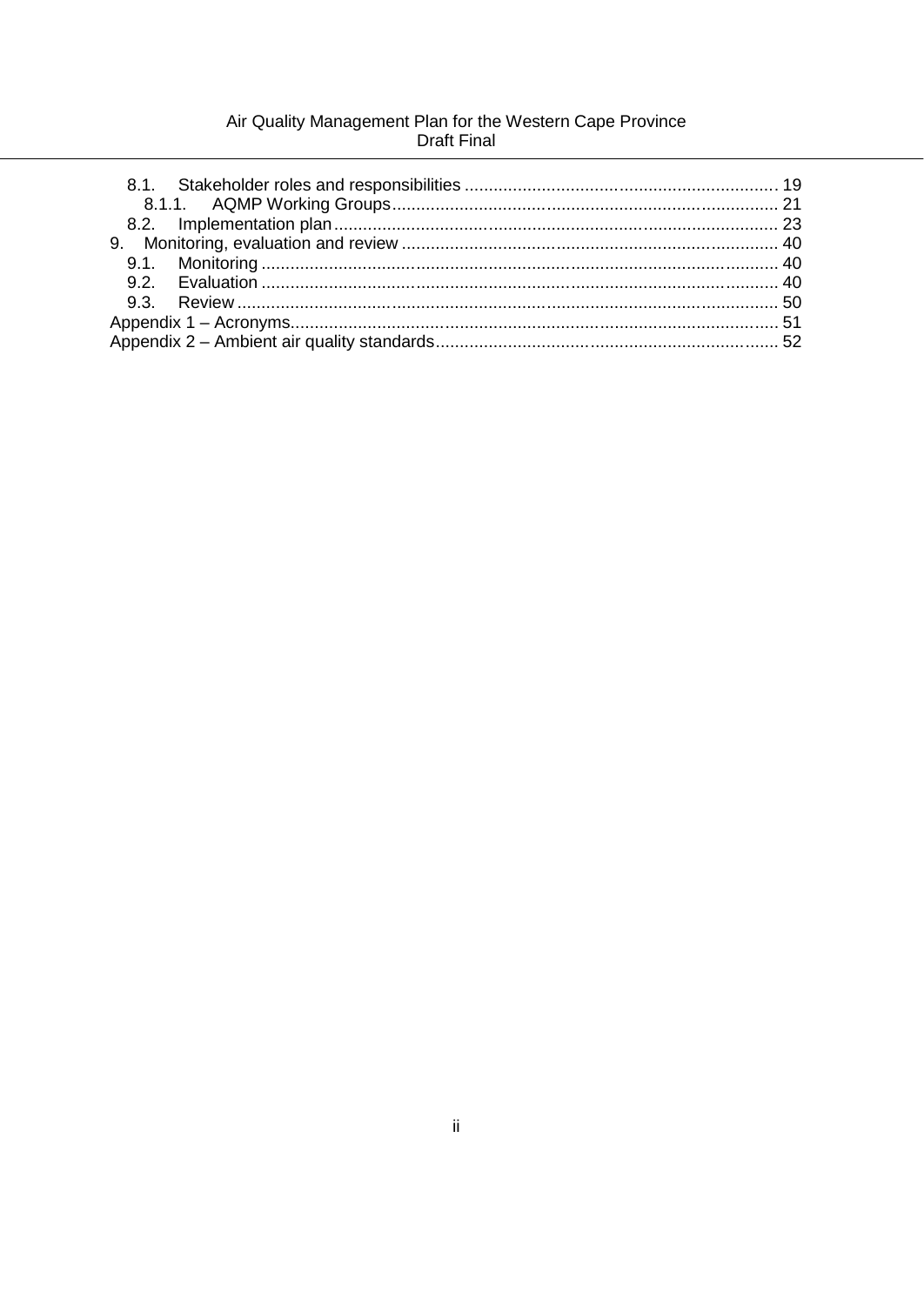# **1. Introduction**

### **1.1. Purpose**

The Western Cape Provincial Air Quality Management Plan (AQMP) has been developed to comply with the National Environmental Management: Air Quality Act (Act No. 39 of 2004), (NEM: AQA) and more specifically, to provide guidance on Air Quality Management (AQM) in the Western Cape. Air quality, for this purpose, is defined according to NEM:AQA to include odour and noise, and addresses all sources of air pollution i.e. point, area and mobile sources.

The AQMP addresses the gaps and needs identified in the baseline assessment and is regarded as the master plan for AQM activities. This plan logically and holistically provides organisational direction and drive to communities, government and industry with regard to AQM in the Western Cape.

# **1.2. Process**

A phased approach was adopted with regard to the development of this AQMP. Phase 1 focused on the assessment of the state of air quality and air quality management capacity in the Province. The Baseline Assessment Report of Air Quality Management in the Western Cape was produced at the end of Phase 1. Phase 2, culminated in the compilation of this AQMP and the Implementation Plan that addresses the findings of the Baseline Assessment Report.

Cooperative governance and public participation formed an essential component of the AQMP development process. The project management committee (PMC) was established at the project inception phase to provide management and administrative guidance. The PMC comprised of D:EA&DP and the consultant team. A project technical committee (PTC) was established to provide governance and technical guidance. The PTC had a broader scope and included representatives from other spheres of government, other interested and affected provincial departments and industry.

The public participation process was an integral part of the development of the AQMP. Four workshops were held in four districts across the Western Cape in Phase 1 where participants provided input on the vision, mission, goals and objectives for the AQMP. In Phase 2, sector workshops were held to engage specific sectors viz. business and industry, housing, town and regional planning, transport, and agriculture. A further four workshops were held during Phase 2 to communicate progress on the AQMP development and provide opportunities for stakeholders to further influence the AQMP and the associated implementation plan.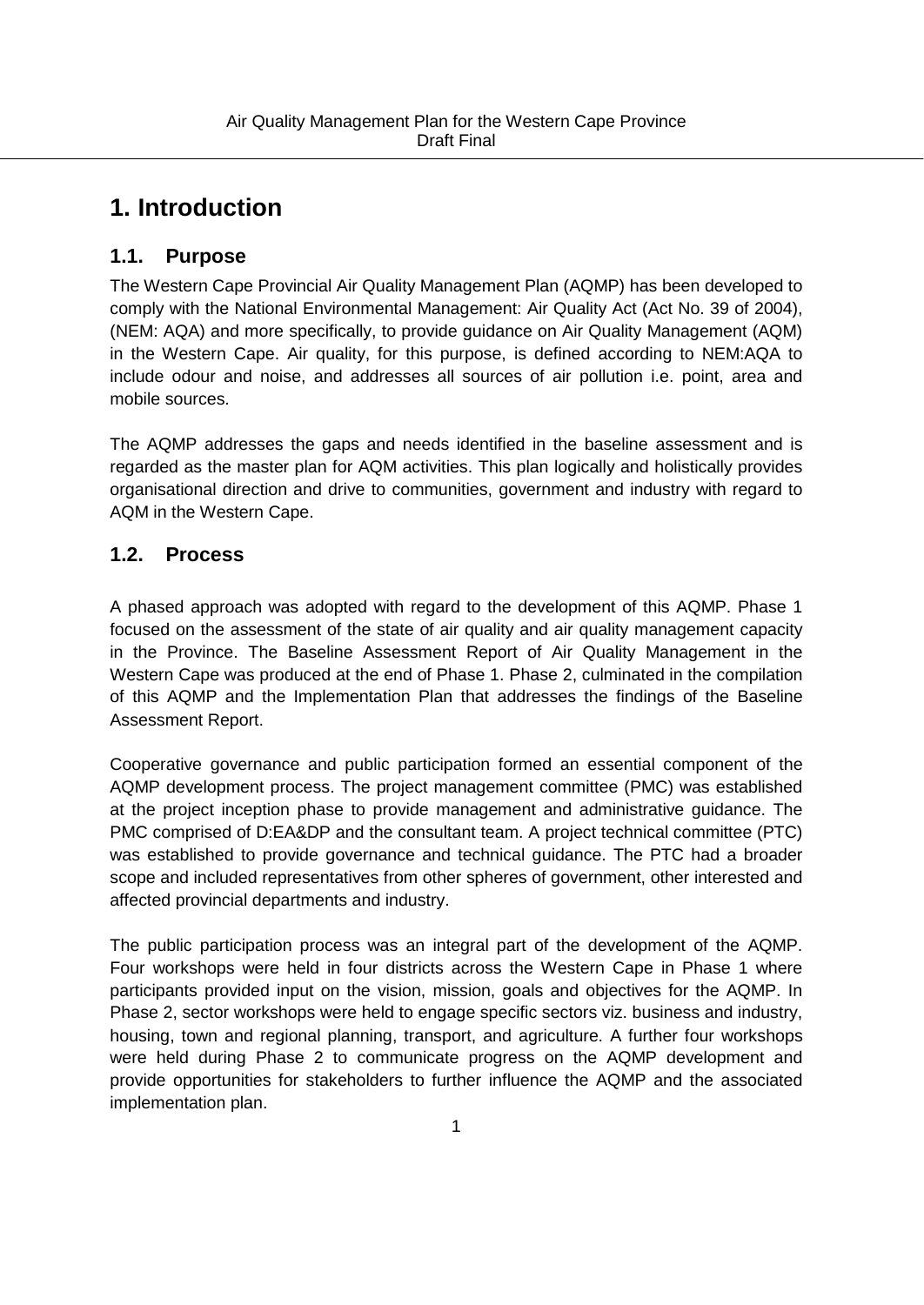# **2. Baseline assessment summary**

# **2.1. Institutional Capacity**

Air quality management in the Western Cape is addressed by Provincial and Local government. While it has progressed significantly at the Provincial level, further attention is still required at District and Local Municipalities.

A summary of results from an assessment of the institutional capacity in Provincial and Local government in the Western Cape for air quality management is presented in Table 1.

|                                    | D: EA&DP                              |               |                                                                                                              |  |  |
|------------------------------------|---------------------------------------|---------------|--------------------------------------------------------------------------------------------------------------|--|--|
| Requirement                        |                                       | <b>Status</b> | <b>Comment</b>                                                                                               |  |  |
| Appointment of Air Quality Officer |                                       | Yes           | <b>AQO</b><br>the<br>designated<br>and<br>An<br>has<br>been                                                  |  |  |
| Air quality management plan        |                                       | Drafting      | Department has adequate capacity to perform the                                                              |  |  |
| Capacity                           | Human resources                       | Yes           | function. The AQMP process is underway; three                                                                |  |  |
|                                    | Equipment                             | Yes           | monitoring<br>stations are<br>operating;<br>full<br>and<br>capacity building is ongoing, in conjunction with |  |  |
|                                    | <b>Skills</b>                         | Limited       | National and Local authorities.                                                                              |  |  |
| <b>AEL</b> capacity                |                                       | Yes           |                                                                                                              |  |  |
| Cooperative governance             |                                       | Yes           |                                                                                                              |  |  |
|                                    | <b>Ambient Air Quality Monitoring</b> | Yes           |                                                                                                              |  |  |
|                                    |                                       |               | <b>Cape Winelands District Municipality</b>                                                                  |  |  |
|                                    | Requirement                           | <b>Status</b> | <b>Comment</b>                                                                                               |  |  |
|                                    | Appointment of Air Quality Officer    | Yes           | <b>AQO</b><br>An<br>designated<br>has<br>been<br>and<br>a                                                    |  |  |
|                                    | Air quality management plan           | Awaiting      | comprehensive AQMP has been compiled. The                                                                    |  |  |
|                                    |                                       | Council       | District has some capacity, but ongoing capacity                                                             |  |  |
|                                    |                                       | approval      | building is necessary to improve the technical                                                               |  |  |
| Capacity                           | Human resources                       | Planned       | skills<br><b>AQMP</b><br>required<br>for<br>implementation.                                                  |  |  |
|                                    | Equipment                             | <b>No</b>     | National and Provincial authorities are assisting                                                            |  |  |
| <b>Skills</b>                      |                                       | Limited       | with capacity building in terms of the AEL                                                                   |  |  |
| AEL capacity                       |                                       | <b>No</b>     | function.                                                                                                    |  |  |
| Cooperative governance             |                                       | Limited       |                                                                                                              |  |  |
| AQM factored into IDP              |                                       | No            |                                                                                                              |  |  |
|                                    | <b>Ambient Air Quality Monitoring</b> | <b>No</b>     |                                                                                                              |  |  |
|                                    |                                       |               | <b>Central Karoo District Municipality</b>                                                                   |  |  |
|                                    | Appointment of Air Quality Officer    | Yes           | An AQO has been designated. However, air                                                                     |  |  |
|                                    | Air quality management plan           | <b>No</b>     | quality issues in the DM are relatively small and                                                            |  |  |
| Capacity                           | Human                                 | No/Limited    | yet<br>to<br>there<br>are<br>plans<br>develop<br>no<br>- a                                                   |  |  |
|                                    | resources                             |               | comprehensive AQMP. There are only a few                                                                     |  |  |
| Equipment                          |                                       | <b>No</b>     | emission sources in the DM so dedicated                                                                      |  |  |
| <b>Skills</b>                      |                                       | No            | capacity for the AEL is not considered necessary.                                                            |  |  |
| <b>AEL</b> capacity                |                                       | No            | Provincial authorities provide guidance.                                                                     |  |  |

**Table 1: Summary of Air Quality Management Capacity in the Western Cape.**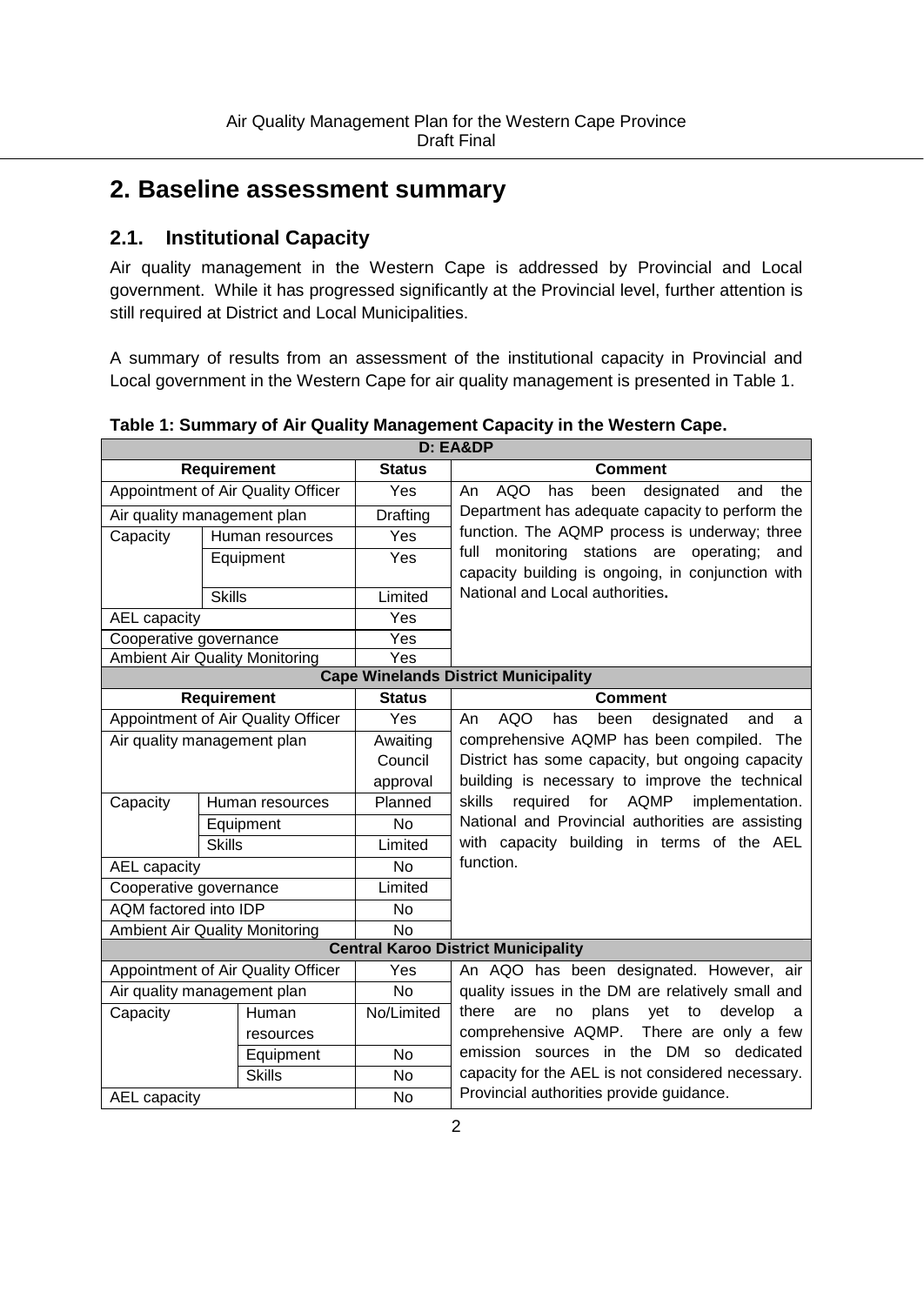| Cooperative governance                |               |                                    | Limited        |                                                              |
|---------------------------------------|---------------|------------------------------------|----------------|--------------------------------------------------------------|
| AQM factored into IDP                 |               | No                                 |                |                                                              |
| <b>Ambient Air Quality Monitoring</b> |               |                                    | $\overline{N}$ |                                                              |
|                                       |               |                                    |                | <b>City of Cape Town District Municipality</b>               |
|                                       |               | Appointment of Air Quality Officer | Yes            | An AQO has been designated and the CoCT has                  |
| Air quality management plan           |               |                                    | Yes            | adequate capacity to perform the function. A                 |
| Capacity                              |               | Human                              | Yes            | comprehensive AQMP has been developed and                    |
|                                       |               | resources                          |                | is in various stages of implementation. The CoCT             |
|                                       |               | Equipment                          | Yes            | operate and maintain an ambient air quality                  |
|                                       |               | <b>Skills</b>                      | Yes            | monitoring network comprising 15 stations. The               |
| AEL capacity                          |               |                                    | Planned        | CAPCO<br>CoCT<br>has<br>delegated<br>been                    |
| Cooperative governance                |               |                                    | Limited        | responsibilities and their skills development in             |
| <b>AQM</b> factored into IDP          |               |                                    | Yes            | terms of the AEL function is ongoing.                        |
| <b>Ambient Air Quality Monitoring</b> |               |                                    | Yes            |                                                              |
|                                       |               |                                    |                | <b>Eden District Municipality</b>                            |
|                                       |               | Appointment of Air Quality Officer | Yes            | An AQO has been designated and an AQMP has                   |
| Air quality management plan           |               |                                    | Yes            | been compiled. The DM has some capacity, but                 |
| Capacity                              |               | Human resources                    | Limited        | ongoing capacity building is necessary to improve            |
|                                       |               | Equipment                          | <b>No</b>      | skills<br>technical<br>required<br>for<br><b>AQMP</b><br>the |
|                                       | <b>Skills</b> |                                    | Limited        | implementation.<br>National<br>Provincial<br>and             |
| AEL capacity                          |               |                                    | No             | authorities are assisting with capacity building in          |
| Cooperative governance                |               |                                    | Yes            | terms of the AEL function. Plans are underway to             |
| AQM factored into IDP                 |               |                                    | <b>No</b>      | establish ambient air quality monitoring.                    |
| <b>Ambient Air Quality Monitoring</b> |               |                                    | Planned        |                                                              |
|                                       |               |                                    |                | <b>Overberg District Municipality</b>                        |
|                                       |               | Appointment of Air Quality Officer | Yes            | An AQO has been designated in the DM, but                    |
| Air quality management plan           |               |                                    | <b>No</b>      | further capacity building is required in order to            |
| Capacity                              |               | Human                              | Limited        | operate at the required level. Air quality issues            |
|                                       |               | resources                          |                | in the DM are relatively small. There is an                  |
|                                       |               | Equipment                          | <b>No</b>      | intention to develop an AQMP.<br>National and                |
|                                       |               | <b>Skills</b>                      | No             | Provincial authorities are assisting with capacity           |
| AEL capacity                          |               |                                    | No             | building in terms of the AEL function.                       |
| Cooperative governance                |               |                                    | Limited        |                                                              |
| AQM factored into IDP                 |               |                                    | No             |                                                              |
| <b>Ambient Air Quality Monitoring</b> |               |                                    | No             |                                                              |
|                                       |               |                                    |                | <b>West Coast District Municipality</b>                      |
|                                       |               | Appointment of Air Quality Officer | Yes            | An interim AQO has been appointed and                        |
| Air quality management plan           |               |                                    | No             | awaiting approval from Council. The DM is                    |
| Capacity                              |               | Human                              | Limited        | planning to develop a comprehensive AQMP.                    |
|                                       |               | resources                          |                | Capacity exists for AQMP implementation, but                 |
|                                       |               | Equipment                          | <b>No</b>      | technical training is required, particularly in              |
|                                       |               | <b>Skills</b>                      | Limited        | terms of the AEL function.<br>National and                   |
| AEL capacity                          |               |                                    | Limited        | Provincial authorities are assisting with capacity           |
| Cooperative governance                |               |                                    | Yes            | building in terms of the AEL function. Industry is           |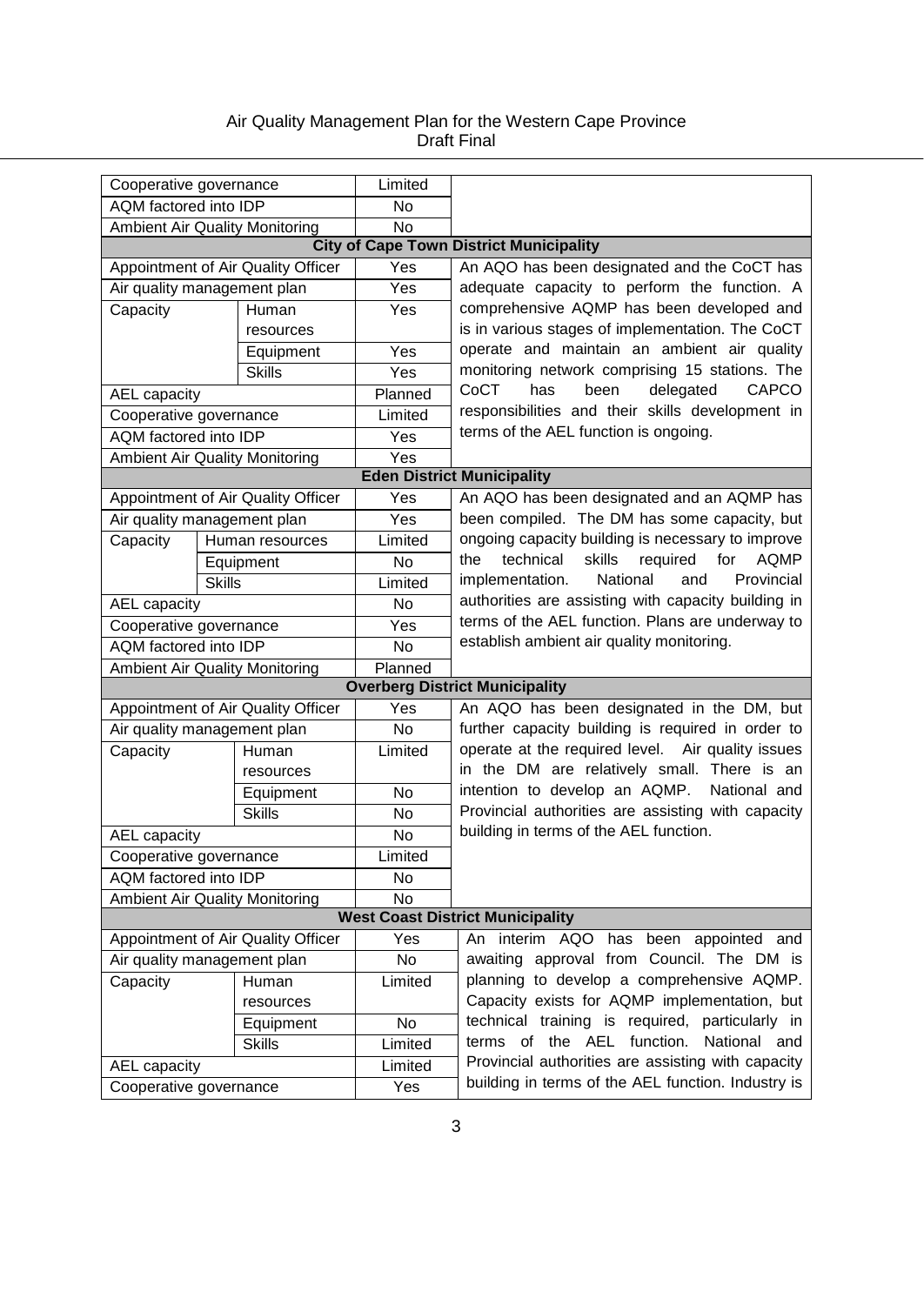| AQM factored into IDP                 | No | conducting ambient air quality monitoring at     |
|---------------------------------------|----|--------------------------------------------------|
| <b>Ambient Air Quality Monitoring</b> | No | specified locations as part of APPA certificate. |

### **2.2. Emission Inventories**

**The D:EA&DP have compiled a relatively comprehensive inventory of fuel burning appliances in the five Districts in the Western Cape. In addition, the City of Cape Town maintains a comprehensive inventory of scheduled and non-scheduled industrial sources in the Metropolitan area. Together, these two inventories provide a reasonably complete indication of emissions from point sources in the Western Cape. The number of registered industrial sources in the Western Cape is listed per Municipality in Table 2. The distribution of the sources is illustrated in**

, showing the relatively high density of sources in the City of Cape Town.

#### **Table 2: Number of registered industrial processes and scheduled processes in the Western Cape.**

| <b>Municipality</b>            | <b>Registered Sources</b> | <b>Scheduled Processes</b> |
|--------------------------------|---------------------------|----------------------------|
| Cape Winelands DM <sup>1</sup> | 57                        | 15                         |
| Central Karoo DM <sup>1</sup>  |                           |                            |
| City of Cape Town <sup>2</sup> | 1110                      | 159                        |
| Eden $DM1$                     | 62                        | 26                         |
| Overberg DM <sup>1</sup>       |                           |                            |
| West Coast DM <sup>1</sup>     | 29                        |                            |
| <b>TOTAL</b>                   | 1266                      | 215                        |

1: D:EA&DP database of fuel burning appliances (31 November 2009)

2: CoCT database of industrial fuel usage (28 July 2009)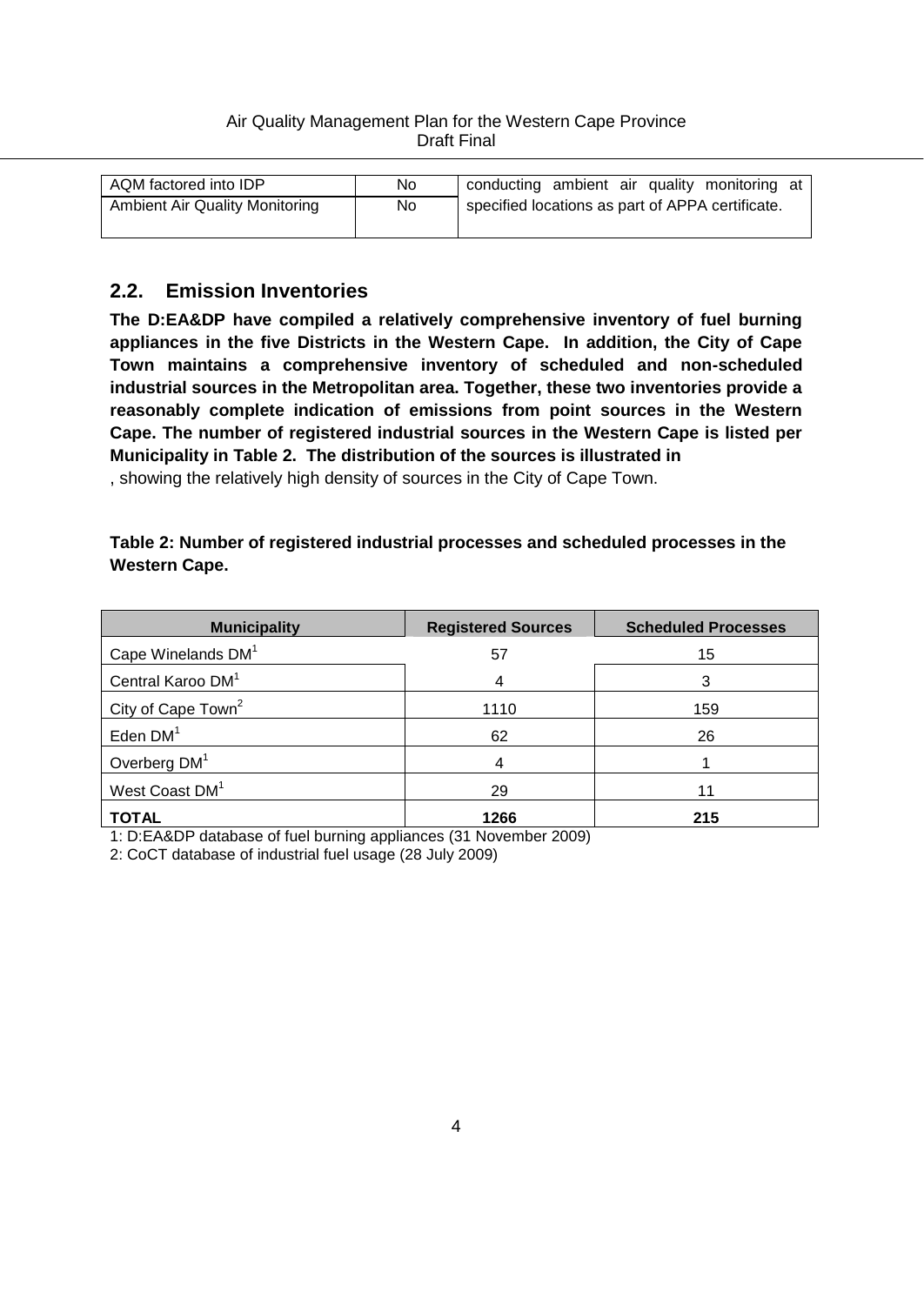

### **2.3. Ambient Air Quality Monitoring**

**Ambient air quality monitoring in the Western Cape is conducted by a number of organisations and institutions that measure a range of pollutants on a continuous basis. The location of Provincial, Municipal and privately-owned ambient air quality monitoring stations and the South African Weather Service meteorological monitoring stations in the Western Cape are illustrated in**

Figure 1. A summary of the ambient air quality monitoring activities is listed in Table 3.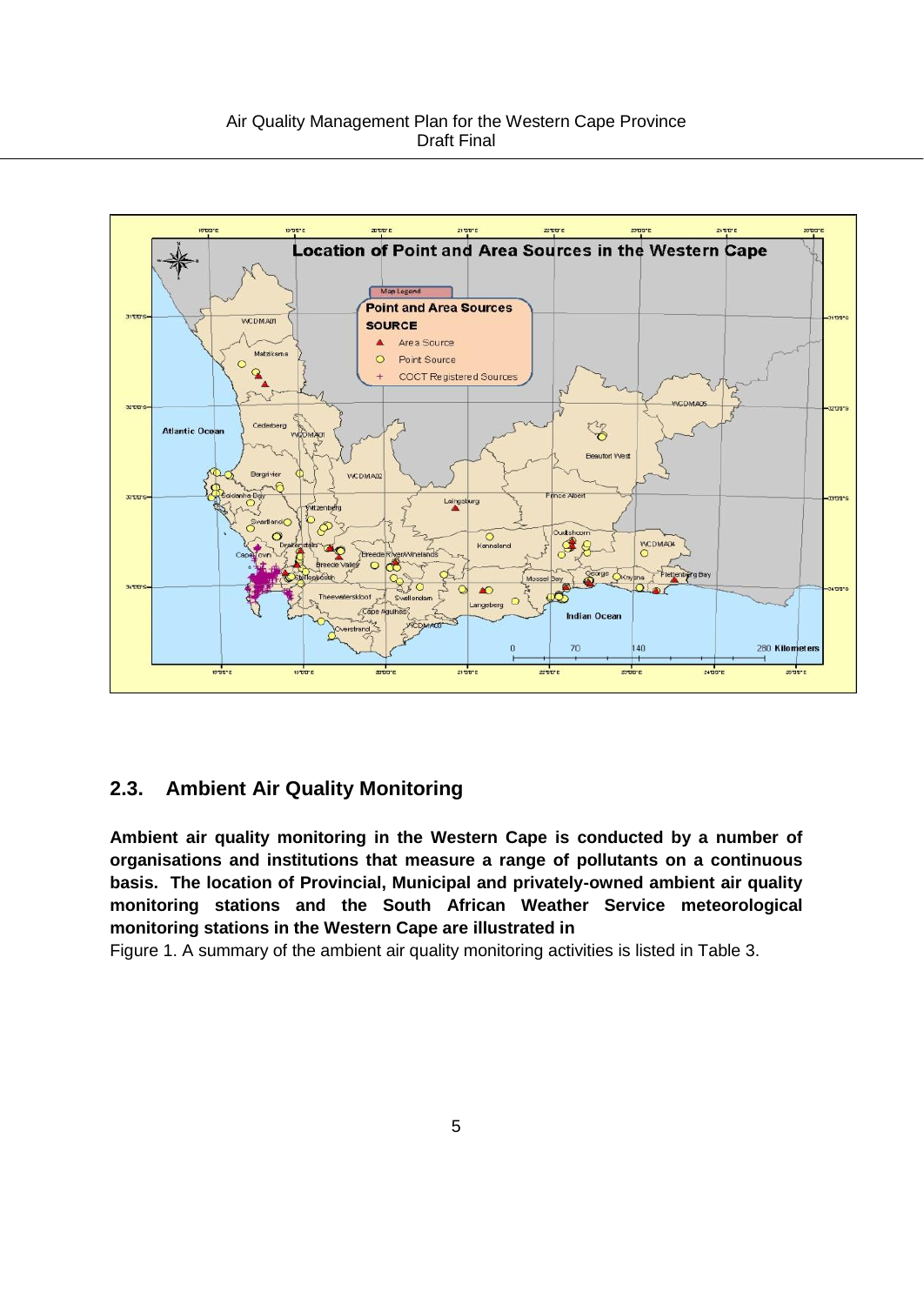

**Figure 1: Location of ambient air quality and meteorological monitoring stations in the Western Cape.**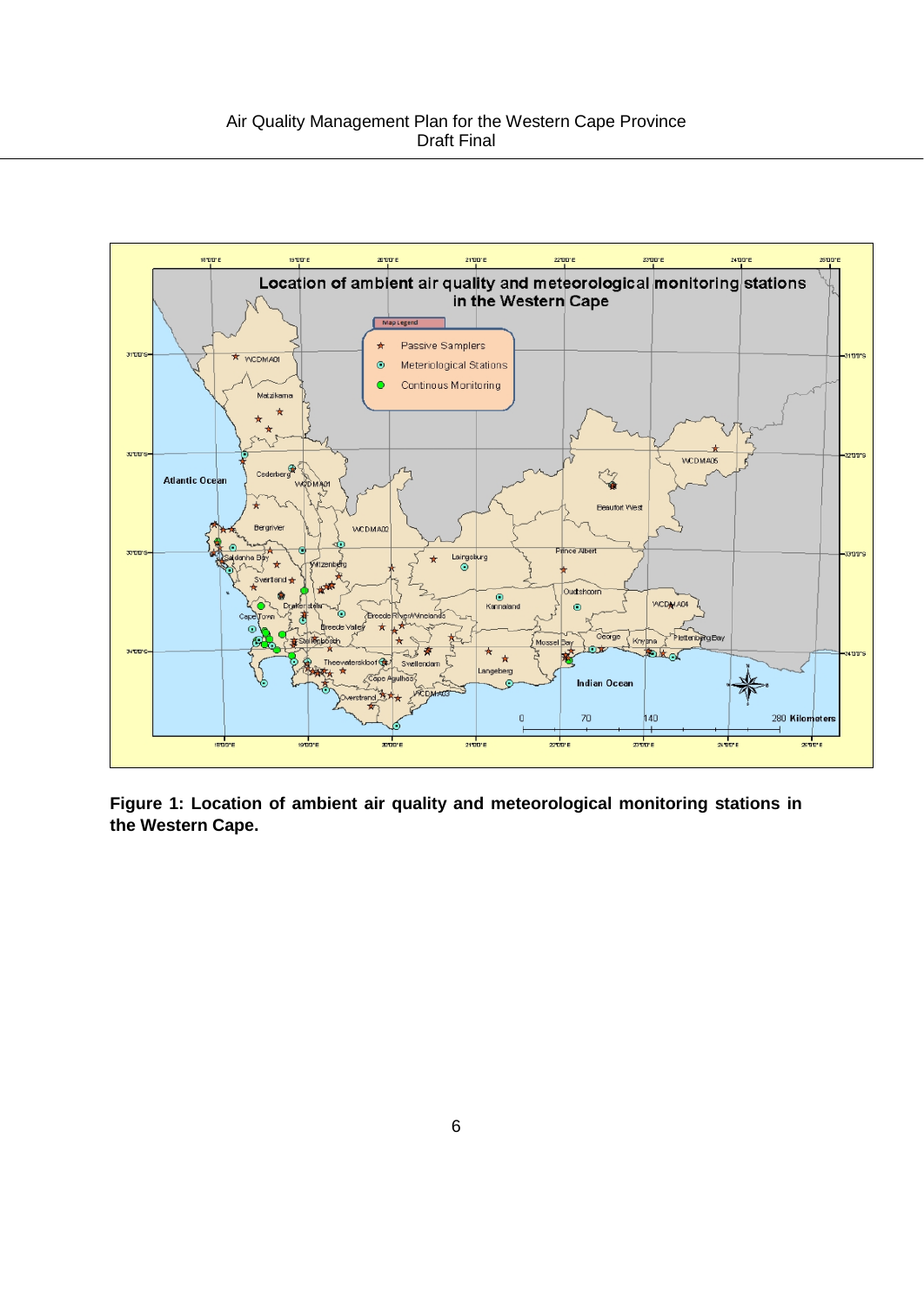| Organisation           | <b>Station name</b>    | <b>Parameters</b>                                                                                                                       | Date established             |
|------------------------|------------------------|-----------------------------------------------------------------------------------------------------------------------------------------|------------------------------|
|                        | Paarl                  | $PM_{10}$ , NO <sub>2</sub> , SO <sub>2</sub> , O <sub>3</sub> , VOC, meteorology                                                       | April 2008                   |
| D:EA&DP                | Vredenburg             | $PM_{10}$ , NO <sub>2</sub> , SO <sub>2</sub> , O <sub>3</sub> , VOC, meteorology                                                       | May 2008                     |
|                        | Mossel Bay             | $PM_{10}$ , NO <sub>2</sub> , SO <sub>2</sub> , O <sub>3</sub> , VOC, meteorology                                                       | September 2008               |
|                        | Athlone                | NO, $NO_2$ , NOx, $SO_2$ , $O_3$                                                                                                        | 1999                         |
|                        | <b>Atlantis</b>        | NO <sub>x</sub>                                                                                                                         | Feb 2009                     |
|                        | <b>Bellville South</b> | $PM_{10}$ , $SO_2$                                                                                                                      | <b>July 2003</b>             |
|                        | Bothasig               | $NO$ , $NO2$ , $NOx$ , $SO2$ , $H2S$ , meteorology                                                                                      | 1994                         |
|                        | Central Cape Town -    | NO, NO <sub>2</sub> , NO <sub>x</sub> , SO <sub>2</sub> , CO                                                                            | January 1984                 |
|                        | <b>City Hall</b>       |                                                                                                                                         |                              |
|                        | Central Cape Town -    | $O_3$                                                                                                                                   | <b>June 1992</b>             |
|                        | Molteno Reservoir      |                                                                                                                                         |                              |
| City of Cape           | <b>Drill Hall</b>      | $PM_{10}$ , VOC                                                                                                                         | 1995 - 2007                  |
| Town MM                | Foreshore              | $PM10$ , VOC                                                                                                                            | January 2007                 |
|                        | Goodwood               | $PM_{10}$ , NO, NO <sub>2</sub> , NO <sub>x</sub> , SO <sub>2</sub> , O <sub>3</sub> , CO,<br>meteorology                               | January 1994                 |
|                        | Khayelitsha            | $PM_{10}$ , NO <sub>2</sub> , SO <sub>2</sub> , CO, O <sub>3</sub>                                                                      | March 1999                   |
|                        | Killarney              | $PM_{10}$ , NO, NO <sub>2</sub> , NO <sub>x</sub> , SO <sub>2</sub> , H <sub>2</sub> S                                                  | 2001                         |
|                        | Potsdam                | H <sub>2</sub> S, Total Reduced Sulphites                                                                                               | 2003                         |
|                        | Somerset West          | NO, NO <sub>2</sub> , NO <sub>x</sub> , SO <sub>2</sub> , PM <sub>10</sub>                                                              | February 2008                |
|                        | <b>Table View</b>      | NO, NO <sub>2</sub> , NO <sub>x</sub> , SO <sub>2</sub> , H <sub>2</sub> S, PM <sub>10</sub>                                            | November 1994                |
|                        | Wallacedene            | $\overline{NO}$ , $\overline{NO}_2$ , $\overline{NO}_x$ , $\overline{PM}_{10}$ , $\overline{SO}_2$ , $\overline{O}_3$ , $\overline{CO}$ | March 2006                   |
| Chevron                | <b>Milnerton</b>       | <b>BTEX</b>                                                                                                                             |                              |
| Cape Town              | Northern edge of       | $PM_{10}$ , NOx, SO <sub>2</sub> , O <sub>3</sub> , BTEX                                                                                | October 2008                 |
| International          | CTIA property          |                                                                                                                                         |                              |
| Airport                |                        |                                                                                                                                         |                              |
| South African          | Cape Point Global      | CO <sub>2</sub><br>CO,                                                                                                                  | January 1993                 |
| <b>Weather Service</b> | Atmospheric Watch      | $O_3$                                                                                                                                   | January 1978<br>January 1983 |
|                        | Station                | meteorology                                                                                                                             |                              |
|                        | Mossel Bay: Passive    | NO <sub>2</sub> , SO <sub>2</sub> , Benzene                                                                                             | 1992                         |
|                        | sampling at PetroSA    |                                                                                                                                         |                              |
| PetroSA                | GTL Refinery,          |                                                                                                                                         |                              |
|                        | Voorbaai tank farm     |                                                                                                                                         |                              |
|                        | and residential areas  |                                                                                                                                         |                              |
| <b>Mittal Steel</b>    | Saldanha Bay           | $PM_{10}$ , SO <sub>2</sub> , H <sub>2</sub> S, meteorology                                                                             | January 2004                 |
|                        | Saldanha Bay: Blue     | PM <sub>10</sub> , meteorology, dust fallout,                                                                                           | <b>June 2002</b>             |
|                        | Water Bay, Port of     | dust flux                                                                                                                               | March 2008                   |
|                        | Saldanha and           |                                                                                                                                         | October 2006                 |
| Portnet                | surrounding areas      |                                                                                                                                         |                              |
|                        |                        | PM <sub>10</sub> , meteorology,                                                                                                         | <b>June 2002</b>             |
|                        | Vredenburg             | dust fallout,                                                                                                                           | March 2008                   |
|                        |                        | dust flux                                                                                                                               | October 2006                 |

**Table 3: Ambient air quality monitoring stations in the Western Cape**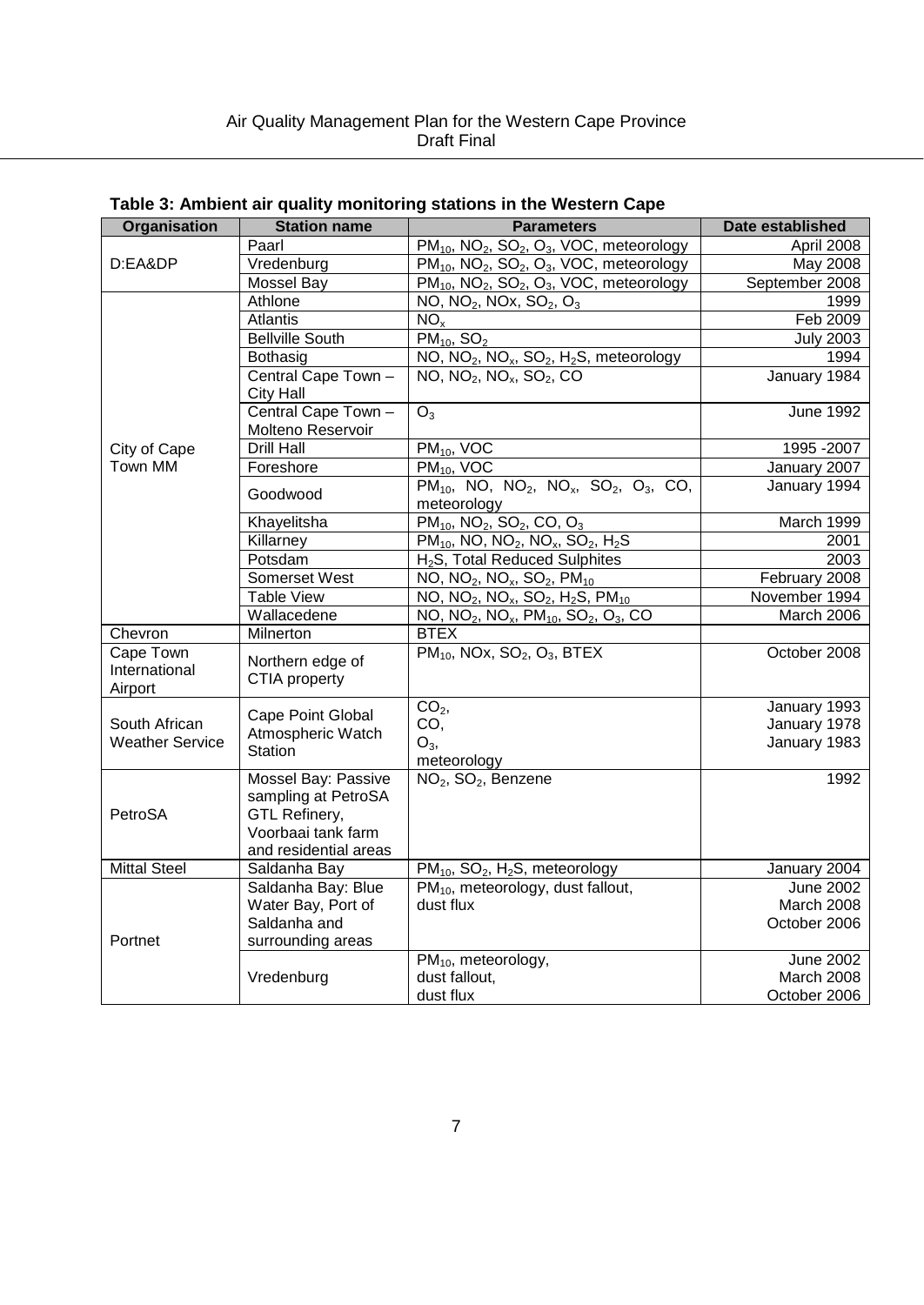### **2.4. Status of Air Quality**

The City of Cape Town operates and maintains a comprehensive ambient air quality monitoring network. Continuous ambient monitoring is also conducted by D:EA&DP at three locations. In addition, routine passive sampling is conducted by various industries. Collectively, the data provides a good indication of ambient air quality in the City of Cape Town and in the outlying industrialised areas of the Western Cape.

Ambient air quality in the *Cape Winelands DM* is generally good. However, Wellington, Paarl and parts of Stellenbosch experience elevated levels of air pollution associated with industrial sources, residential wood burning and motor vehicle emissions. Controlled and uncontrolled fires can result in poor air quality on relatively large scales while crop spraying results in local air quality impacts. Smoke and soot from controlled and uncontrolled fires in the Cape Winelands DM may be transported into the West Coast DM by prevailing southwesterly winds. Similarly, air quality in the southern parts of the Cape Winelands DM is also impacted on by the transport of air pollutants from the City of Cape Town by prevailing southerly winds, particularly in winter.

There are relatively few sources of air pollution in the *Central Karoo DM*. As a result ambient air quality is generally good. However, Beaufort West is a major stop for trucks and their emissions impact on air quality in the town. High particulate concentrations are likely to occur in low-income residential areas where wood and other fuels are used cooking and heating. Similarly, brick manufacturing results in elevated particulate concentrations in the vicinity of their operations.

Ambient air quality in the *City of Cape Town* is generally poor as a result of multiple sources of air pollution and inherently poor atmospheric dispersion, particularly in winter. This is most visible as the *Brown Haze, a* term used to describe the brown-coloured smog that occurs over the City, predominantly between April and September. The major contributors to air pollution are motor vehicles, particularly diesel vehicles, followed by industry and residential wood burning.  $PM_{10}$  concentrations are generally high across the City of Cape Town with frequent exceedances of the South African Ambient Air Quality Standard in Khayelitsha and Wallacedene, associated with residential wood burning, refuse burning and dust from unpaved roads, etc. The  $PM_{10}$  standard is also exceeded in Bellville, Bothasig, Table View and in the City centre, associated with industrial and motor vehicle emissions. Ambient  $SO<sub>2</sub>$  standards are frequently exceeded at Goodwood, Killarney, and Bellville South, and are associated with industrial emissions.

The biggest air quality management challenges in the City of Cape Town are the reduction of emissions from motor vehicles and the management of emission sources in low-income areas. Implementation of the City of Cape Town's AQMP has resulted in numerous interventions to address these issues. These include a pilot project in Khayelitsha to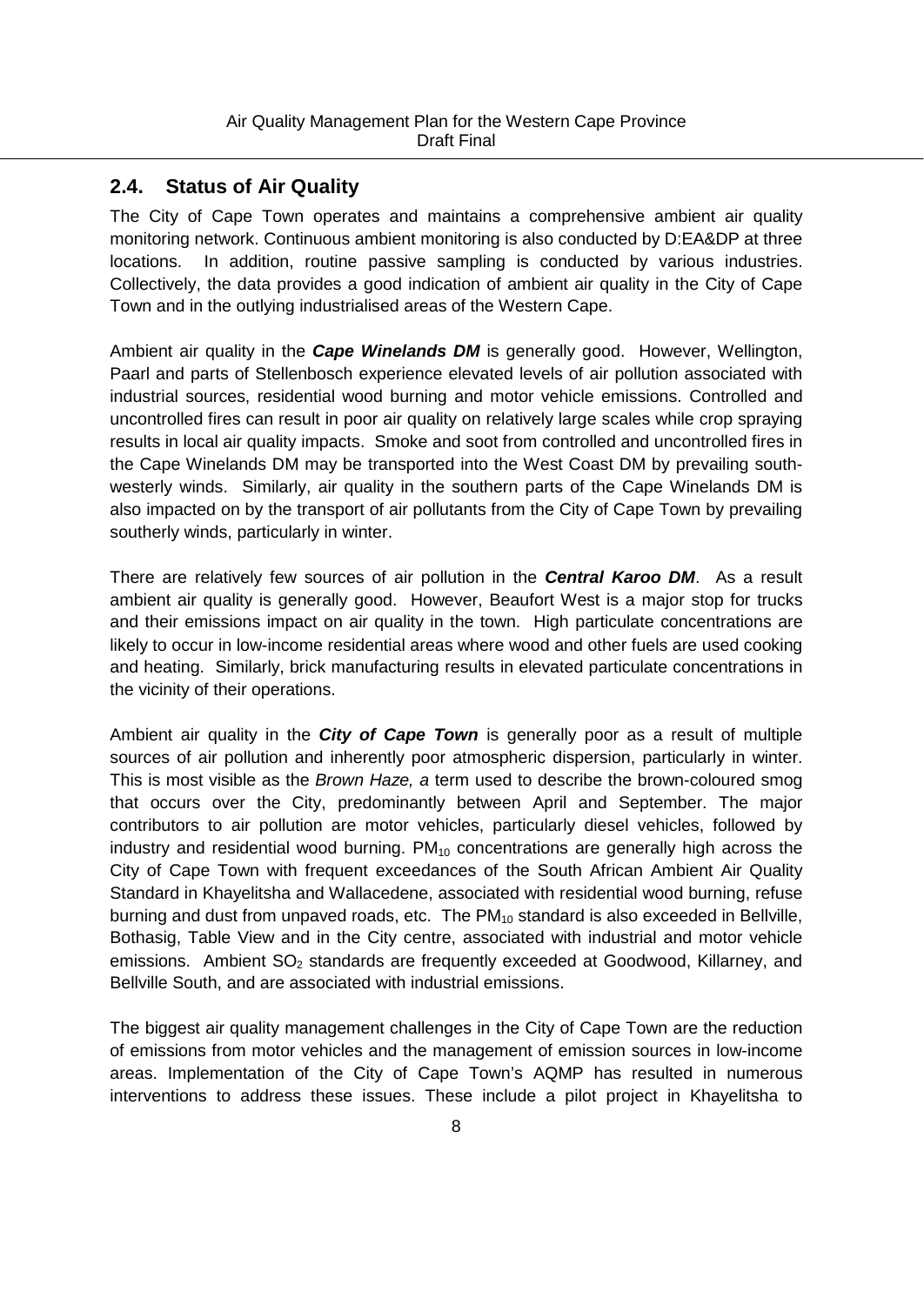address emissions at source and industrial emission abatement measures. Initiatives to improve traffic flow in the City of Cape Town, such as the Integrated Rapid Transit (IRT) system and ongoing upgrades to the highways, should result in associated air quality benefits as traffic congestion is relieved.

The prevailing southerly and south-westerly winds transport air pollutants from the City of Cape Town into the neighbouring West Coast DM and Cape Winelands DM. This transboundary effect poses challenges to air quality management in the City of Cape Town and in these DM's.

Ambient air quality in the *Eden DM* is generally good, but there are areas where air quality is poor at times. High benzene concentrations occur in the Voorbaai area of Mossel Bay, associated with fuel storage and handling activities. Elevated ambient concentrations of particulates and  $NO<sub>x</sub>$  are likely to occur along parts of the N2 and in the coastal towns during the peak holiday season as a result of motor vehicle emissions. Timber processing and brick manufacturing have a local impact on air quality, resulting in increased particulate concentrations. Wood burning in low-income residential areas, coupled with refuse burning and windblown dust from unpaved areas result in high particulate concentrations. Seasonal agricultural burning and crop spraying also have a negative impact on air quality.

There are very few sources of air pollutants in the *Overberg DM*. As a result, the ambient air quality is generally good. However, emissions from industrial boilers are likely to result in local areas of elevated concentrations of air pollutants. Ambient particulate concentrations are likely to be high in low-income residential areas where wood is used as the primary fuel source and activities such as refuse burning occur. Motor vehicle congestion in holiday towns such as Hermanus will result in an increase in ambient concentrations at times. Pesticide spraying of crops results in local areas of poor air quality. Fish-meal processing in Gansbaai may result in odour impacts.

Air quality in the *West Coast DM* is perceived to be generally good. However, poor air quality is experienced at times in parts of the Saldanha Bay and Swartland Local Municipalities where industrial emissions result in elevated ambient concentrations. Dust from bulk ore handling in Saldanha Bay results in the soiling of materials and structures in the vicinity of the Port of Saldanha. Fish-meal processing results in local odour impacts. Wood burning in low-income residential areas, coupled with windblown dust and refuse burning results in poor air quality in these areas. Seasonal agricultural and biomass burning in the West Coast DM impacts on air quality over a larger scale. Under prevailing northwesterly winds, pollutants may be transported from the West Coast DM into Cape Winelands DM. Similarly, under prevailing southerly winds, pollutants may be transported from the City of Cape Town into the southern parts of the West Coast DM.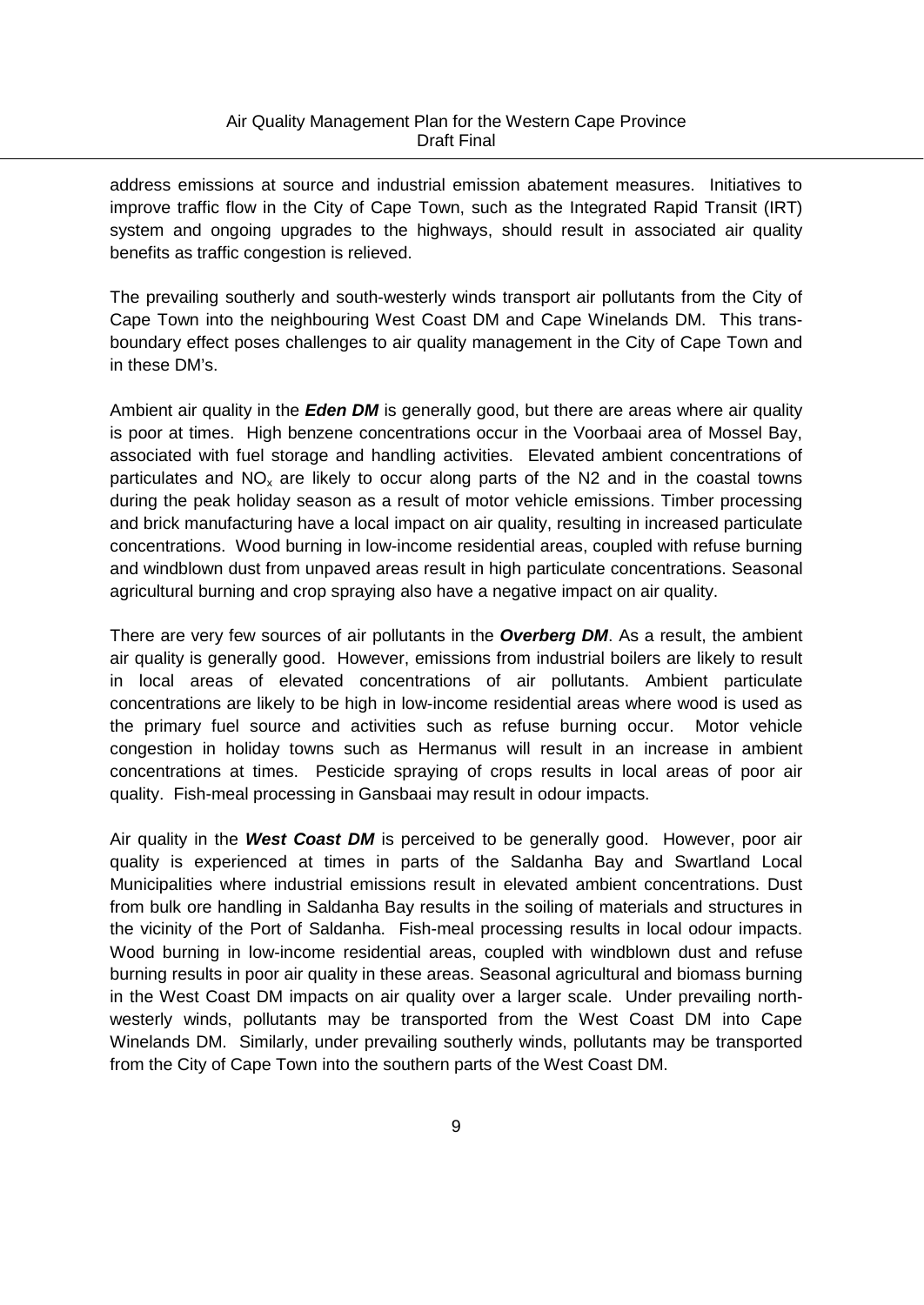# **3. Gaps and Problems**

#### **i. Institutional Functions**

The Western Cape Provincial Government has a significant role in the implementation of the NEM: AQA, but also has a large oversight role. The oversight role is not always appreciated or well understood by other spheres of government, particularly municipalities, which presents difficulties for effective and consistent air quality management in the Province. The lack of understanding also presents challenges for effective cooperative governance.

All District and Local Municipalities have not fully accepted their responsibility with the implementation of the NEM: AQA. Insufficient commitment and acceptance at political and municipal management level has resulted in inadequate financial and other resource provision. Effective air quality management in these municipalities faces significant challenges, and in turn, consistent air quality management in the Province has been negatively affected.

The roles and responsibilities of District and Local Municipalities are not well understood. This lack of clarity continues to hamper cooperative governance between the two authorities.

#### **ii. Transport emissions**

Motor vehicles are sources of CO,  $NO<sub>2</sub>$ , PM<sub>10</sub> and VOC emissions, particularly during periods of idling and acceleration, which is consistent with the stop-start style of driving experienced in urban congested areas. Emissions from motor vehicles have been identified as a major air quality problem in the City of Cape Town, the Central Karoo Town of Beaufort West and also in holiday destination towns especially during the peak season. The control and reduction of vehicle emissions is a Provincial and National challenge that needs to be addressed.

#### **iii. Residential pollution**

Poor indoor and ambient air quality occurs in low income and informal settlements throughout the Province as a result of domestic fires and fuel burning, fires from informal trading, refuse burning, dust from unpaved roads and wind blown dust from denuded areas. The burning of wood and paraffin is a common practice and produces  $SO_2$  and  $PM_{10}$ , as well as VOCs. The relatively high population densities, together with the low release height of the pollutants, imply that the health risk is greater in these areas. The lack of understanding with regard to the state of air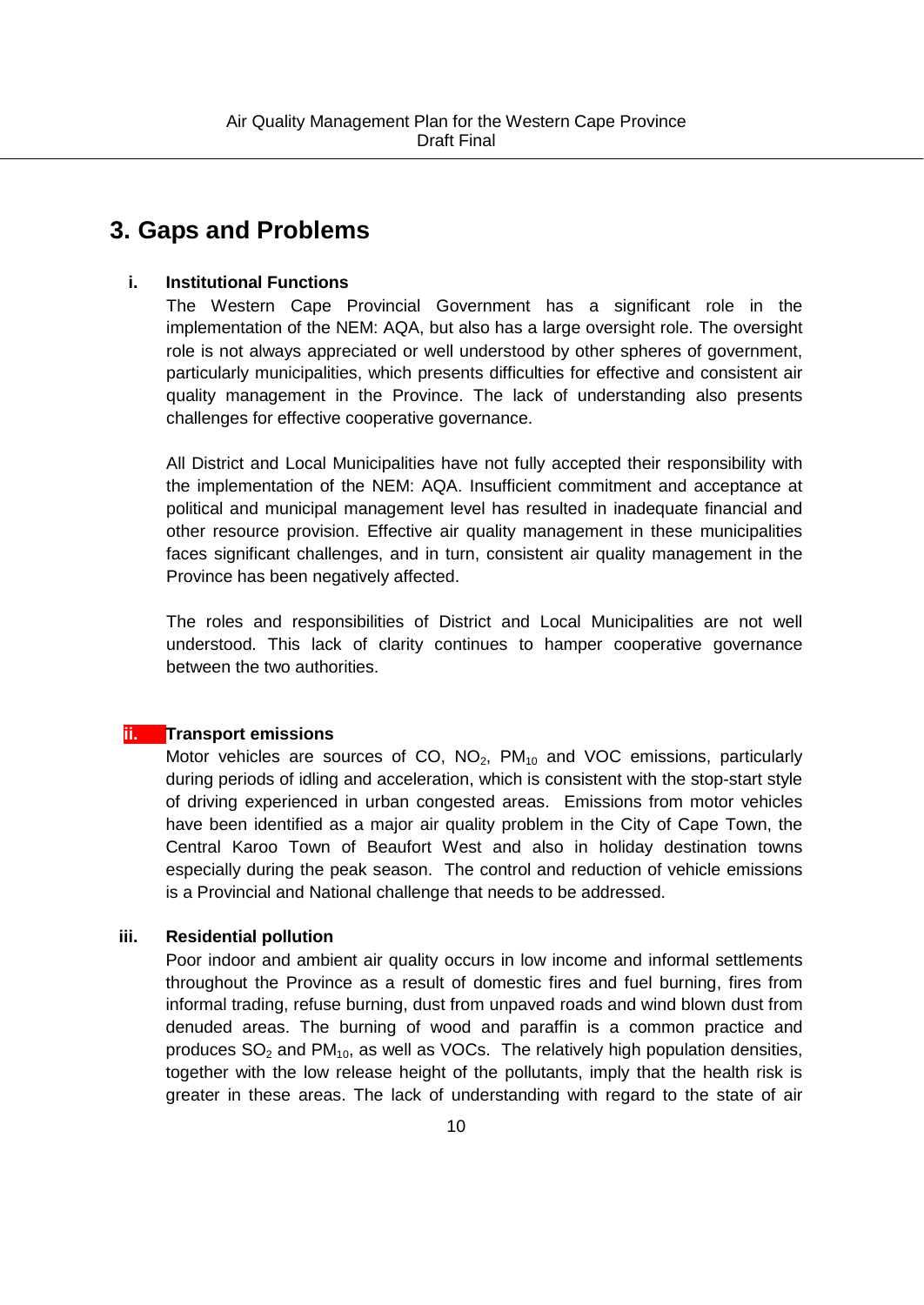quality in residential areas, the low level of community awareness and its impacts, its associated remedial measures and alternative cleaner fuel options is a shortcoming that needs to be addressed.

#### **iv. Licensing of listed activities**

The state of preparedness of the relevant authorities to execute the AEL function varies and presents a challenge. In some areas, the problem is further compounded by the lack of both financial and suitably skilled human resources. Further complexities exist between the licensing function, the EIA and Town Planning authorisation processes which need to be addressed.

#### **v. Ambient air quality data and continuous monitoring**

Inadequate data exists to comprehensively assess air quality in the Province. The custodians of datasets are not always willing to share data and in many instances the integrity of the datasets are compromised by broken records and poor data. Without consistent quality assurance and quality control procedures, the integrity of data can not be persevered. The limited, and sometimes nonexistent, in-house skills for maintaining and operating monitoring equipment and monitoring networks presents challenges. The excessive costs of purchasing, commissioning, operating and maintaining ambient air quality monitoring equipment is problematic when competing with social priorities e.g. housing, education and health.

#### **vi. Emissions inventory**

The emissions inventories that exist are limited to fuel burning appliances and scheduled processes. Emissions from transport or diffuse sources, such as emissions from residential and agricultural areas are not identified or computed. Greenhouse gases are not included in the two emission inventories prepared and no measures have been implemented to identify sources and report on these emissions. No estimation of the total pollutant load from the various point, area and mobile sources has been computed. The lack of information, the absence of reporting procedures and limited in-stack monitoring by industry are issues that need to be addressed.

#### **vii. Town and transport planning**

Town planning and particularly transport planning does not always consider the impact of developments on the air quality of an area. In addition,

The potential negative impact of town and transport planning activities on the air quality of an area is not always considered when planning decisions are taken e.g. the siting of developments in areas bordering industries and other sources of pollution magnifies the problem, let alone the positive impact of environmentally conscious planning decisions.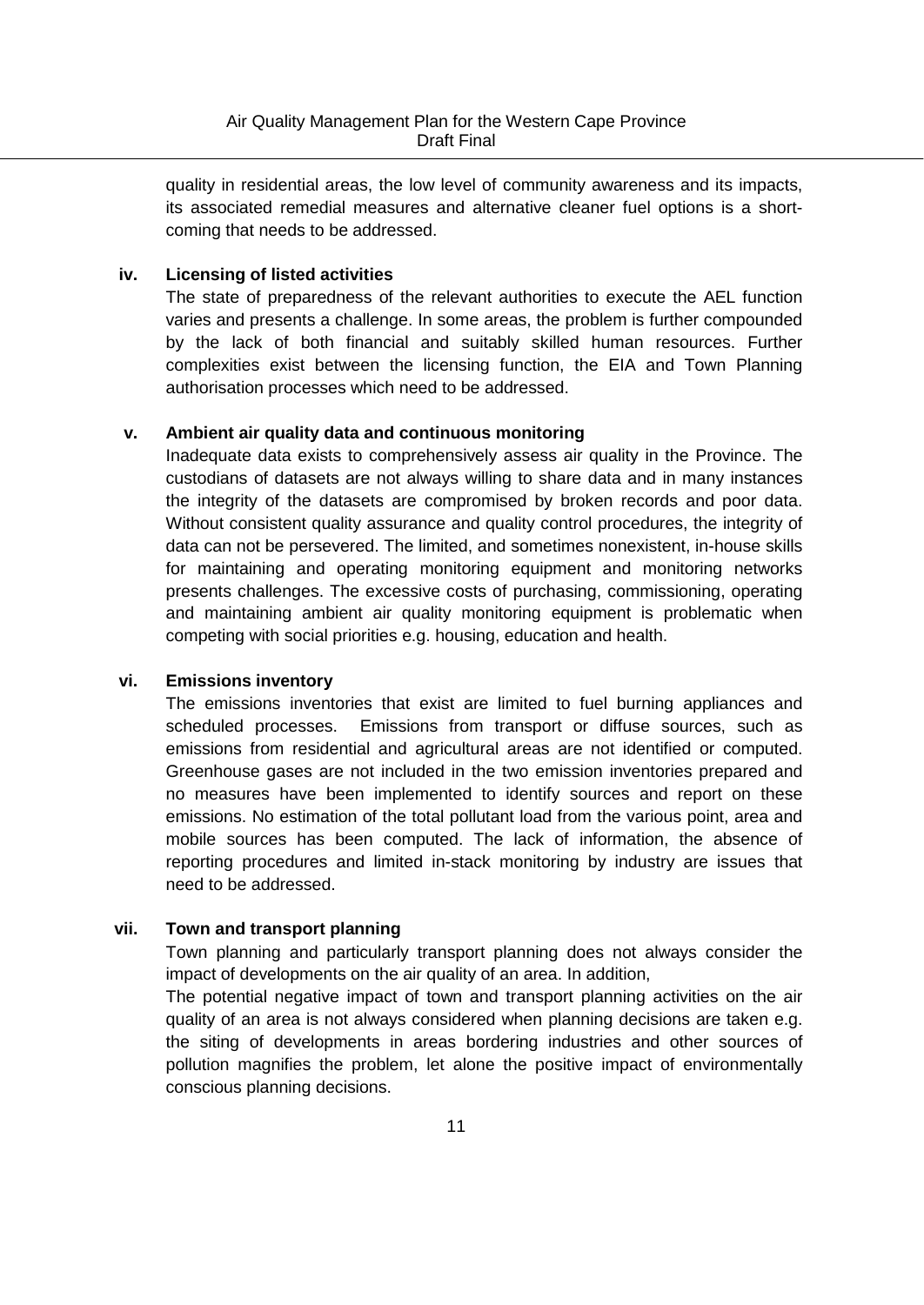#### **viii. Agriculture**

Pesticide use in agriculture, particularly through aerial spraying, results in spray drift, which can distribute organo-chemicals in the vicinity and downwind of the spray area. Burning of crop residue, general waste and tyres to prevent frost damage on farms generates smoke, toxic emissions and contributes significantly to atmospheric particulate loading. Crop spraying without informing citizens of the date, time and possible health impacts needs to be addressed. The common practice of burning crops, waste etc for various purposes needs to be substituted with more environmentally friendly options.

#### **ix. Trans-boundary air pollution**

Trans-boundary air pollution is a factor that influences the air quality of municipalities in the Western Cape. The magnitude of the resulting impacts is not well understood or quantified. The management of the trans-boundary movement of emissions is not currently being addressed by municipal or provincial government.

# **4. Recommendations**

The recommendations are listed within each category for priority in implementation.

#### **Institutional**

D:EA&DP:

- The air quality management role and oversight function of provincial government needs to be communicated to municipalities and the associated reporting mechanisms need to be imposed.
- Establish working groups to facilitate the implementation of the AQMP, as indicated in Section 9.11. These working groups must be established under the auspices of the AQMP Steering Committee.

Municipalities:

- AQO's must be appointed at both district and local municipal levels to ensure sound cooperative governance in the implementation of the NEM: AQA across the Province.
- AQMP's must be developed for all DM's and LM's to address their own unique context of air quality management issues. The development of the AQMP and the associated implementation costs must be motivated for through the municipal IDPs.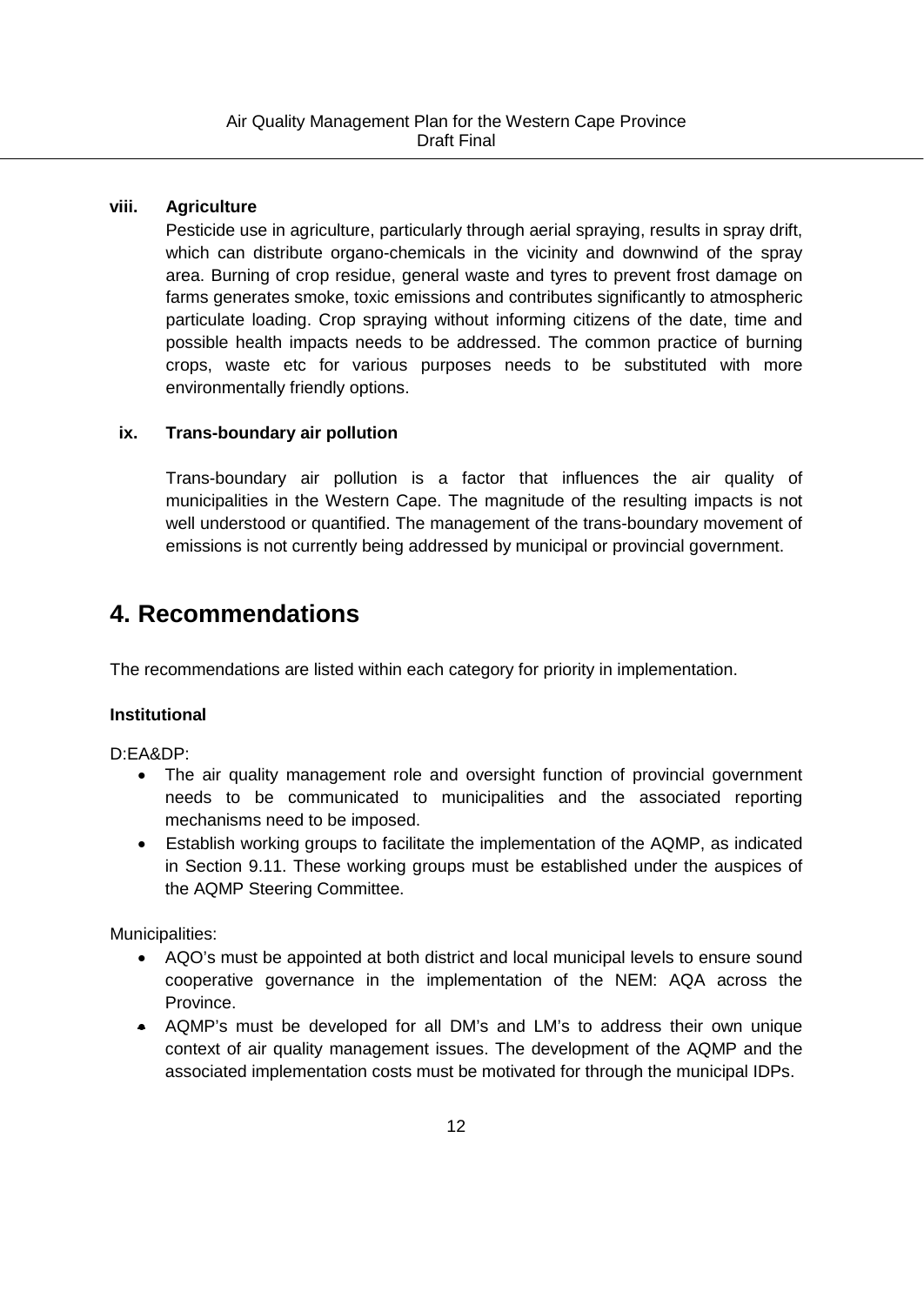- Clear responsibilities and functions for air quality management must be designated at the District and Local Municipalities, based on the requirements of the NEM: AQA and National Framework for AQM.
- The role of the D:EA&DP, including the oversight function, needs to be acknowledged and supported.
- All officials involved with administering the AQM function within municipalities must be capacitated with respect to AQM, AQ monitoring and the AEL function.
- Improve governance between district and local municipalities at operational and top management levels.
- In instances were capacity constraints exist at DM or LM level, opportunities for Service Level Agreements between the District and Local Municipalities or the DM and provincial government should be explored and implemented in the interim.
- District and Local Municipalities should draft air quality management by-laws to ensure better management of air quality within their area of jurisdiction.

Motor vehicle emissions:

- Develop a provincial strategy, inclusive of:
	- o a regular vehicle emission testing program in line with licence renewal program;
	- o legislation that supports road side vehicle emissions testing;
	- o strategies to control vehicle emissions, in line with ambient air quality standards; and
	- o Strategies to effectively control VOC emissions.

Residential air pollution:

- Pollution levels in low-income residential areas across the province need to be further investigated and evaluated.
- Lessons from the Khayelitsha Air Pollution Study regarding the control of particulate emissions at sources are applied across the Province, e.g. paving of unsurfaced areas to reduce windblown dust, regulations to control tyre burning and improved service delivery to reduce waste burning.
- Each municipality, within their area of jurisdiction conduct a survey and compile an emission inventory to determine the pollution levels within the poor residential areas and develop a strategy to control same.

Ambient monitoring:

- The screening passive sampling campaigns, as conducted originally by the D:EA&DP, need to be expanded on and repeated at least every second year to facilitate the monitoring of air quality changes.
- The results of the sampling campaigns are used to identify areas of possible air quality exceedances where continuous monitoring should be implemented.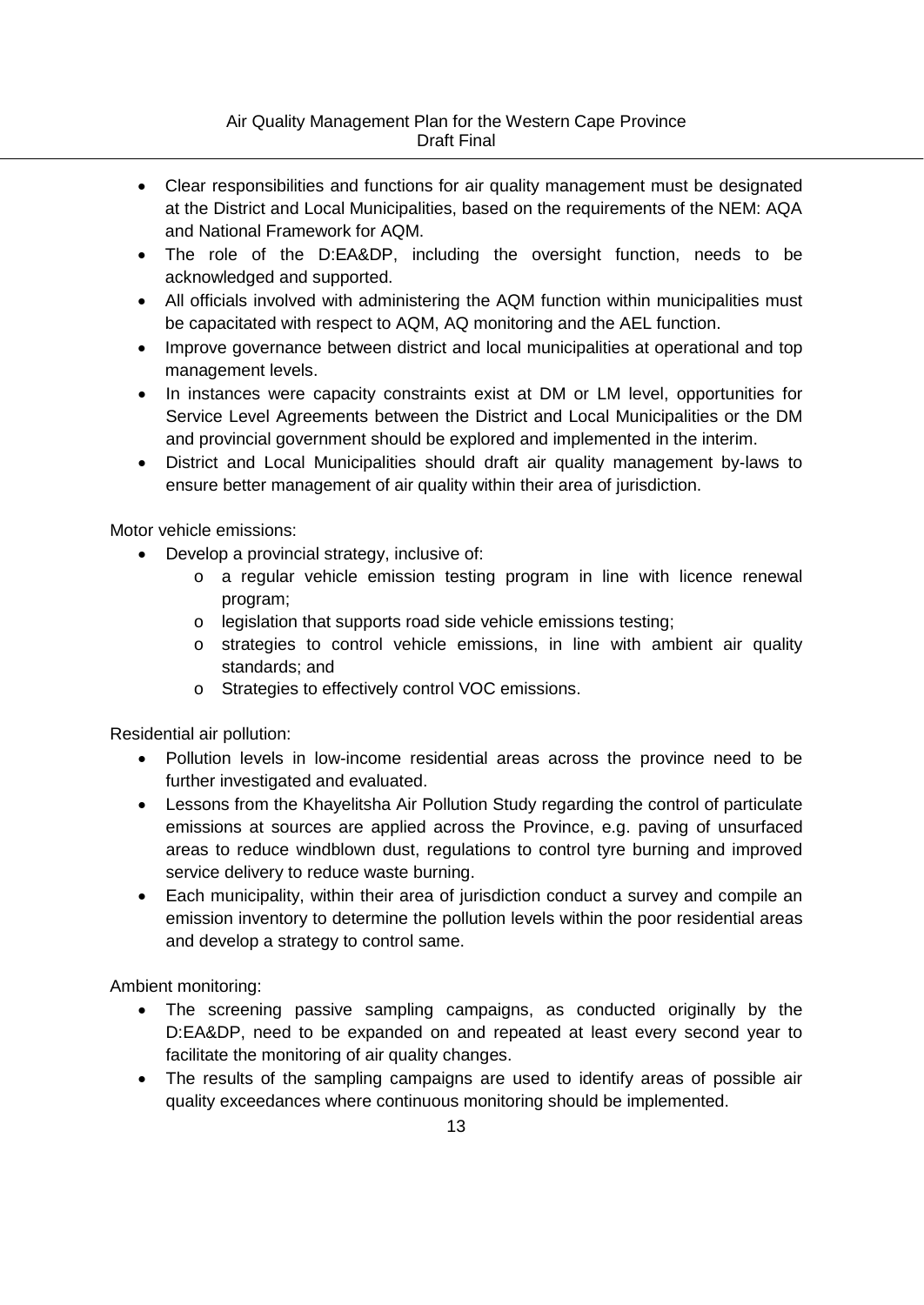- The current continuous ambient air quality monitoring undertaken by the D:EA&DP be expanded to include potential areas of concern and areas that are identified in the passive monitoring campaign to obtain a long-term record of air quality in the Districts.
- Efforts should be made to coordinate data from all continuous monitoring in the Province to provide a provincial perspective on air quality.
- A Provincial web-site need to be developed where all information can be accessed by links. This must then feed into the South African Air Quality Information System (SAAQIS).

Emission inventory:

- The initial D:EA&DP inventory of emissions from fuel burning appliances is expanded to include all point sources in the Western Cape, as well as other key source types, i.e. motor vehicles, agricultural sources, residential fuel burning and biogenic emissions..
- In order to better address and understand cumulative effects of emission sources it is recommended that a linkage be established between the emission inventories at Province and that at the City of Cape Town.
- Emission inventory maintenance is necessary to ensure that the data remains current.
- Greenhouse gas emission inventory is developed and included in the comprehensive air quality emission inventory.

Town and transport planning:

- Officials, at all levels of government, need to establish and foster sustainable relationships and communication channels to address air quality and town-andtransport planning issues.
- Awareness must be developed amongst town and transport planning officials of synergies existing between planning and air quality issues, and the need for input from AQM officials when reviewing plans and development specifications.

Agriculture:

- AQO's at their respective jurisdiction participate in agricultural union meetings to promote air quality on their agendas and to identify opportunities to address emissions control issues.
- Greater cooperation to be pursued with agricultural authorities to address shared environmental priorities that are related to air quality in the sector.
- The Department of Agriculture to be called upon to actively consider and promote air quality issues in their day to day work situation.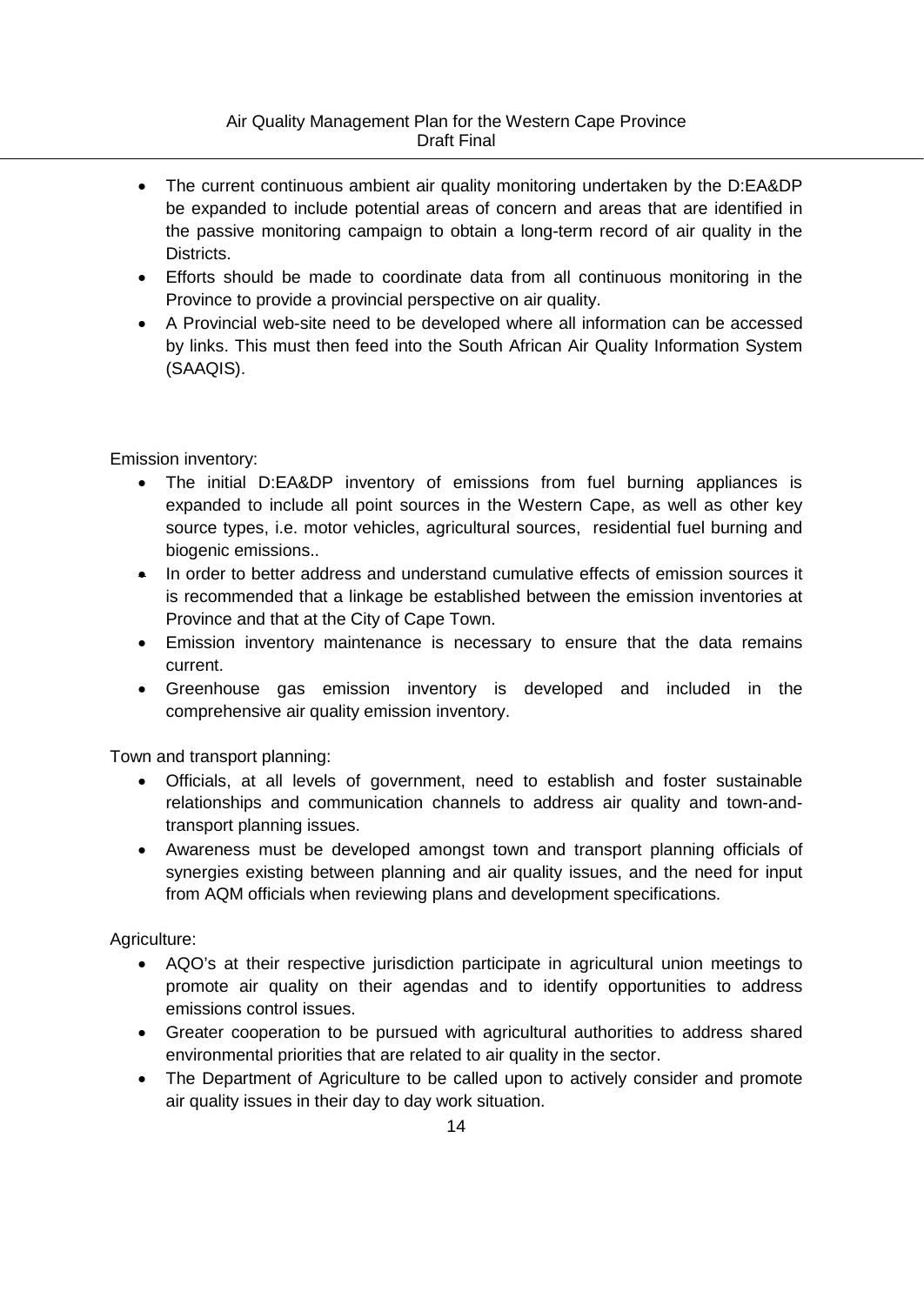Trans-boundary transport:

- The role of provincial and district municipalities in this regard needs to intensified and efforts to reduce the emissions from the contributing sources need to be explored.
- D:EA&DP together with municipalities must examine mechanisms at Provincial level to manage trans-boundary air pollution.
- Provincial and Municipal AQO's need to evaluate the merits of Priority Area declarations to manage situations of trans-boundary air pollution impacts.

# **5. Vision and Mission**

The vision and mission statement for the Western Cape provincial AQMP has been developed through stakeholder interaction and informed by policy developments.

The vision is:

#### *Clean and healthy air for all in the Western Cape*

The vision echoes the statements of the iKapa Growth and Development Strategy, recognising the Western Cape as a home for all. Consistent with this foundation for provincial policy, is the inclusion of all inhabitants of the Western Cape in the vision of the AQMP. "Clean Air", is a term that was commonly used by stakeholders during the public participation process. Therefore its incorporation into the vision for the AQMP is symbolic of the public interest. The vision captures the attention and focus of government, communities and other stakeholders in the rollout of the AQMP.

The mission is:

*To ensure the effective and consistent implementation of sustainable air quality management practices, by all spheres of government, relevant stakeholders and civil society to progressively achieve and efficiently maintain clean and healthy air in the Western Cape*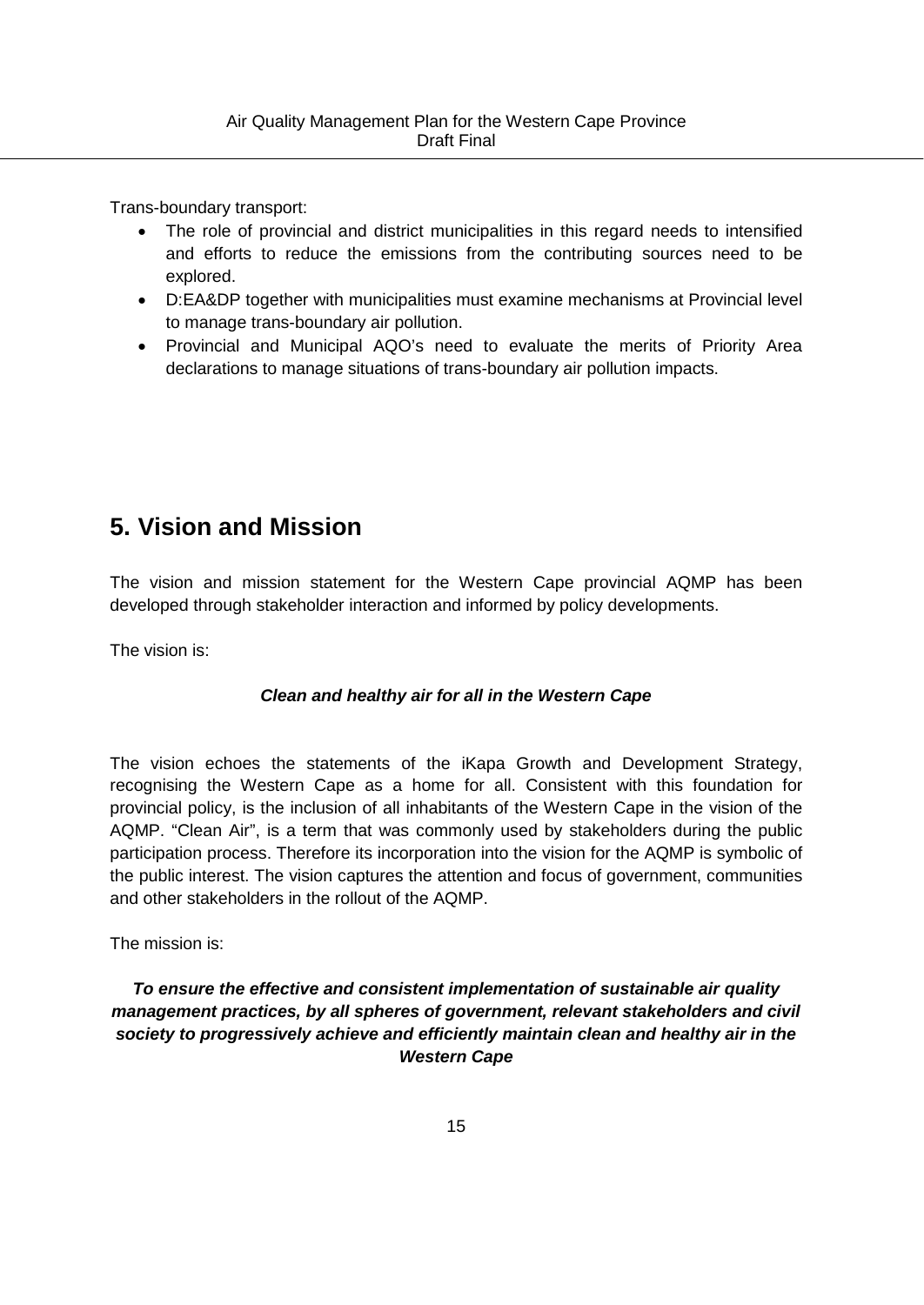The mission statement of the AQMP was also influenced by stakeholder participation, where various ideologies of the provincial approach to Air Quality Management were discussed. The mission statement combines the elements of good practice to chart the way forward and guide the implementation of the AQMP. These elements include effectiveness, sustainability, cooperative and participatory governance, compliance and progressive improvement.

# **6. Goals**

Four goals of the AQMP each address different aspects of the vision, these are:

### **I. To ensure effective and consistent Air Quality Management**

This goal aims to address the development and maintenance of the varied requirements for systems, skills and capacity in the D:EA&DP for Air Quality Management, and the establishment of the necessary institutional arrangements.

#### **II. To continually engage with stakeholders to raise awareness with respect to air quality**

This goal aims to improve awareness of air pollution issues in the Western Cape through awareness raising and education. The wide dissemination of materials, information and training includes stakeholders from communities and industrial sectors.

### **III. To ensure effective and consistent compliance monitoring and enforcement**

This goal aims to improve and standardise compliance monitoring and enforcement in the Western Cape, and to ensure that ambient air quality standards for the protection of health are attained and continually met.

### **IV. To support climate change protection programmes, including promoting the reduction of Green House Gas emissions**

This goal introduces the co-benefits philosophy between AQM and climate change interventions and is be used to promote activities in the AQMP that also have positive impacts on GHG reduction.

# **7. Objectives**

# **7.1. GOAL 1: To ensure effective and consistent Air Quality Management**

### **7.1.1. To strengthen and build capacity in Air Quality Management**

Capacity building is one of the fundamental aims of policy development in spheres of government. It refers specifically to investments in the human resources that will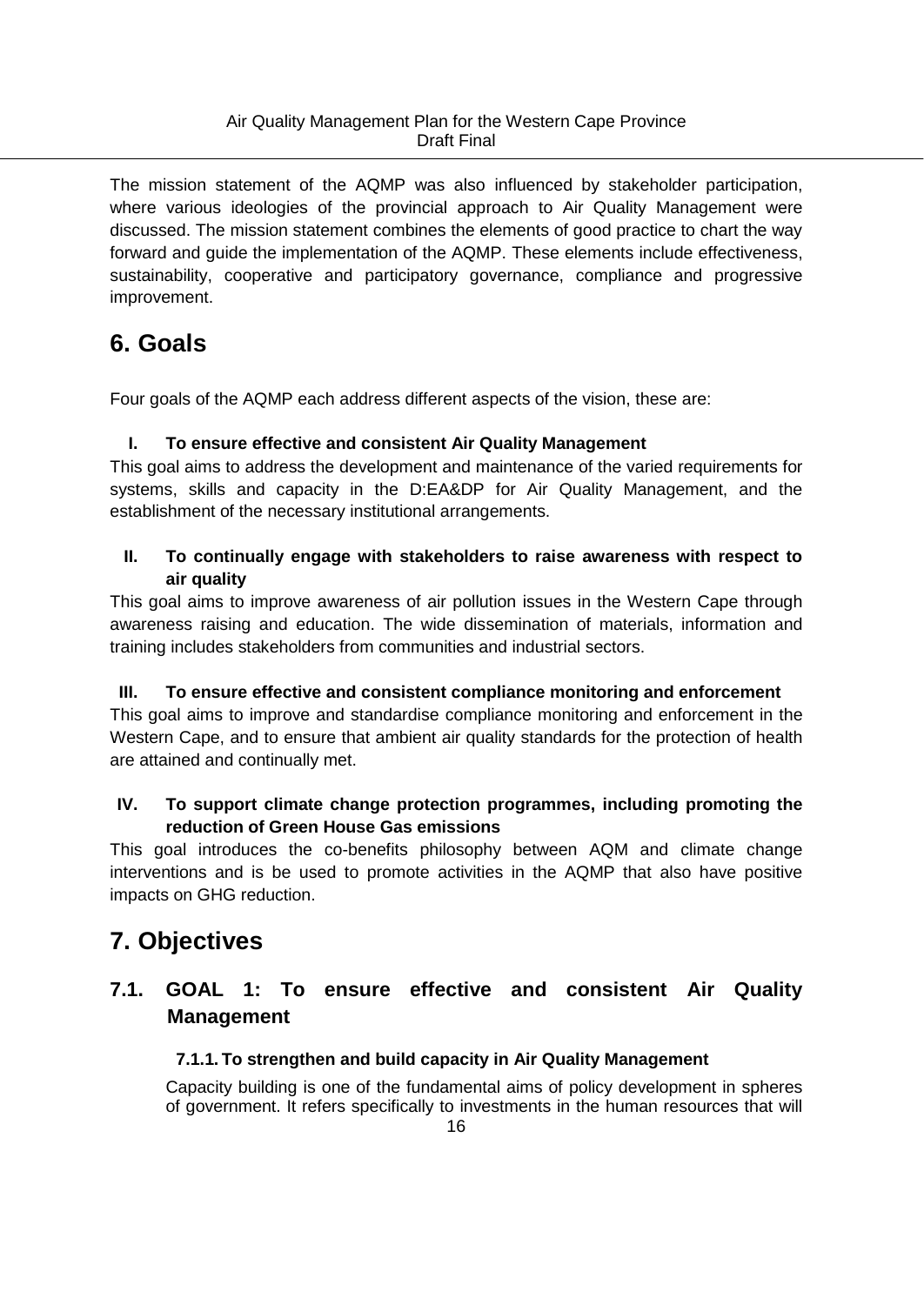develop, implement and enforce air quality policy and legislation. The objective is specifically targeted at the designation of air quality responsibility in various entities and the further development of individuals in their roles.

#### **7.1.2. To promote cooperation amongst all spheres of government, business, industry and civil society**

Cooperative governance is a principle of environmental management and seeks to make the best use of scarce resources through maximising available personnel, data and experience across institutions. The objective seeks to build relationships between the different role-players in AQM, including the emitters and receptors, to address common air quality issues, and promote the uptake of air quality concerns by other departments.

#### **7.1.3. To develop institutional mechanisms to implement the AQMP**

Pathways need to be introduced, or explored, to enable transparent and collaborative governance and will facilitate AQMP implementation. The objective focuses on the organisational structures necessary for AQMP implementation and outlines their elements and area of intervention.

#### **7.1.4. To develop, implement and maintain AQM systems**

An AQM system is regarded is as the fundamental unit towards the management of air quality in an area, incorporating the necessary technical elements that provide information on the status of air quality. The system is typically an emission inventory, ambient air quality monitoring, and optionally dispersion modelling. The provincial AQM system incorporates elements of emission inventory and monitoring capacity development, together with a supporting information system.

#### **7.1.5. To ensure adequate funding for the implementation of the plan by municipalities**

Municipalities are given key responsibilities within AQM governance and their cooperation and support is integral to the successful implementation of the provincial AQMP. Therefore, this objective seeks to assist municipalities in defining an approach to secure financial resources for the planning and implementation of air quality functions.

### **7.2. GOAL 2: To continually engage with stakeholders to raise awareness with respect to air quality**

#### **7.2.1. To develop mechanisms for regular communication with respect to air quality management information**

Communication channels are needed to be developed for D:EA&DP to communicate air quality information and developments to stakeholders regularly, including online and hard copy distribution. The objective focuses on materials which need to be developed for this purpose, as well as the provincial state of air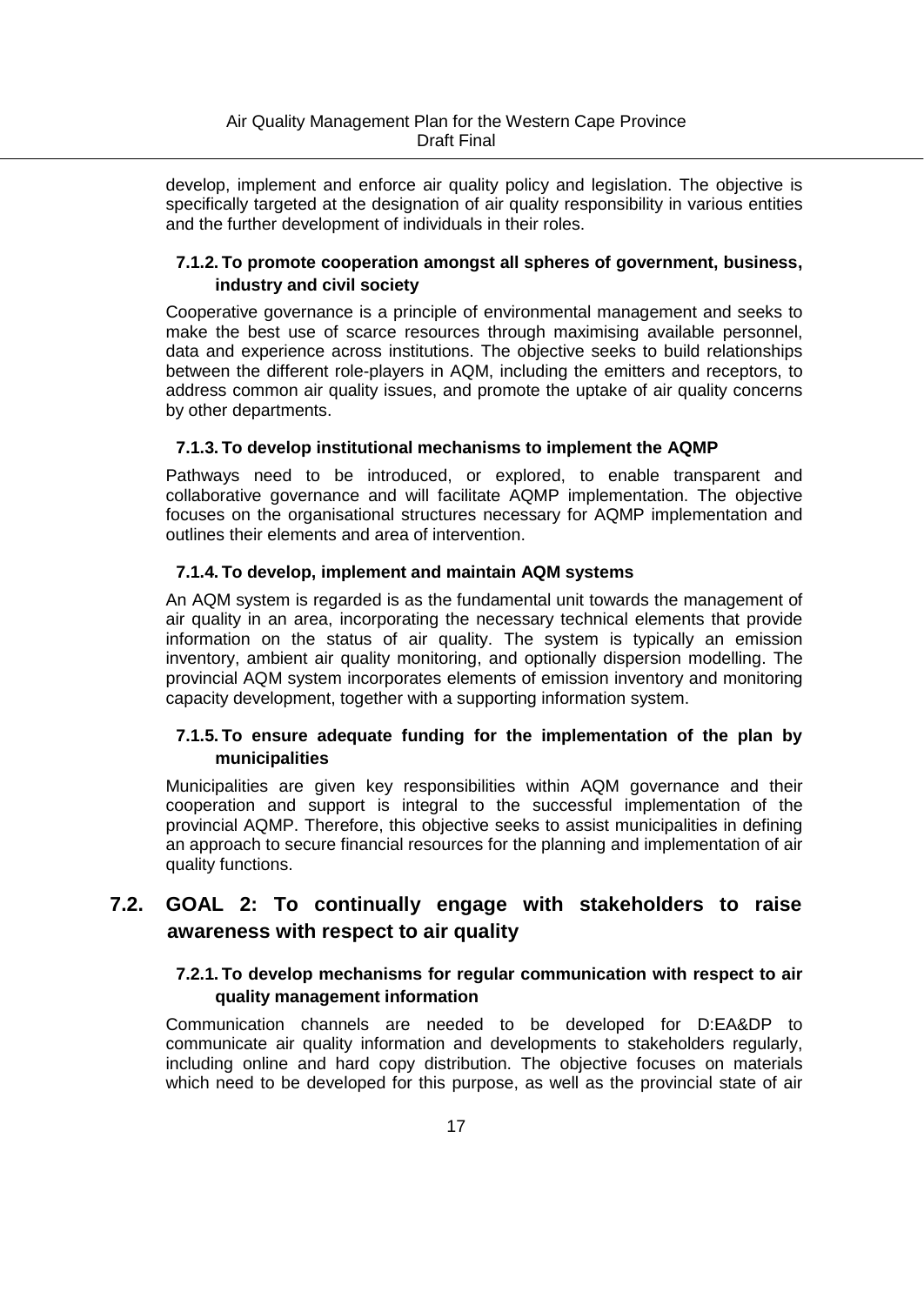reporting mechanism, and a website where the public can be engaged on air quality issues.

#### **7.2.2. To develop comprehensive education and communication strategies and programmes**

Environmental education refers to the on-going input of D:EA&DP into the development of environmental management in communities, industries and other stakeholders in the Western Cape, with the AQMP focusing particularly on air quality. The plan also addresses the differing needs of stakeholders by developing programmes that target each group specifically. The need for intervention in tertiary level skills development in the AQM-related fields is also recognised and addressed.

#### **7.2.3. To promote environmental best practices and cleaner development technologies amongst all stakeholders**

Energy efficiency is addressed specifically in this objective and allows an opportunity for the AQMP to include cross-cutting issues. AQM personnel are to work collaboratively with other stakeholders to promote energy efficiency objectives and incorporate these into developments.

# **7.3. GOAL 3: To ensure effective and consistent compliance monitoring and enforcement**

#### **7.3.1. To improve compliance monitoring and enforcement**

Compliance monitoring and enforcement processes are an essential component of the air quality governance cycle. Regulations and enforcement mechanisms are necessary to ensure compliance. Various mechanisms are included in the AQMP to address compliance monitoring and enforcement issues, covering punitive measures for non-compliance, by-law and regulation development, regulation implementation plans, and enforcement arrangements for the interim.

#### **7.3.2. To promote continuous improvement with respect to compliance**

Voluntary compliance and development is an integral part of progressive realisation of acceptable air quality. The early adoption by industries of best practice methods and world-class standards, as well as programmes of research and development, will significantly add to the successful implementation of the AQMP.

#### **7.3.3. To ensure that health-based air quality standards are attained and continually met**

The attainment of air quality standards and progressive realisation and maintenance of acceptable air quality is the cornerstone of the AQM approach. The management of activities that impact on air quality is relative to pollutant standards. These activities include controls, approaches and developments related to transport, residential fuel burning, industrial operations, and agricultural operations as source sectors. Noise is also raised as an air quality issue for control in this objective.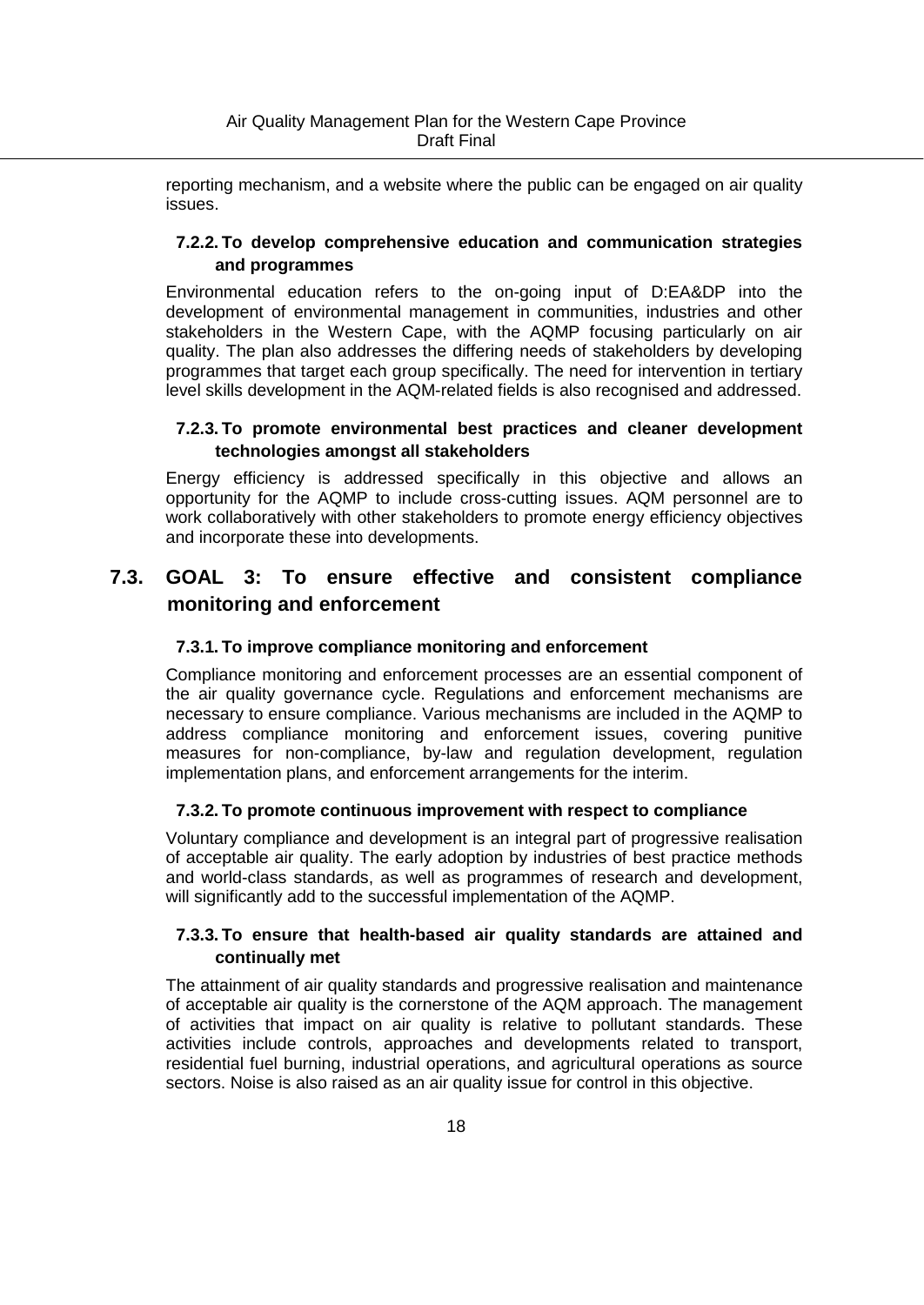# **7.4. GOAL 4: To support climate change protection programmes including promoting the reduction of Green House Gas emissions**

#### **7.4.1. To reduce ozone depleting substances in line with national and international requirements**

Ozone-depleting substances contribute significantly to the greenhouse effect as their global warming potential is high, therefore efforts to reduce their concentrations reduce climate change impacts. This objective also aims to foster the co-benefits approach in addressing air quality together with climate change goals with indirect improvements in air quality.

#### **7.4.2. To reduce GHG emissions in support of national and international efforts**

The co-benefits philosophy for AQM and climate change has been promoted in the AQMP as the opportunities for addressing the issues cooperatively are numerous. Various tools are planned in the AQMP, including a GHG inventory, carbon footprint assessment, and GHG reduction programme. Carbon trading is addressed and collaborative work for many areas is proposed in the AQMP, particularly with solid waste departments.

# **8. Implementation Plan**

# **8.1. Stakeholder roles and responsibilities**

The responsibilities of the provincial environmental departments regarding AQM are listed in the AQA and are further elaborated upon in the National Framework. The mandatory responsibilities of the D:EA&DP are:

- Designation of an AQO to coordinate air quality related matters in the province;
- Preparation of an AQMP to be included in the EIP;
- Preparation of an annual report providing information on AQMP implementation and compliance;
- Processing of AEL applications as delegated or where the applicant is a Western Cape municipality; and
- Receipt of municipal AQMPs.

Further responsibilities which may be implemented as needed are:

- Identification of pollutants and subsequent development of standards, or stricter standards;
- Declaration of provincial priority areas;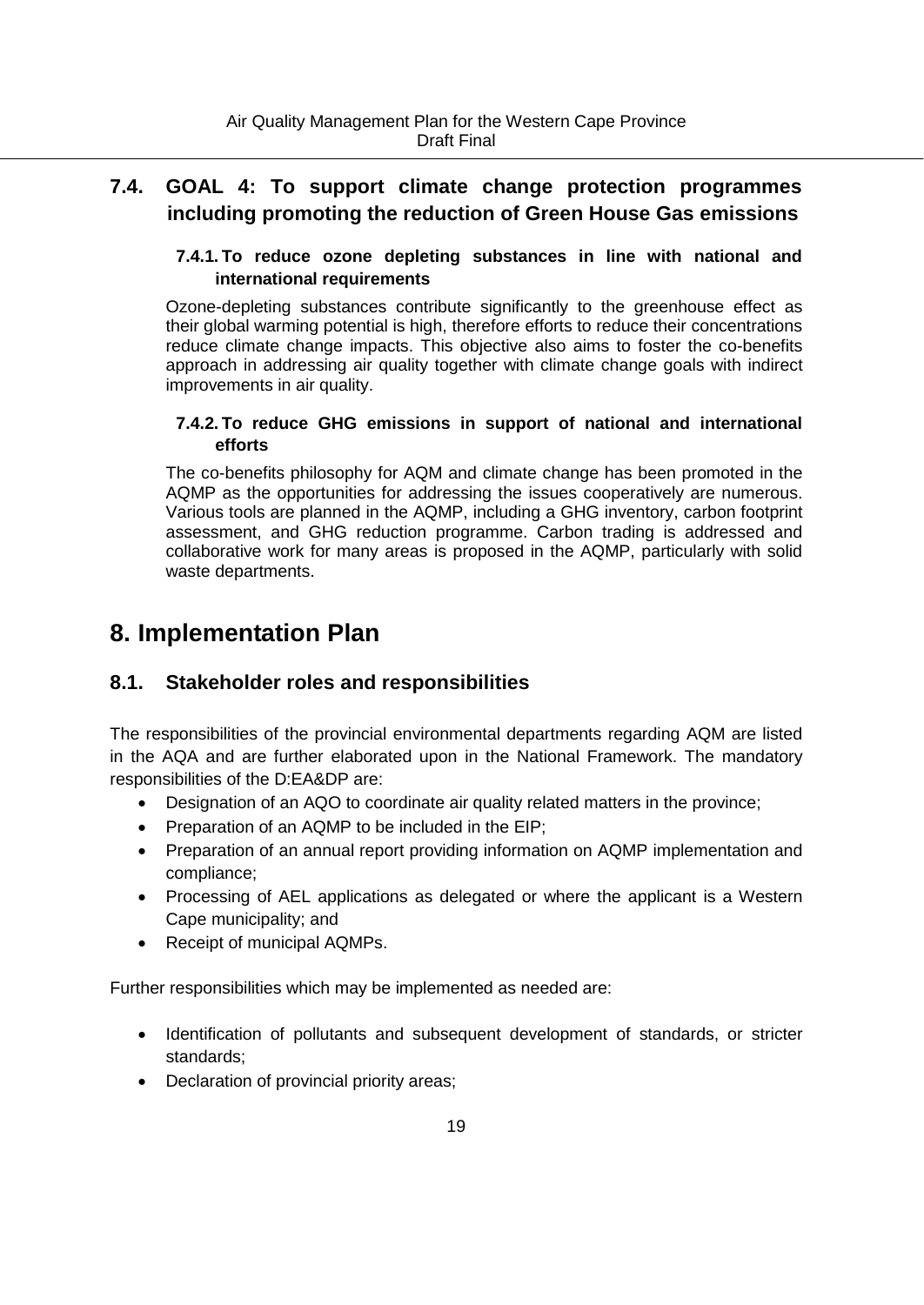- Preparation of provincial priority area AQMPs in consultation with the affected municipalities;
- Prescription of regulations needed for implementation of the priority area AQMP;
- Publication and maintenance of provincial list of activities that impact negatively on air quality;
- Establishment of minimum emission standards for the provincial listed activities, and stricter standards for national listed activities;
- Declaration of appliances or activities as Controlled Emitters;
- Declaration of substances or mixture of substances as Controlled Fuels;
- Declaration of substances as provincial priority air pollutant;
- Prescription of measures to control noise, offensive odours and dust in the Western Cape; and
- Establishment of public recognition programmes to highlight achievements in air pollution prevention by parties in the province.

The roles and responsibilities of D:EA&DP as presented have been used an input into the development of the AQMP and accompanying implementation plan. Roles and responsibilities of other spheres of government are further described in the NEM: AQA and National Framework for AQM. The roles and responsibilities of other stakeholders in the province are clearly outlined, and education and awareness roles are suggested, as well as the adoption of good environmental practices. Several platforms for inter-governmental, as well as other stakeholder, cooperation and collaboration exist in the Western Cape. Examples of these groups are listed in Table 4. The available mechanisms can be maximised to assist in the implementation of the AQMP.

| <b>Group</b>                | <b>Membership</b>              | <b>AQMP</b> role                     |
|-----------------------------|--------------------------------|--------------------------------------|
| <b>MINTEC Working</b>       | <b>National and Provincial</b> | To communicate progress on AQMP      |
| Group 2                     | AQO's                          | implementation and obtain feedback   |
|                             |                                | for refinement of AQMP interventions |
|                             |                                | from national government             |
| <b>Air Quality</b>          | National, Provincial and       | To aid in capacity development of    |
| <b>Governance Lekgotla</b>  | Local government               | provincial government and            |
|                             | <b>officials</b>               | communicate progress on AQMP         |
|                             |                                | implementation to all spheres of     |
|                             |                                | government                           |
| <b>Provincial/Municipal</b> | Provincial and                 | To aid in the broader capacity       |
| <b>AQO's Forum</b>          | Municipal AQO's                | development objectives of provincial |
|                             |                                | government, communicate progress     |
|                             |                                | on AQMP implementation and refine    |
|                             |                                | interventions with local government  |

**Table 4: Membership and role of air quality groups operating in the Western Cape**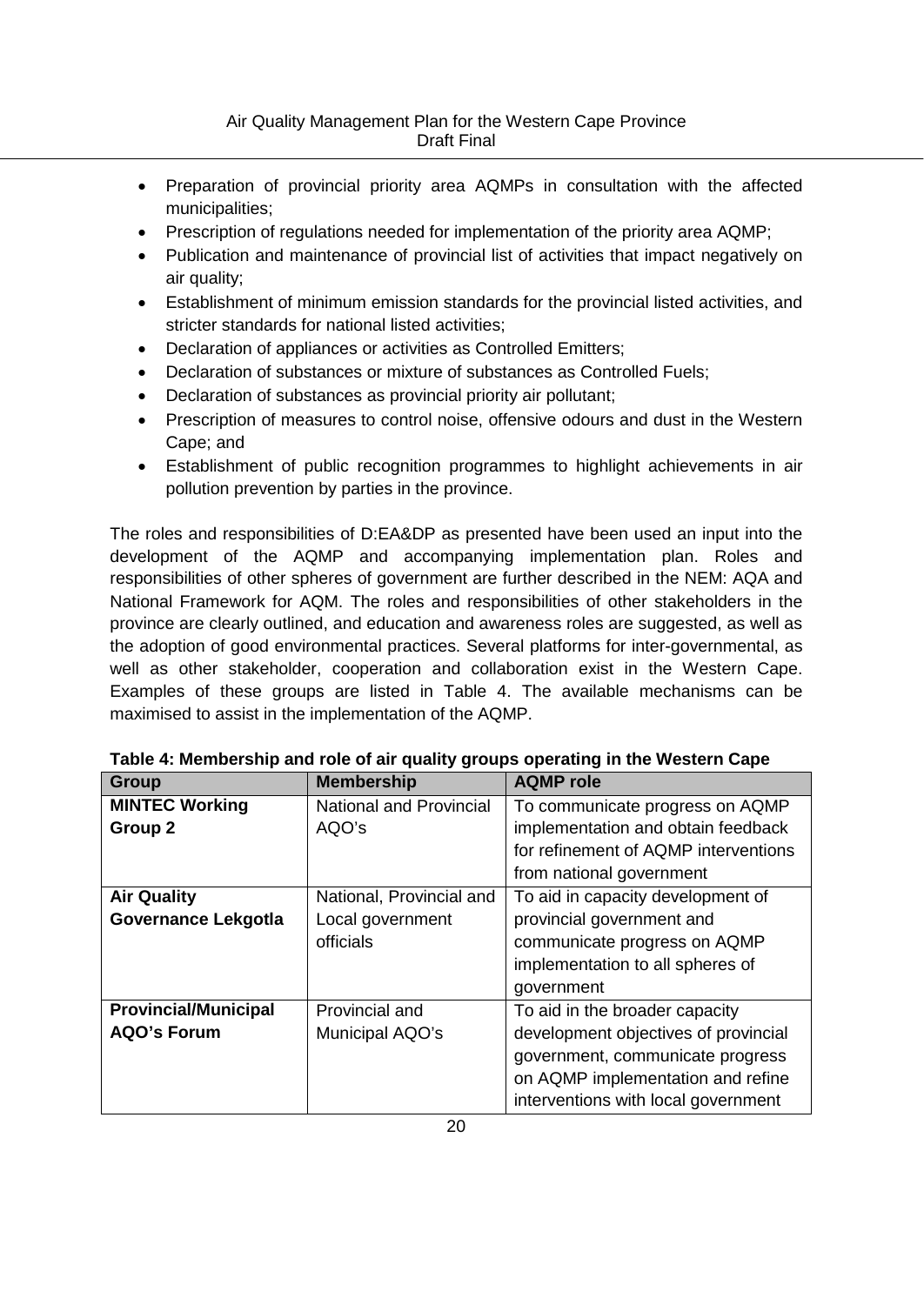| <b>Group</b>               | <b>Membership</b>          | <b>AQMP</b> role                        |
|----------------------------|----------------------------|-----------------------------------------|
| Saldanha Bay               | West Coast district and    | To communicate AQMP interventions       |
| <b>Environmental Forum</b> | Saldanha Bay               | and progress to non-governmental        |
| - Air Quality Working      | municipal officials,       | stakeholders, to refine interventions   |
| Group                      | industries in Saldanha     | for the Saldanha Bay LM and West        |
|                            | Bay                        | Coast DM                                |
| <b>Port of Saldanha</b>    | Port of Saldanha,          | To communicate AQMP interventions       |
| <b>Environmental</b>       | <b>National Ports</b>      | and progress to non-governmental        |
| <b>Management</b>          | Authority, Saldanha        | stakeholders, to refine interventions   |
| <b>Committee</b>           | Bay residents, Project     | for the Saldanha Bay LM and West        |
|                            | consultants, West          | Coast DM specific to port operations    |
|                            | Coast DM                   |                                         |
| <b>Bellville South</b>     | <b>Bellville South</b>     | To communicate AQMP interventions       |
| <b>Environmental Forum</b> | residents, Bellville       | and progress to non-governmental        |
|                            | South industries, City of  | stakeholders                            |
|                            | Cape Town officials        |                                         |
| <b>Eden Environmental</b>  | Eden DM, LM in Eden,       | To disseminate information regarding    |
| <b>Forum Air Quality</b>   | industries in Eden         | air quality and also to get quarterly   |
| <b>Working Group</b>       |                            | report backs regarding compliance       |
| Dana Bay                   | Dana Bay residents         | Participate in the public participation |
| <b>Conservancy Group</b>   | and officials from         | process focus on developments in        |
|                            | various departments        | Dana Bay that have an effect on         |
|                            |                            | nature and the environment.             |
| <b>Vlees Bay</b>           | <b>Vlees Bay residents</b> | Participate in the public participation |
| <b>Conservancy Group</b>   | and officials from         | process focus on developments in        |
|                            | various departments        | Dana Bay that have an effect on         |
|                            |                            | nature and the environment.             |

#### **8.1.1. AQMP Working Groups**

The establishment of working groups to facilitate the implementation of the AQMP will be of cardinal importance for the future. Working groups will centre their work on the goals and objectives and related activities as stated in the implementation plan .Working groups will be established as the primary mechanism for driving the AQMP implementation, as a means to direct the activities and involve all necessary parties. An AQMP steering committee will be responsible for the management of the working groups and will provide overarching guidance and accountability for the AQMP implementation.

Four focused working groups are initially proposed and each group is aimed at achieving a specific goal of the AQMP. The working groups may be extended or form sub groups to suit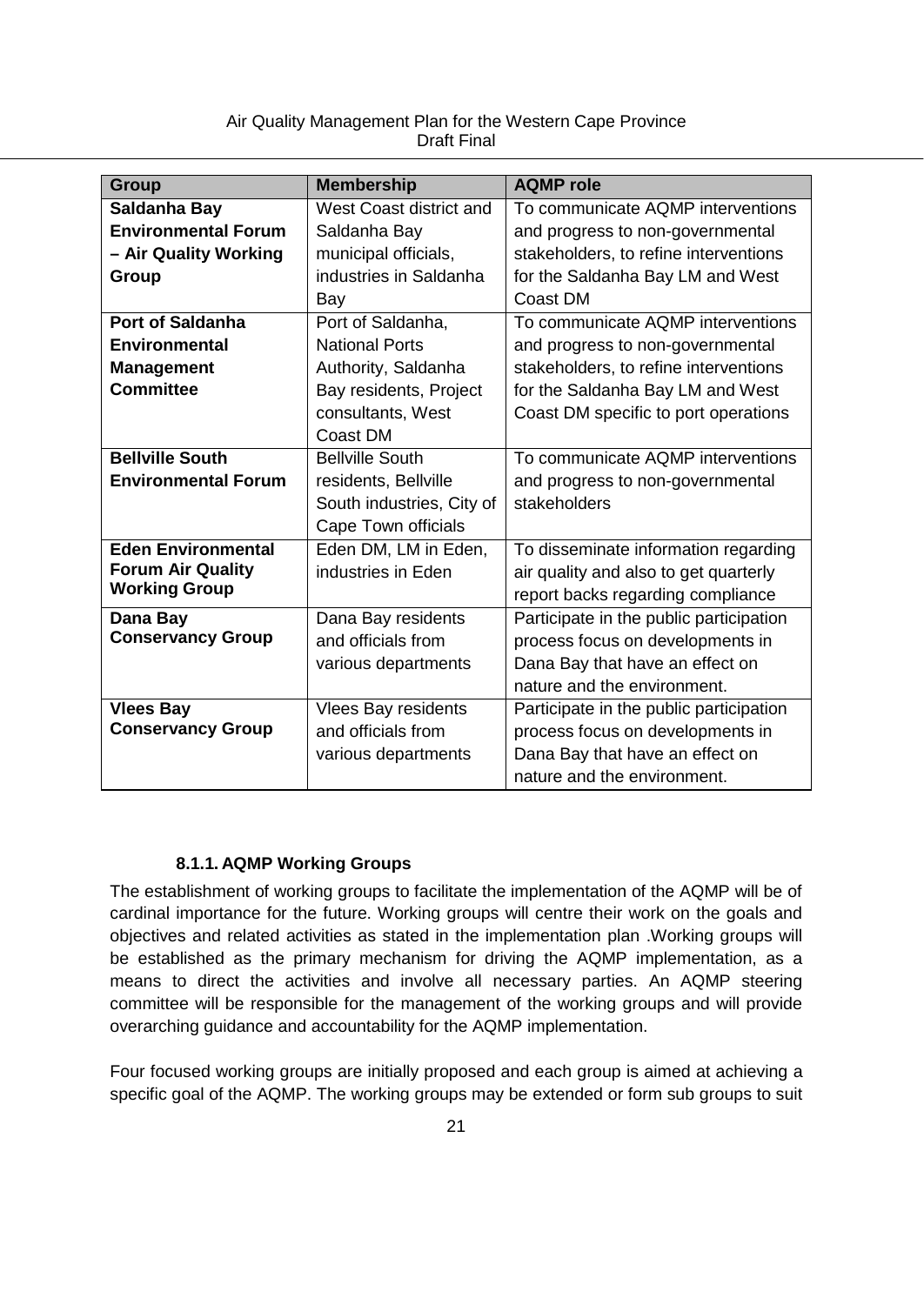the need for the effective implementation of the AQMP. Under the guidance of the AQMP steering committee chaired by the Provincial AQO a working group for each goal will be established. Working group members will be comprised of specialists in their respective fields, interested and affected parties, officials from various authorities and disciplines. Officials from D:EA&DP, other government departments, municipalities, industry, civil society, tertiary educational institutions, that may be deemed necessary. Consequently, their composition and area of work may vary significantly. Working groups will be monitored through half-yearly progress meetings, where all working groups will gather and report back on progress in the implementation of the AQMPs interventions to an Air Quality Management Plan Steering Committee. The chairman of the working group will be tasked to ensure that the issues in the AQMP are addressed pertaining to the WC.

The following working groups will be established:

#### **AQMP Steering Committee**

Area of work: Overall project management and representation The AQMP Steering committee is comprised of the chairpersons of each Working Group and chaired by the Provincial AQO.

#### **Air Quality Management and Climate Change Working Group**

Area of work: Governance and management

#### **Awareness raising Working Group**

Area of work: Information management

#### **Compliance monitoring and enforcement Working Group**

Area of work: Technical/Control and legal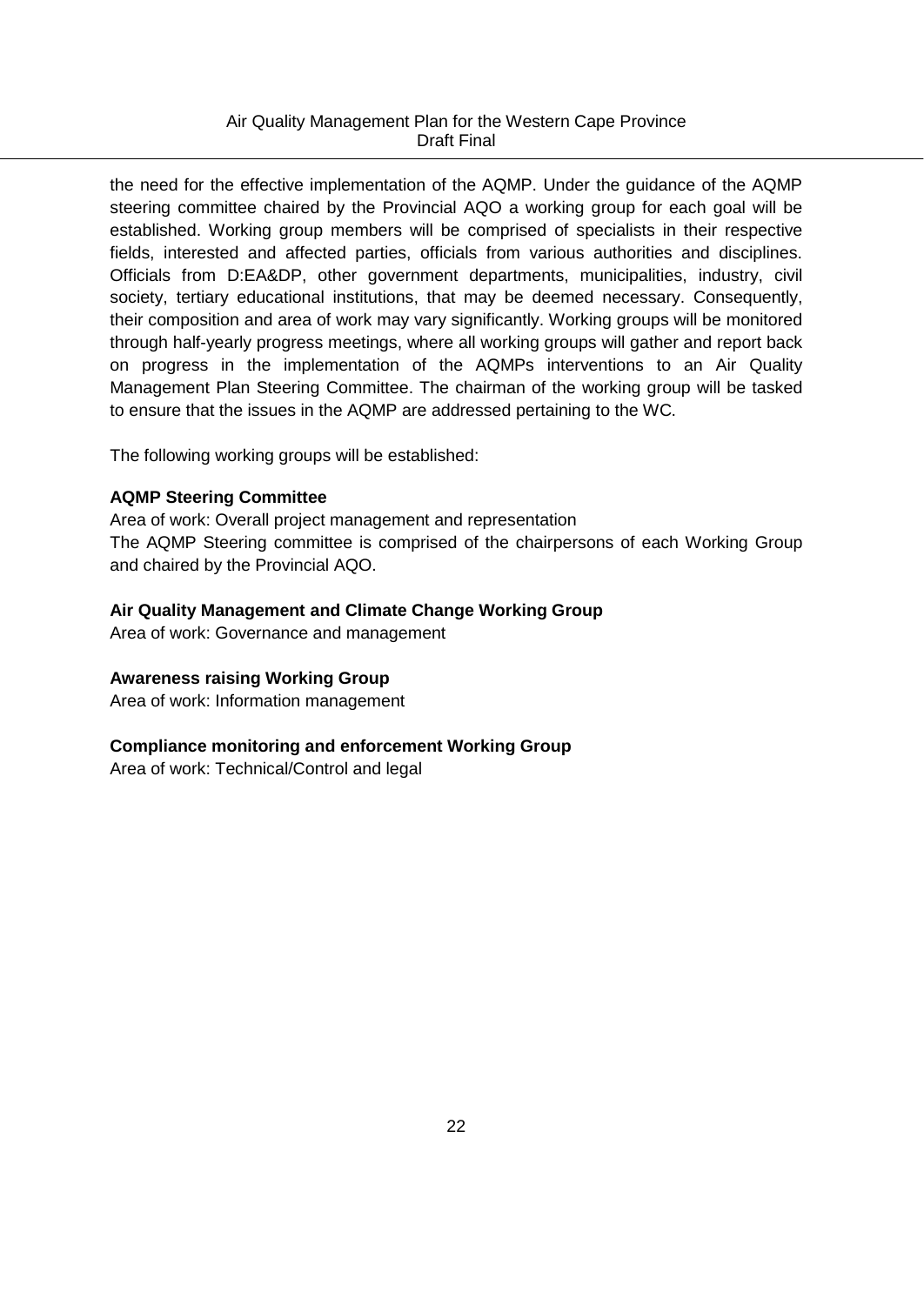# **8.2. Implementation plan**

Timeframes: Short-term (1-2 years); Medium-term (3-5 years); Long-term (>5 years)

| Cost bin 5:                                                                    |  |
|--------------------------------------------------------------------------------|--|
| R3 million < Additional cost < R5 million                                      |  |
| Cost bin 6: Legislative requirement                                            |  |
| (required by law or the constitution, not additional cost to entity because of |  |
| AQMP, but part of entity's functions as stipulated by law and funded from      |  |
| each entity's budget)                                                          |  |
| Cost bin 7: Running cost                                                       |  |
| (Already part of entity's responsibility, can be incorporated into running     |  |
| costs)                                                                         |  |
| Cost bin 8: No cost                                                            |  |
| (reason)                                                                       |  |
|                                                                                |  |

Ξ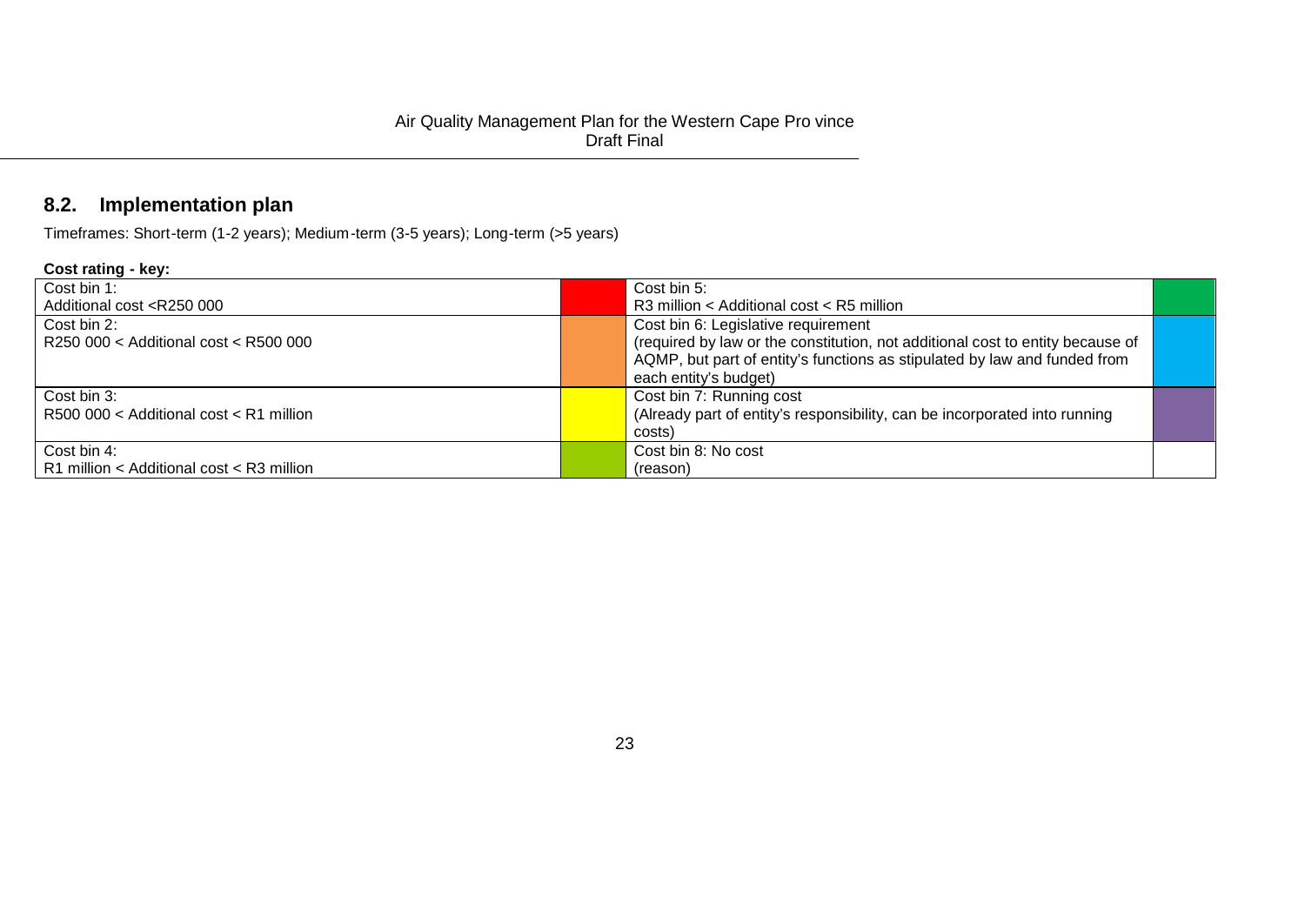| GOAL 1: TO ENSURE EFFECTIVE AND CONSISTENT AIR QUALITY MANAGEMENT                  |                                                                                                                                             |                              |                                                             |                                                             |                                                                                            |  |
|------------------------------------------------------------------------------------|---------------------------------------------------------------------------------------------------------------------------------------------|------------------------------|-------------------------------------------------------------|-------------------------------------------------------------|--------------------------------------------------------------------------------------------|--|
|                                                                                    | OBJECTIVE 1: To strengthen and build capacity in air quality management                                                                     |                              |                                                             |                                                             |                                                                                            |  |
| <b>TARGETS</b>                                                                     | <b>ACTIVITIES</b>                                                                                                                           | <b>TIMEFRAME</b>             | <b>RESPONSIBILITY</b>                                       | SOURCE OF<br><b>FUNDING</b>                                 | <b>COST RATING</b>                                                                         |  |
| To increase human<br>resources in air quality                                      | • Appoint an AQO in District and Metropolitan Municipalities                                                                                | Immediate /Short-term        | CKDM, CWDM ODM,<br>WCDM, EDM, CoCT                          | CKDM, ODM, CWDM,<br>WCDM, EDM, CoCT                         | Legislative<br>requirement                                                                 |  |
| management within<br>government and industry                                       | • Appoint an AQO in Local Municipalities                                                                                                    | Short-term                   | Local municipalities                                        | Local municipalities                                        | Legislative<br>requirement                                                                 |  |
|                                                                                    | • Appoint an Emission Control Officer in industries with listed<br>activities                                                               | Short-term                   | Industries with listed activities                           | Industries with listed activities                           | Legislative<br>requirement                                                                 |  |
| To develop and maintain<br>an adequate skills base                                 | • Train staff wrt Air Quality Management, Monitoring and<br>Atmospheric Emission Licensing                                                  | Short-term and<br>continuous | DEA. D:EA&DP                                                | D:EA&DP                                                     | R <sub>16</sub> 000<br>$(2x)$ training<br>sessions per<br>annum at R 8 000<br>per session) |  |
|                                                                                    | • Train staff wrt Air Quality Management, Monitoring and<br>environmental auditing and reporting wrt air quality                            | Short-term and<br>continuous | Industries with listed activities                           | Industries with listed activities                           |                                                                                            |  |
| Advocate responsibilities<br>wrt NEM:AQA through<br>local government<br>structures | • Consult with Councillors and Municipal Managers to secure<br>air quality designations and promote management structures<br>and activities | Short-term and<br>continuous | CKDM, CoCT, CWDM,<br>EDM, ODM, WCDM<br>Local municipalities | CKDM, CoCT, CWDM, EDM,<br>ODM, WCDM<br>Local municipalities | <b>Running costs</b>                                                                       |  |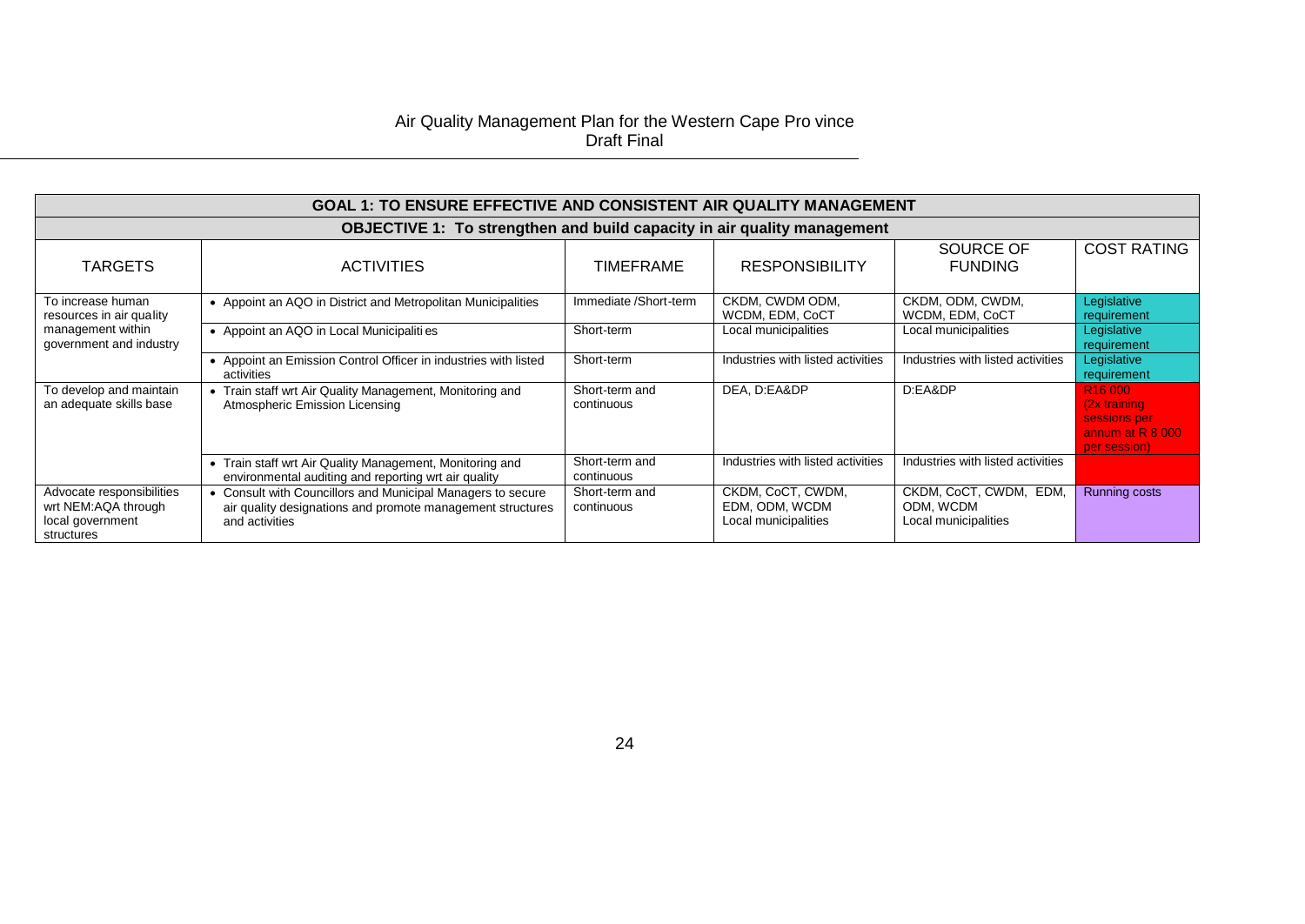| GOAL 1: TO ENSURE EFFECTIVE AND CONSISTENT AIR QUALITY MANAGEMENT                                                                    |                                                                                                             |                  |                                                                                                                          |                                                                                                       |                              |
|--------------------------------------------------------------------------------------------------------------------------------------|-------------------------------------------------------------------------------------------------------------|------------------|--------------------------------------------------------------------------------------------------------------------------|-------------------------------------------------------------------------------------------------------|------------------------------|
|                                                                                                                                      | OBJECTIVE 2: To promote cooperation amongst all spheres of government, business, industry and civil society |                  |                                                                                                                          |                                                                                                       |                              |
| <b>TARGETS</b>                                                                                                                       | <b>ACTIVITIES</b>                                                                                           | <b>TIMEFRAME</b> | <b>RESPONSIBILITYO</b>                                                                                                   | SOURCE OF FUNDING                                                                                     | <b>COST</b><br><b>RATING</b> |
| <b>Establishment of Platforms</b><br>for industry and industry<br>share<br>sectors<br>to<br>information on air quality<br>management | Establish industrial and environmental fora                                                                 | Short            | CKDM, CoCT,<br>D:EA&DP.<br>CWDM, EDM, ODM, WCDM<br>Local municipalities<br>Industry sector associations<br>Civil society | D:EA&DP.<br>CKDM.<br>CoCT.<br>CWDM, ODM, WCDM<br>Local municipalities<br>Industry sector associations | R 5000                       |
| air<br>quality<br>Co-operative<br>management among all<br>spheres of government in<br>the Western Cape                               | Establish<br>inter-governmental<br>forums<br>maintain<br>and<br>comprising DoA, DoT                         | Short            | D:EA&DP                                                                                                                  | D:EA&DP                                                                                               | <b>Running costs</b>         |
|                                                                                                                                      | Routine input on air quality management to municipal<br>Council                                             | Short            | CKDM.<br>CoCT.<br>CWDM,<br>EDM. ODM. WCDM                                                                                | CKDM, CoCT, CWDM,<br>EDM,<br>ODM. WCDM                                                                | <b>Running costs</b>         |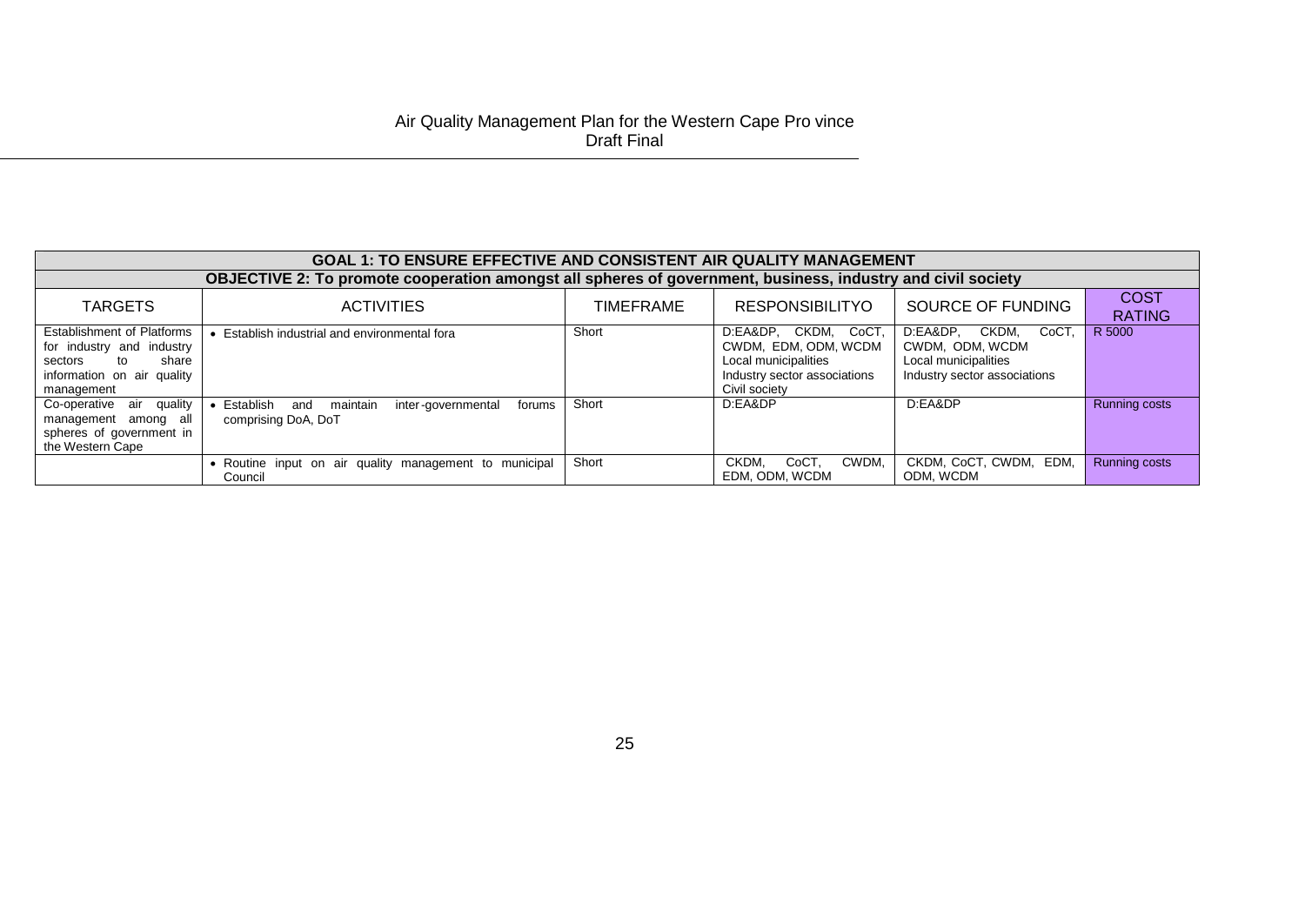|                                                                                 | <b>GOAL 1: TO ENSURE EFFECTIVE AND CONSISTENT AIR QUALITY MANAGEMENT</b>                                                                                                                                                                                                                                                                                         |                  |                                                                |                                                                                                                                     |                              |  |  |  |
|---------------------------------------------------------------------------------|------------------------------------------------------------------------------------------------------------------------------------------------------------------------------------------------------------------------------------------------------------------------------------------------------------------------------------------------------------------|------------------|----------------------------------------------------------------|-------------------------------------------------------------------------------------------------------------------------------------|------------------------------|--|--|--|
|                                                                                 | <b>OBJECTIVE 3: To develop institutional mechanisms to implement the Air Quality Management Plan</b>                                                                                                                                                                                                                                                             |                  |                                                                |                                                                                                                                     |                              |  |  |  |
| <b>TARGETS</b>                                                                  | <b>ACTIVITIES</b>                                                                                                                                                                                                                                                                                                                                                | <b>TIMEFRAME</b> | <b>RESPONSIBILITY</b>                                          | SOURCE OF FUNDING                                                                                                                   | <b>COST</b><br><b>RATING</b> |  |  |  |
| An air quality<br>component within<br><b>Provincial Government</b>              | • Continued operation of the air quality component                                                                                                                                                                                                                                                                                                               | On-going         | D:EA&DP                                                        | D:EA&DP                                                                                                                             | Legislative<br>requirement   |  |  |  |
| An air quality<br>component in District<br>and Metropolitan<br>Municipalities   | • Motivate for the establishment and operation of an air quality<br>management component                                                                                                                                                                                                                                                                         | On-going         | CKDM, CWDM, EDM,<br>ODM, WCDM, CoCT                            | CKDM, CWDM, EDM, ODM,<br>WCDM, CoCT                                                                                                 | Legislative<br>requirement   |  |  |  |
| Establishment of<br><b>Specific Air Quality</b><br>Management Working<br>Groups | Establish the required working groups<br>• Monitor progress with regard to the implementation of pollution<br>control measures                                                                                                                                                                                                                                   | Short            | D:EA&DP<br>CKDM, CoCT, CWDM,<br>EDM, ODM, WCDM                 | D:EA&DP<br>CKDM, CoCT, CWDM, EDM,<br>ODM, WCDM                                                                                      | <b>Running costs</b>         |  |  |  |
|                                                                                 | • Create a platform for health practitioners to share information on<br>air quality health impacts<br>• Establish a relationship between health statistics and ambient air<br>quality<br>• Establish a database of health impacts<br>• Conduct risk assessment surveys wrt the impact of air quality<br>on human health for areas identified in the Western Cape | Medium           | D:EA&DP<br>Health sector professionals,<br><b>Universities</b> | D:EA&DP, DEA<br>CKDM, CoCT, CWDM, EDM,<br>ODM. WCDM<br>Local municipalities, Health<br>sector professionals,<br><b>Universities</b> | Less than R 5<br>million     |  |  |  |
|                                                                                 | • Establish the relationship between regional scale ozone and its<br>precursors                                                                                                                                                                                                                                                                                  | Medium           | D:EA&DP                                                        | D:EA&DP                                                                                                                             | Less than R 1<br>million     |  |  |  |
|                                                                                 | • Develop and implement an integrated plan to manage                                                                                                                                                                                                                                                                                                             |                  |                                                                |                                                                                                                                     |                              |  |  |  |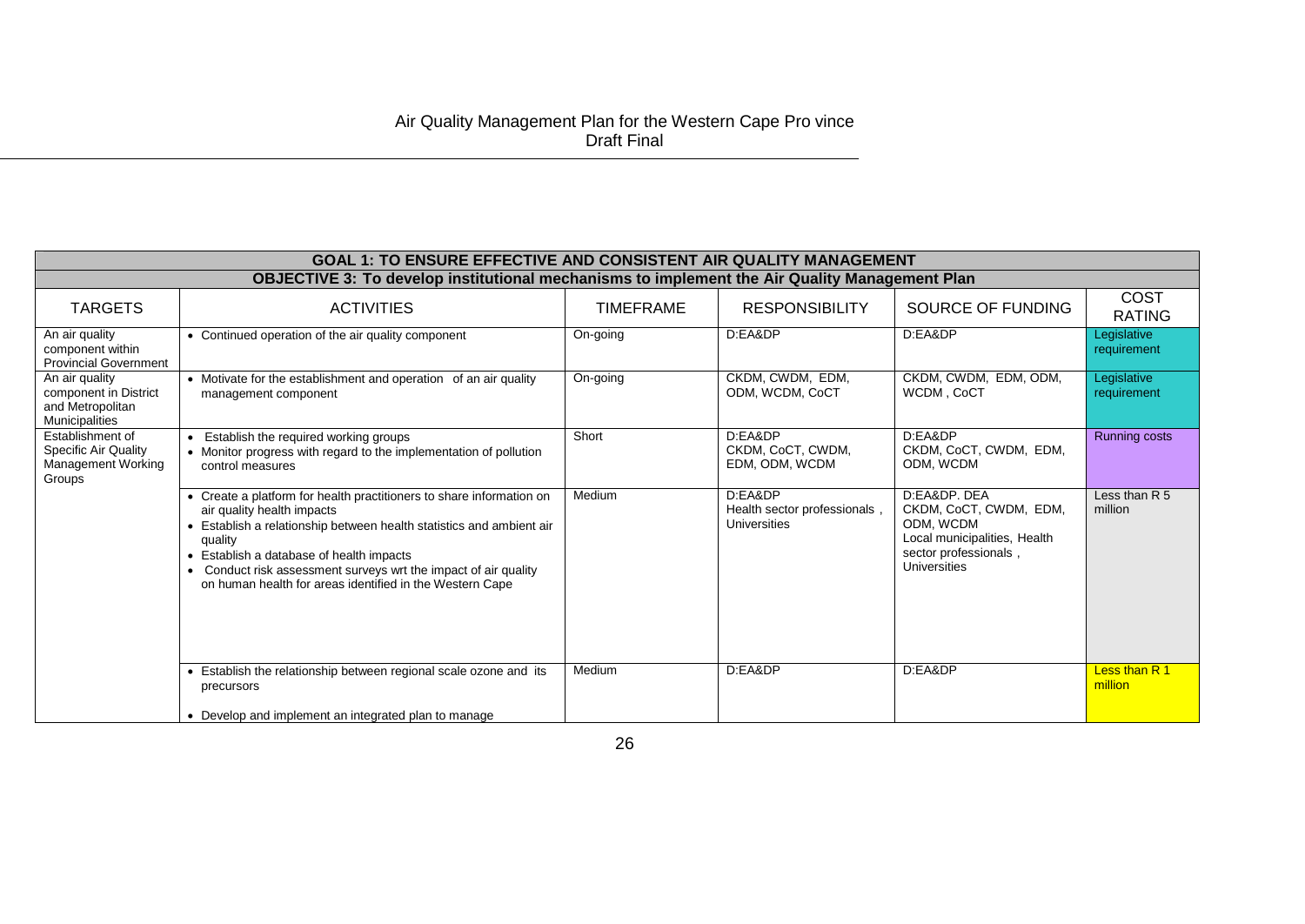|                | <b>GOAL 1: TO ENSURE EFFECTIVE AND CONSISTENT AIR QUALITY MANAGEMENT</b>                                                                                                                                                    |                  |                                                |                                                                          |                                                                                                       |  |  |  |  |
|----------------|-----------------------------------------------------------------------------------------------------------------------------------------------------------------------------------------------------------------------------|------------------|------------------------------------------------|--------------------------------------------------------------------------|-------------------------------------------------------------------------------------------------------|--|--|--|--|
|                | <b>OBJECTIVE 3: To develop institutional mechanisms to implement the Air Quality Management Plan</b>                                                                                                                        |                  |                                                |                                                                          |                                                                                                       |  |  |  |  |
| <b>TARGETS</b> | <b>ACTIVITIES</b>                                                                                                                                                                                                           | <b>TIMEFRAME</b> | <b>RESPONSIBILITY</b>                          | SOURCE OF FUNDING                                                        | <b>COST</b><br><b>RATING</b>                                                                          |  |  |  |  |
|                | precursors to reduce regional scale ozone                                                                                                                                                                                   | Medium           | D:EA&DP                                        | D:EA&DP<br>DoT, Sapia, DoA CKDM,<br>CoCT, CWDM, EDM, ODM,<br><b>WCDM</b> |                                                                                                       |  |  |  |  |
|                | • Conduct spatial and temporal trend analysis on air pollutants                                                                                                                                                             | Medium           | D:EA&DP<br>CKDM, CoCT, CWDM,<br>EDM, ODM, WCDM | D:EA&DP<br>CKDM, CoCT, CWDM, EDM,<br>ODM, WCDM                           | Less than R 1<br>million                                                                              |  |  |  |  |
|                | • To review and set provincial ambient air quality standards                                                                                                                                                                | Medium           | D:EA&DP                                        | D:EA&DP                                                                  | Less than R1<br>million                                                                               |  |  |  |  |
|                | • Quantify the trans-boundary exchange of pollutants in the<br>Western Cape<br>• Identify suitable mechanisms to address trans-boundary air<br>pollution, e.g. Provincial Priority Area declaration and AQMP<br>development | Medium           | D:EA&DP                                        | D:EA&DP                                                                  | Less than R1<br>million<br>(costs part of<br>above study on<br>contribution of<br>different pollutant |  |  |  |  |
|                |                                                                                                                                                                                                                             | Medium           | D:EA&DP                                        | D:EA&DP                                                                  | sources)                                                                                              |  |  |  |  |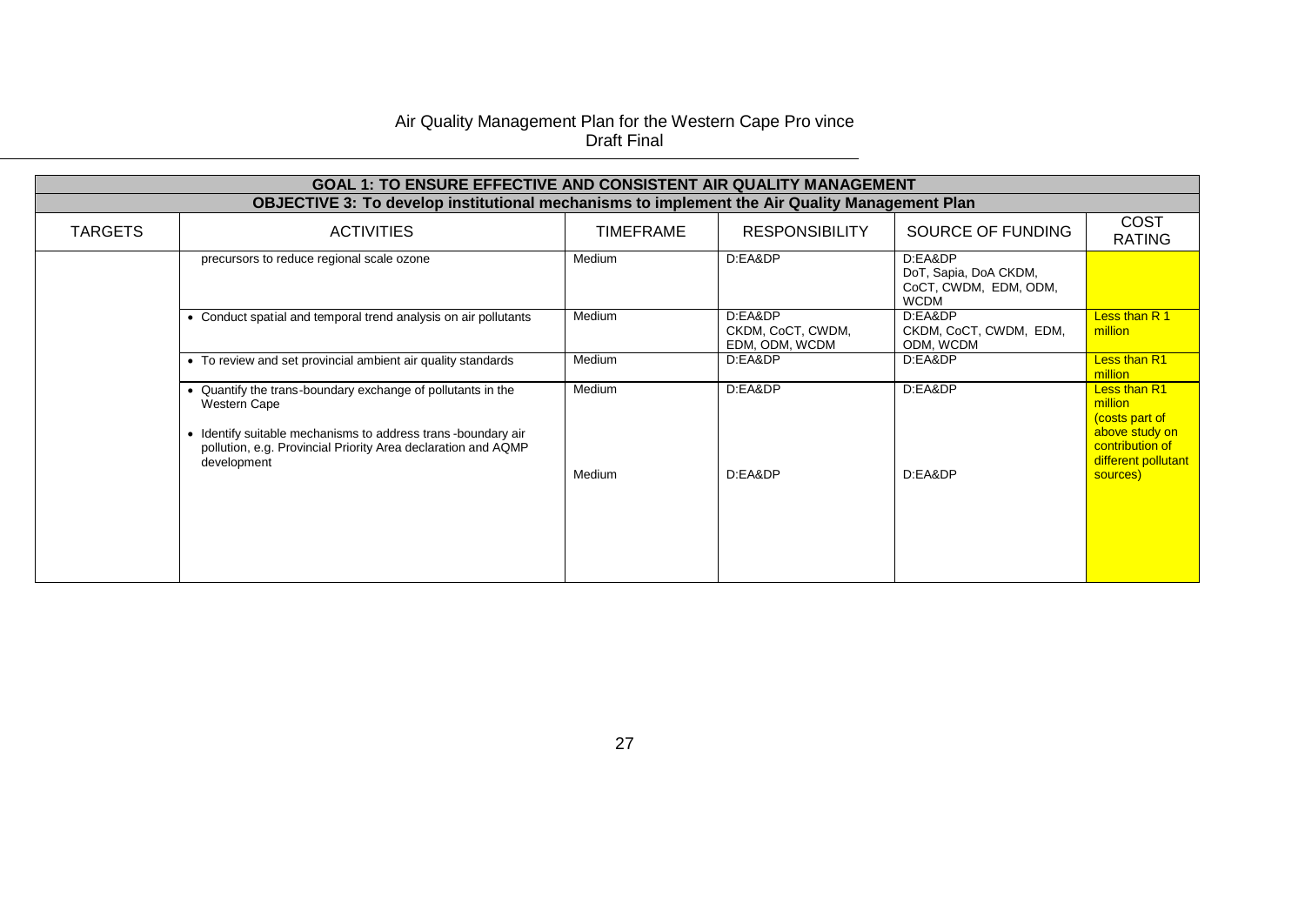| <b>GOAL 1: TO ENSURE EFFECTIVE AND CONSISTENT AIR QUALITY MANAGEMENT</b>               |                                                                                                                                                                                                                     |                      |                                                                         |                                                                                    |                                                                         |  |  |  |  |
|----------------------------------------------------------------------------------------|---------------------------------------------------------------------------------------------------------------------------------------------------------------------------------------------------------------------|----------------------|-------------------------------------------------------------------------|------------------------------------------------------------------------------------|-------------------------------------------------------------------------|--|--|--|--|
|                                                                                        | <b>OBJECTIVE 4: To develop, implement and maint ain air quality management systems</b>                                                                                                                              |                      |                                                                         |                                                                                    |                                                                         |  |  |  |  |
| <b>TARGETS</b>                                                                         | <b>ACTIVITIES</b>                                                                                                                                                                                                   | <b>TIMEFRAME</b>     | <b>RESPONSIBILITY</b>                                                   | SOURCE OF FUNDING                                                                  | <b>COST RATING</b>                                                      |  |  |  |  |
| A comprehensive emission<br>inventory for the Western                                  | • Develop an emissions inventory reporting format and/or<br>tools                                                                                                                                                   | Short                | D:EA&DP                                                                 | D:EA&DP                                                                            | <b>Running costs</b>                                                    |  |  |  |  |
| Cape                                                                                   | • Compile and maintain a comprehensive emission inventory<br>of all point sources                                                                                                                                   | Short                | D:EA&DP                                                                 | D:EA&DP<br>CKDM, CoCT, CWDM, EDM,<br>ODM. WCDM<br>Local municipalities<br>Industry | <b>Running costs</b>                                                    |  |  |  |  |
|                                                                                        | • Compile and maintain a comprehensive emission inventory<br>of all mobile, line and area sources                                                                                                                   | Medium               | D:EA&DP                                                                 | D:EA&DP<br>CKDM, CoCT, CWDM, EDM,<br>ODM. WCDM<br>Local municipalities             | <b>Running costs</b>                                                    |  |  |  |  |
| Comprehensive networks<br>for ambient air quality<br>monitoring in the Western<br>Cape | Determine the status of current air quality monitoring<br>systems in the Western Cape                                                                                                                               | Short                | D:EA&DP.<br>CKDM, CoCT, CWDM,<br>EDM. ODM. WCDM<br>Local municipalities | D:EA&DP<br>CKDM, CoCT, CWDM, EDM,<br>ODM. WCDM<br>Local municipalities             | Legislative<br>requirement                                              |  |  |  |  |
|                                                                                        | Establish an accredited Provincial air quality monit oring<br>component                                                                                                                                             | Medium               | D:EA&DP                                                                 | D:EA&DP                                                                            | <b>Running cost</b>                                                     |  |  |  |  |
|                                                                                        | Establish a provincial network for monitoring and modeling<br>of GHG's                                                                                                                                              | Medium - Long        | D:EA&DP                                                                 | D:EA&DP                                                                            | <b>Running cost</b>                                                     |  |  |  |  |
|                                                                                        | Establish, operate and maintain at least one accredited air<br>quality monitoring station in each district, measuring CO,<br>SO <sub>2</sub> , NOx, O <sub>3</sub> , PM <sub>10</sub> and meteorological parameters | Medium - Long        | D:EA&DP<br>CKDM, CWDM, EDM, ODM,<br>WCDM, CoCT<br>Local municipalities  | D:EA&DP<br>CKDM, CWDM, EDM, ODM,<br><b>WCDM</b><br>Local municipalities            | Capital cost: less<br>than R1.5 million<br>per station (once<br>$off$ ) |  |  |  |  |
|                                                                                        | Conduct periodic passive sampling to augment the<br>continuous monitoring, including VOCs                                                                                                                           | Short and continuous | D:EA&DP<br>CKDM, CoCT, CWDM,<br>EDM. ODM. WCDM                          | D:EA&DP<br>CKDM, CoCT, CWDM, EDM,<br>ODM, WCDM                                     | Less than R500<br>000                                                   |  |  |  |  |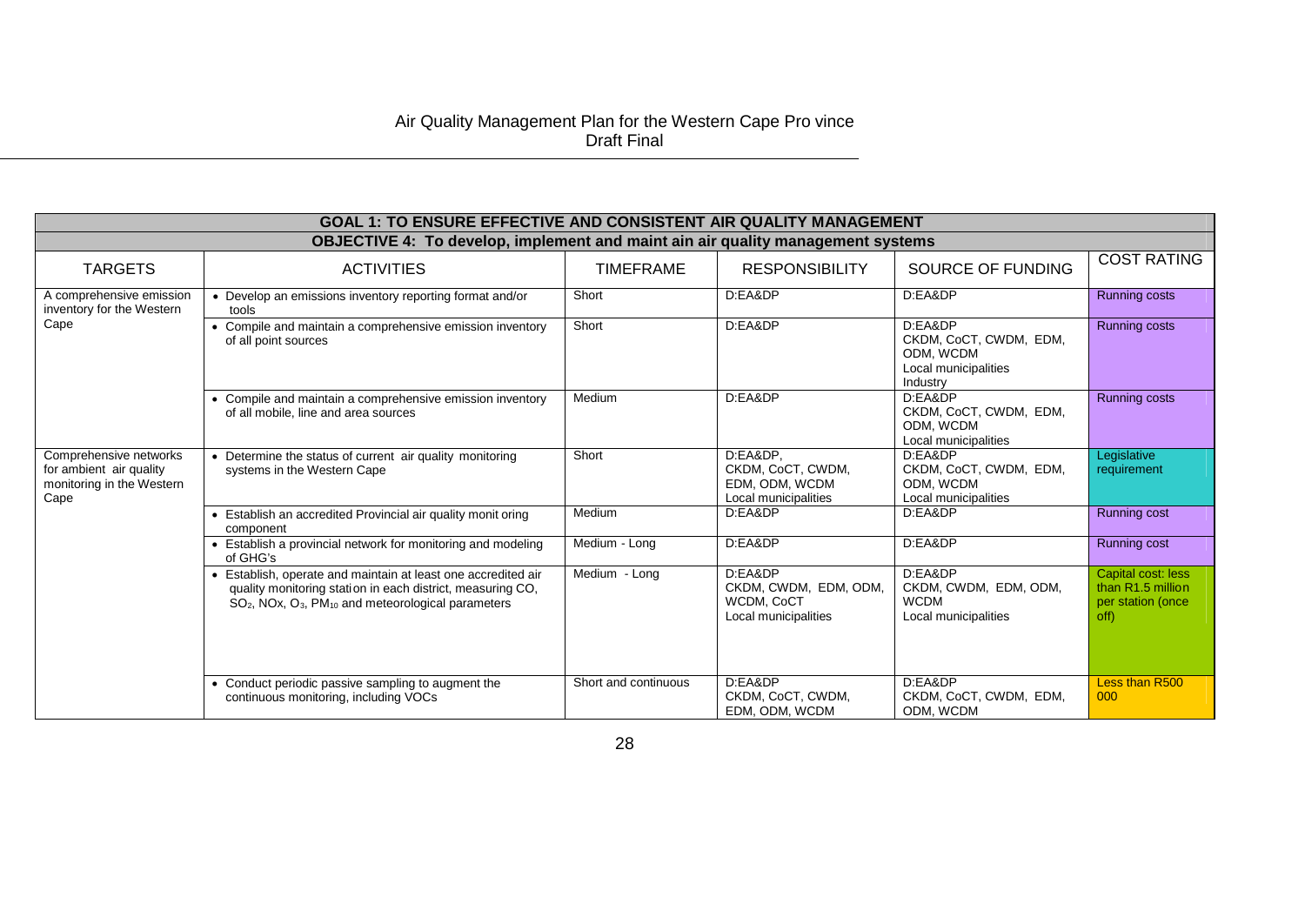|                                                         | <b>GOAL 1: TO ENSURE EFFECTIVE AND CONSISTENT AIR QUALITY MANAGEMENT</b>                                     |                      |                                                                      |                                                                        |                            |
|---------------------------------------------------------|--------------------------------------------------------------------------------------------------------------|----------------------|----------------------------------------------------------------------|------------------------------------------------------------------------|----------------------------|
|                                                         | <b>OBJECTIVE 4: To develop, implement and maint ain air quality management systems</b>                       |                      |                                                                      |                                                                        |                            |
| <b>TARGETS</b>                                          | <b>ACTIVITIES</b>                                                                                            | <b>TIMEFRAME</b>     | <b>RESPONSIBILITY</b>                                                | SOURCE OF FUNDING                                                      | <b>COST RATING</b>         |
|                                                         | • Develop air quality monitoring systems within industry as<br>required by the AEL                           | Short                | Industry                                                             | Industry                                                               | Legislative<br>requirement |
| An air quality management<br>information system for the | Develop and maintain a provincial on-line ambient air<br>quality information system with links to the SAAQIS | Short and continuous | D:EA&DP                                                              | D:EA&DP                                                                | <b>Running Cost</b>        |
| <b>Western Cape</b>                                     | Evaluate and improve air quality complaints management<br>system                                             | Medium               | D:EA&DP, CKDM, CoCT,<br>CWDM, EDM, ODM, WCDM<br>Local municipalities | D:EA&DP<br>CKDM, CoCT, CWDM, EDM,<br>ODM, WCDM<br>Local municipalities | <b>Running cost</b>        |
|                                                         | Establish a legislative requirement to report monitoring<br>information to the system                        | Medium               | D:EA&DP                                                              | D:EA&DP                                                                | Legislative<br>requirement |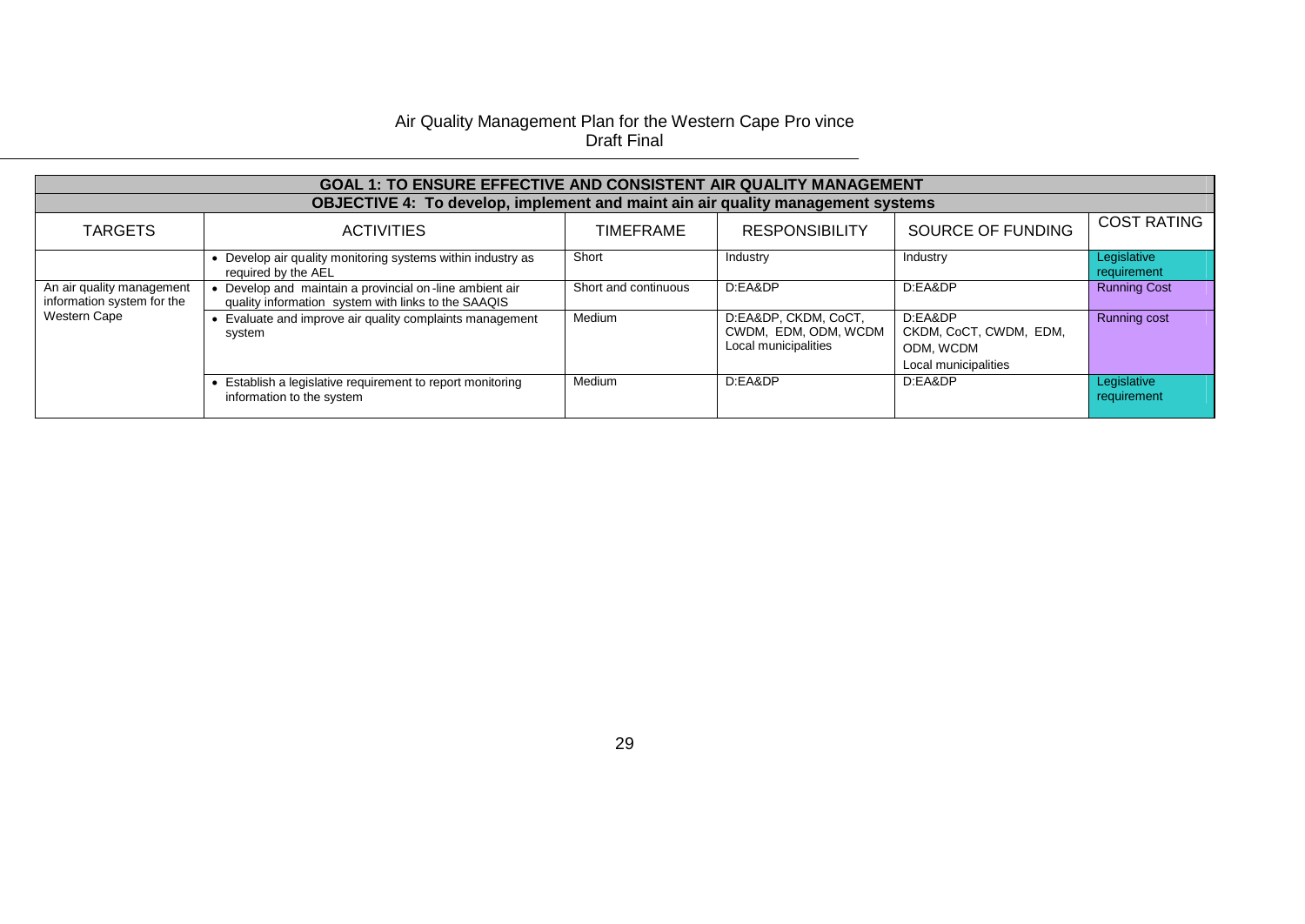| <b>GOAL 1: TO ENSURE EFFECTIVE AND CONSISTENT AIR QUALITY MANAGEMENT</b> |                                                                                                     |            |                                                             |                                                             |                            |  |  |  |
|--------------------------------------------------------------------------|-----------------------------------------------------------------------------------------------------|------------|-------------------------------------------------------------|-------------------------------------------------------------|----------------------------|--|--|--|
|                                                                          | <b>OBJECTIVE 5: To ensure adequate funding for the implementation of the plan by municipalities</b> |            |                                                             |                                                             |                            |  |  |  |
| <b>TARGETS</b>                                                           | <b>ACTIVITIES</b>                                                                                   | TIME-FRAME | <b>RESPONSIBILITY</b>                                       | SOURCE OF FUNDING                                           | <b>COST RATING</b>         |  |  |  |
| Adequate funds to develop<br>AQMP's                                      | • Include air quality management plan as a sector plan in<br>IDPs                                   | Short      | CKDM, CoCT, CWDM,<br>EDM, ODM, WCDM<br>Local municipalities | CKDM, CoCT, CWDM, EDM,<br>ODM. WCDM<br>Local municipalities | Legislative<br>requirement |  |  |  |
|                                                                          | • Apply for and secure funding to develop and implement<br><b>AOMPs</b>                             | Short      | CKDM, CoCT, CWDM,<br>EDM, ODM, WCDM<br>Local municipalities | CKDM, CoCT, CWDM, EDM,<br>ODM. WCDM<br>Local municipalities | Legislative<br>requirement |  |  |  |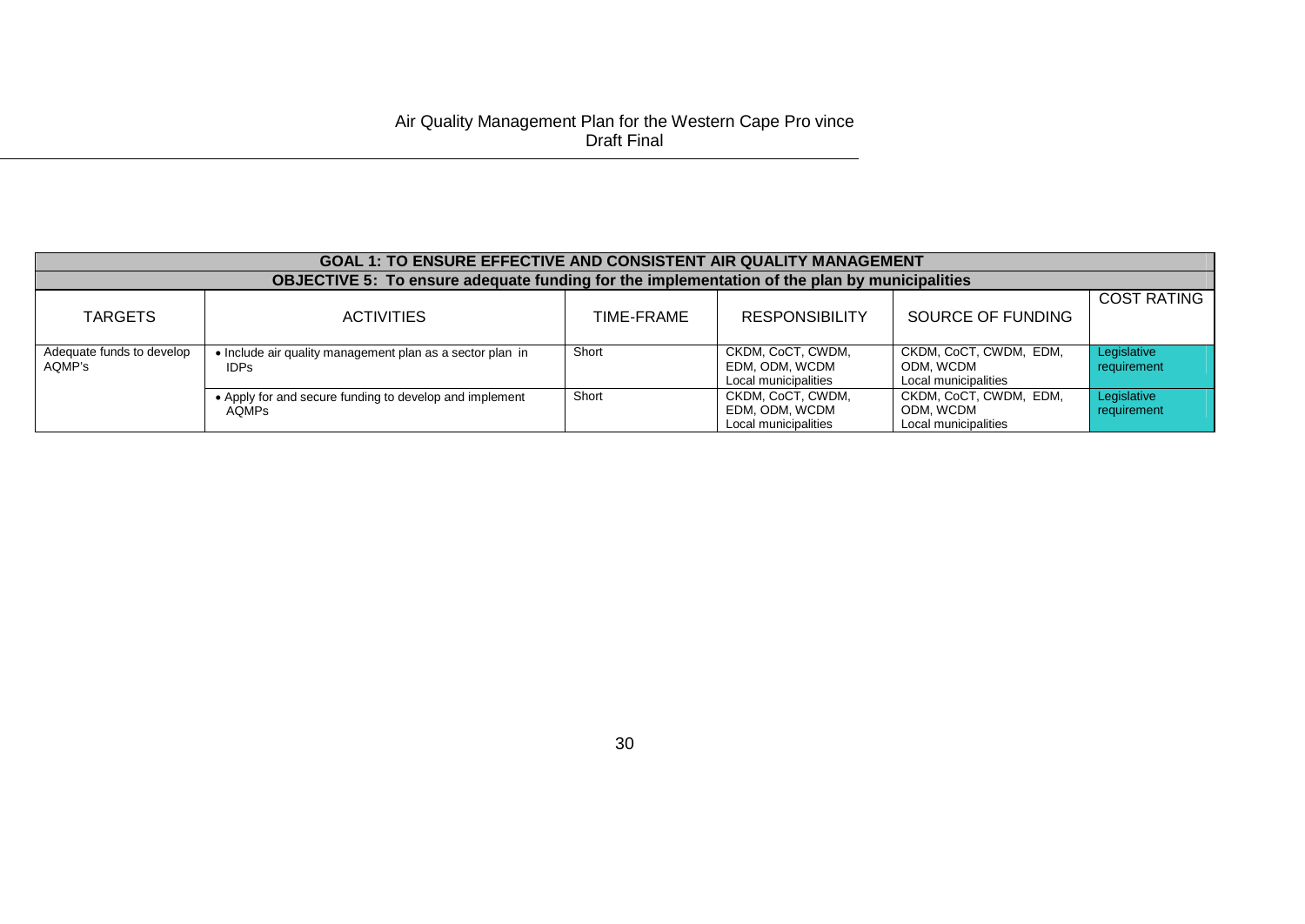|                                                 | GOAL 2: TO CONTINUALLY ENGAGE WITH ALL STAKEHOLDERS TO RAISE AWARENESS W.R.T AIR QUALITY                                      |                   |                                                                                      |                                                                        |                                                                                                            |  |  |  |
|-------------------------------------------------|-------------------------------------------------------------------------------------------------------------------------------|-------------------|--------------------------------------------------------------------------------------|------------------------------------------------------------------------|------------------------------------------------------------------------------------------------------------|--|--|--|
|                                                 | OBJECTIVE 1: To develop mechanisms for regular com munication w.r.t air quality management information                        |                   |                                                                                      |                                                                        |                                                                                                            |  |  |  |
| <b>TARGETS</b>                                  | <b>ACTIVITIES</b>                                                                                                             | <b>TIME-FRAME</b> | <b>RESPONSIBILITY</b>                                                                | SOURCE OF FUNDING                                                      | <b>COST RATING</b>                                                                                         |  |  |  |
| Air quality education and<br>awareness material | • Produce material on domestic air pollution sources and their<br>impacts                                                     | Short             | D:EA&DP                                                                              | D:EA&DP<br>CKDM, CoCT, CWDM, EDM,<br>ODM. WCDM<br>Local municipalities | Less than R 500<br>000 per annum                                                                           |  |  |  |
|                                                 | • Produce material on benefits of alternate heating options,<br>such as cleaner methods for domestic wood and coal<br>burning | Short             | D:EA&DP<br>DoEnergy                                                                  | D:EA&DP<br>CKDM, CoCT, CWDM, EDM,<br>ODM. WCDM<br>Local municipalities | Less than R 500<br>000 per annum<br>(part of previous<br>activity related to<br>production of<br>material) |  |  |  |
|                                                 | • Produce material on alternative transport modes and<br>vehicle maintenance                                                  | Short             | D:EA&DP<br><b>DoT</b>                                                                | D:EA&DP<br>CKDM, CoCT, CWDM, EDM,<br>ODM. WCDM<br>Local municipalities | Less than R 500<br>000 per annum<br>(part of previous<br>activity related to<br>production of<br>material) |  |  |  |
|                                                 | • Produce material on health risks posed by exhaust fumes                                                                     | Short             | D:EA&DP                                                                              | D:EA&DP<br>CKDM, CoCT, CWDM, EDM,<br>ODM. WCDM<br>Local municipalities | Less than R 500<br>000 per annum<br>(part of previous<br>activity related to<br>production of<br>material) |  |  |  |
|                                                 | • Develop environmental guidelines for the use of fire in<br>horticultural and agricultural practices                         | Short             | D:EA&DP<br><b>DoA</b><br>CKDM, CoCT, CWDM,<br>EDM, ODM, WCDM<br>Local municipalities | D:EA&DP                                                                | Less than R 500<br>000 per annum<br>(part of previous<br>activity related to<br>production of<br>material) |  |  |  |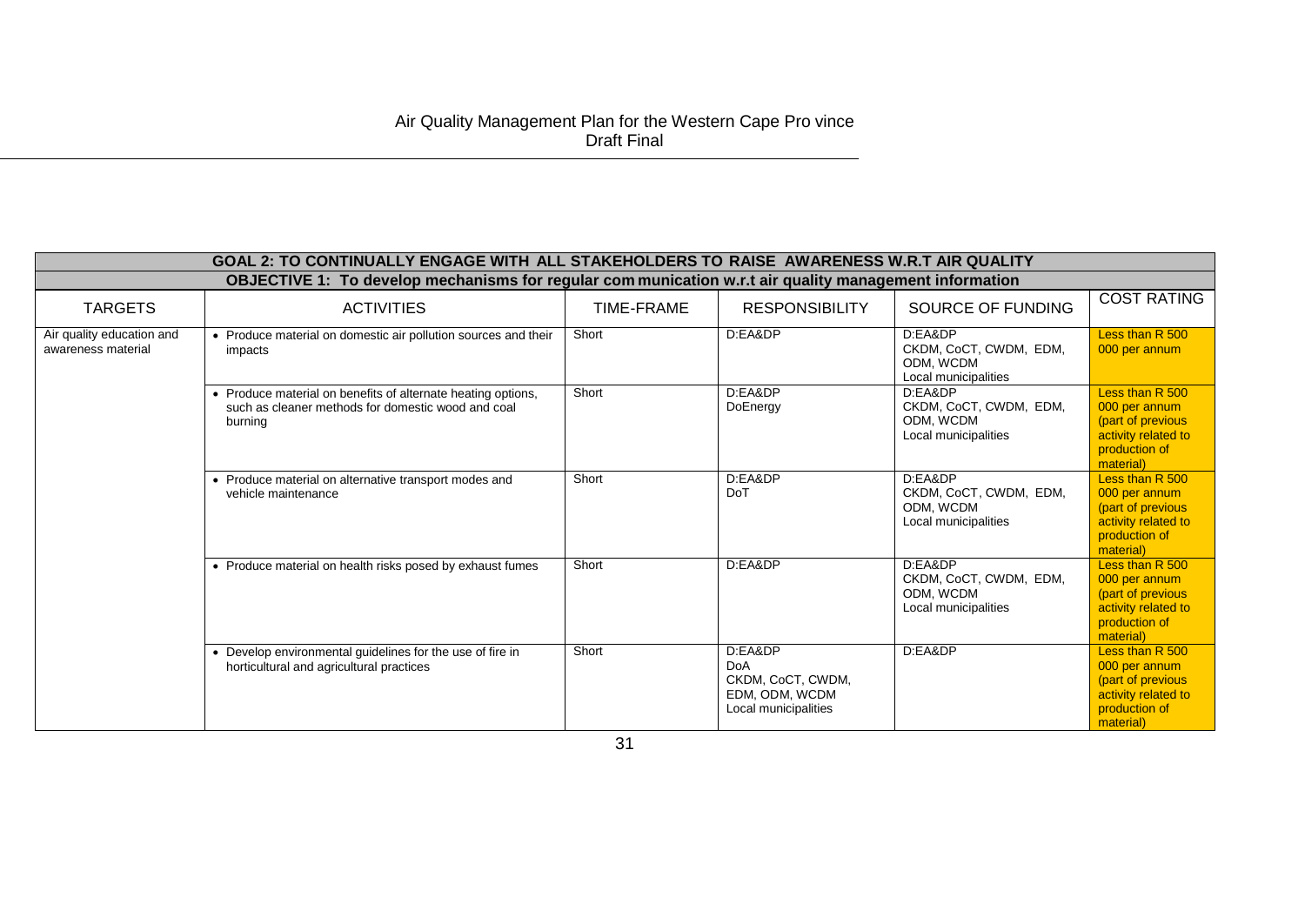|                                                    | GOAL 2: TO CONTINUALLY ENGAGE WITH ALL STAKEHOLDERS TO RAISE AWARENESS W.R.T AIR QUALITY               |                                      |                                                                                     |                                                                                        |                                     |  |  |  |
|----------------------------------------------------|--------------------------------------------------------------------------------------------------------|--------------------------------------|-------------------------------------------------------------------------------------|----------------------------------------------------------------------------------------|-------------------------------------|--|--|--|
|                                                    | OBJECTIVE 1: To develop mechanisms for regular com munication w.r.t air quality management information |                                      |                                                                                     |                                                                                        |                                     |  |  |  |
| <b>TARGETS</b>                                     | <b>ACTIVITIES</b>                                                                                      | TIME-FRAME                           | <b>RESPONSIBILITY</b>                                                               | SOURCE OF FUNDING                                                                      | <b>COST RATING</b>                  |  |  |  |
|                                                    | • Establish on-line air quality newsletters                                                            | Short                                | D:EA&DP                                                                             | D:EA&DP                                                                                | Running cost (part<br>of IPWIS)     |  |  |  |
| Western Cape State of Air<br>Report                | • Compile Annual State of Air Report for the Province                                                  | with<br>Short,<br>annual<br>revision | D:EA&DP                                                                             | D:EA&DP                                                                                | Less than R 500<br>000              |  |  |  |
| Air quality education<br>programmes for            | • Review current curriculum material and advise on the<br>inclusion of air quality issues              | Short                                | D:EA&DP<br><b>DoE</b>                                                               | D:EA&DP                                                                                | Less than R 500<br>000 per annum    |  |  |  |
| educational institutions                           | • Develop and distribute air quality educational tool kit                                              | Medium                               | DoE, D:EA&DP, Educational<br>institutions<br>CKDM, CoCT,<br>CWDM,<br>EDM, ODM, WCDM | DoE, D:EA&DP,<br>Educational<br>institutions<br>CKDM, CoCT, CWDM,<br>EDM,<br>ODM, WCDM | Less than $R$ 5000 $\,$             |  |  |  |
|                                                    | • Road-shows promoting relevant occupational opportunities<br>at tertiary institutions                 | Medium                               | D:EA&DP<br><b>DoE</b>                                                               | D:EA&DP<br><b>DoE</b>                                                                  | Less than R 5000                    |  |  |  |
|                                                    | • Offer internships and bursaries in air quality-related fields                                        | Short                                | Industry<br>D:EA&DP                                                                 | Industry<br>D:EA&DP                                                                    | <b>Running costs</b>                |  |  |  |
| Air quality education<br>programmes for industries | • Develop industrial sector-specific awareness programmes                                              | Medium                               | D:EA&DP<br>Industry sector associations                                             | D:EA&DP<br>Industry sector associations                                                | Less than R 250<br>000 <sub>1</sub> |  |  |  |
| Community education<br>programmes                  | • Review existing and develop new air quality community<br>education programmes                        | Short                                | D:EA&DP<br>CKDM, CoCT,<br>CWDM.<br>EDM, ODM, WCDM<br>Local municipalities           | D:EA&DP<br>CKDM, CoCT, CWDM,<br>EDM.<br>ODM, WCDM<br>Local municipalities              | Running costs                       |  |  |  |
|                                                    | • Implement active community education<br>campaigns/programmes                                         | Short - medium                       | D:EA&DP<br>CKDM, CoCT,<br>CWDM,<br>EDM, ODM, WCDM<br>Local municipalities           | D:EA&DP<br>CKDM, CoCT, CWDM,<br>EDM.<br>ODM, WCDM<br>Local municipalities              | Running costs                       |  |  |  |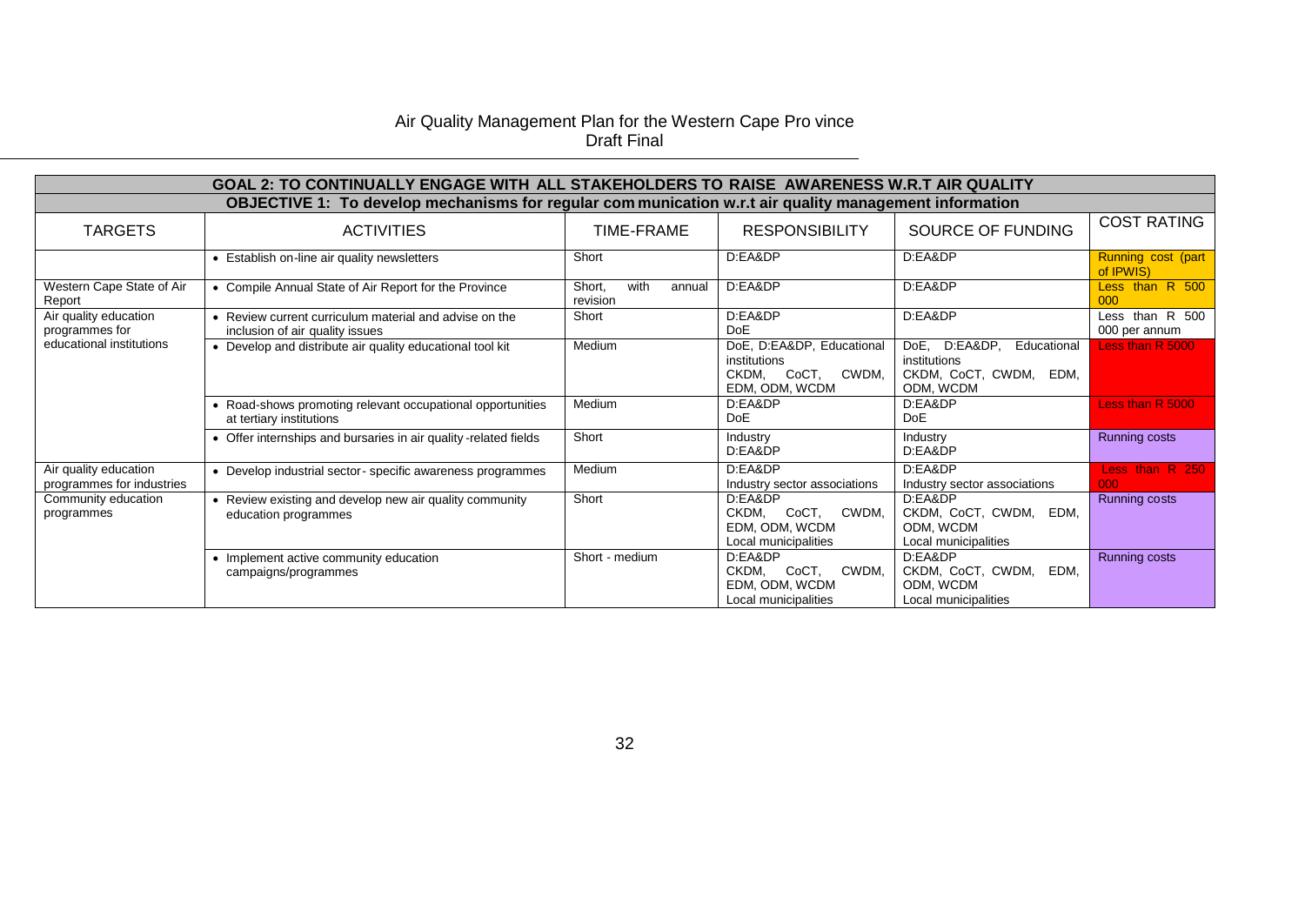|                                                                                             | GOAL 2: TO CONTINUALLY ENG AGE WITH STAKEHOLDERS TO RAISE AWARENESS W.R.T AIR QUALITY                                                              |            |                                       |                                                 |                                                  |  |  |  |  |
|---------------------------------------------------------------------------------------------|----------------------------------------------------------------------------------------------------------------------------------------------------|------------|---------------------------------------|-------------------------------------------------|--------------------------------------------------|--|--|--|--|
|                                                                                             | OBJECTIVE 2: To promote environmental best practices and cleaner development technologies amongst all stakeholders                                 |            |                                       |                                                 |                                                  |  |  |  |  |
| <b>TARGETS</b>                                                                              | <b>ACTIVITIES</b>                                                                                                                                  | TIME-FRAME | <b>RESPONSIBILITY</b>                 | SOURCE OF FUNDING                               | <b>COST RATING</b>                               |  |  |  |  |
| Energy efficiency principles<br>adopted in planning,<br>building design and<br>construction | Develop and implement an appropriate education campaign<br>on the air quality benefits of energy efficient and<br>environmentally sensitive design | Medium     | Green Building Association<br>D:EA&DP | Building<br>D:EA&DP<br>Green<br>Association     | (Support other<br>programmes and<br>initiatives) |  |  |  |  |
|                                                                                             | Develop & implement minimum standards for energy<br>efficiency for all new houses, major renovations, and<br>redevelopments                        | Medium     | DoHousing, DoEnergy<br>Industry       | DoHousing, DoEnergy (never<br>consulted in PPP) | (Support other<br>programmes and<br>initiatives) |  |  |  |  |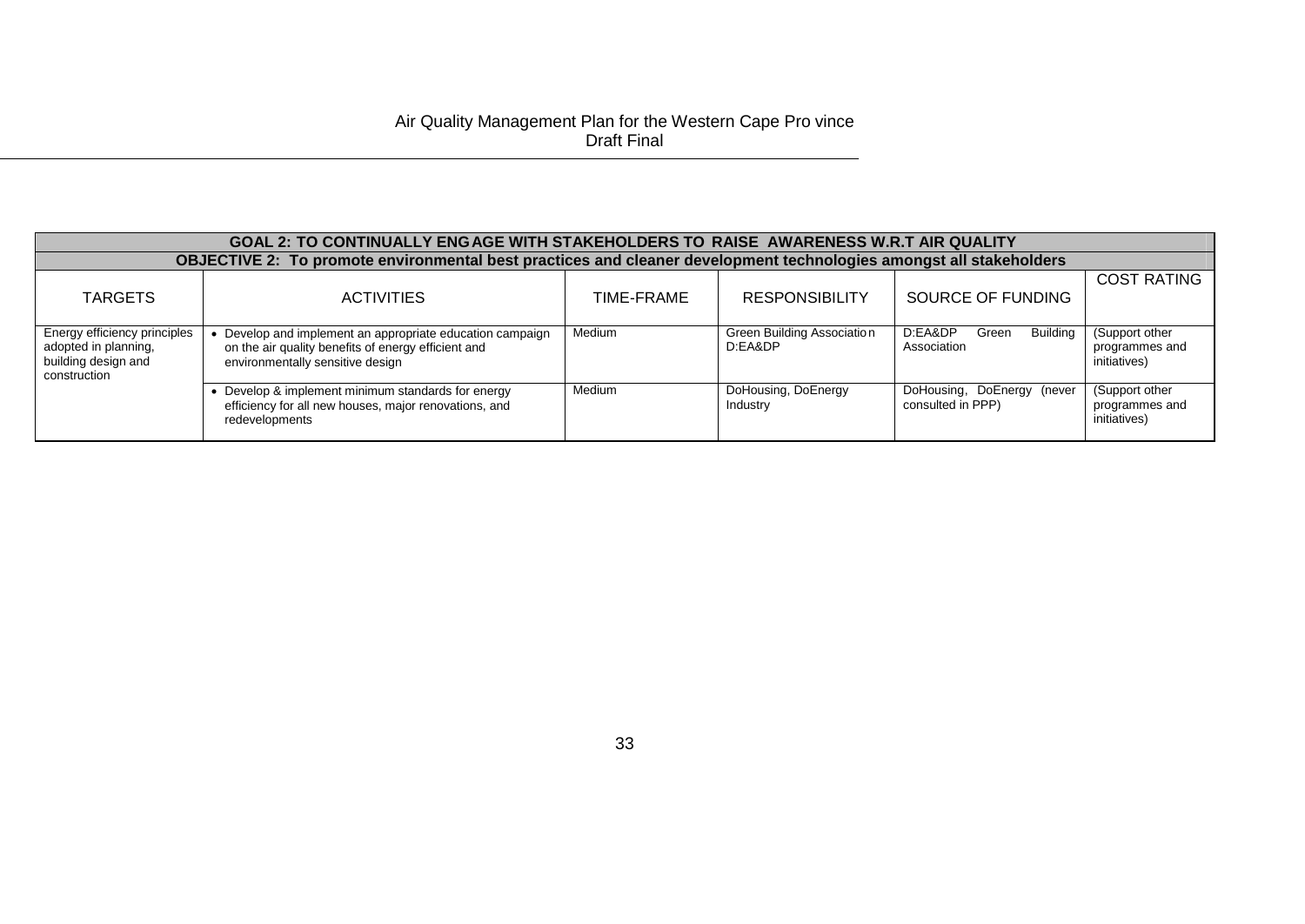| <b>GOAL 3: TO ENSURE EFFECTIVE AND CONSISTENT COMPLIANCE MONITORING AND ENFORCEMENT</b> |                                                                                                                               |                |                                                                         |                                                                         |                                                                                 |  |  |  |  |
|-----------------------------------------------------------------------------------------|-------------------------------------------------------------------------------------------------------------------------------|----------------|-------------------------------------------------------------------------|-------------------------------------------------------------------------|---------------------------------------------------------------------------------|--|--|--|--|
|                                                                                         | <b>OBJECTIVE 1: To improve compliance monitoring and enforcement</b>                                                          |                |                                                                         |                                                                         |                                                                                 |  |  |  |  |
| <b>TARGETS</b>                                                                          | <b>ACTIVITIES</b>                                                                                                             | TIME-FRAME     | <b>RESPONSIBILITY</b>                                                   | SOURCE OF<br><b>FUNDING</b>                                             | <b>COST RATING</b>                                                              |  |  |  |  |
| By-laws for AQM<br>governance                                                           | • Develop by-laws to regulate activities impacting on air<br>quality                                                          | Short - Medium | CKDM, CWDM, EDM, ODM,<br><b>WCDM</b><br>Local municipalities            | CKDM, CWDM, EDM, ODM,<br><b>WCDM</b><br>Local municipalities            | Legislative<br>requirement                                                      |  |  |  |  |
| Mechanism to<br>communicate non-<br>compliance                                          | • Develop and communicate punitive measures for non -<br>compliance<br>• Report information on non-compliance to stakeholders | Medium         | D:EA&DP<br>CKDM, CWDM, EDM, ODM,<br><b>WCDM</b><br>Local municipalities | D:EA&DP<br>CKDM, CWDM, EDM, ODM,<br><b>WCDM</b><br>Local municipalities | <b>Running costs</b><br>(Support other<br>programmes and<br><i>initiatives)</i> |  |  |  |  |
| Reduced number of illegal<br>industrial operations                                      | Develop a plan of action to identify illegal operators                                                                        | Short          | D:EA&DP                                                                 | D:EA&DP                                                                 | Legislative<br>requirement                                                      |  |  |  |  |
|                                                                                         | Issue compliance notices                                                                                                      | Short          | CKDM, CWDM, EDM, ODM,<br>WCDM, CoCT and DEA                             | CKDM, CWDM, EDM, ODM,<br>WCDM, CoCT and DEA                             | <b>Running costs</b><br>(Support other<br>programmes and<br><i>initiatives)</i> |  |  |  |  |
| Service level agreements<br>between province, district<br>and local municipalities      | • Establish interim arrangements between Province and<br>District for AQM where needed                                        | Short          | D:EA&DP<br>CKDM, CWDM, EDM, ODM,<br><b>WCDM</b>                         | D:EA&DP                                                                 | Legislative<br>requirement                                                      |  |  |  |  |
|                                                                                         | • Establish interim arrangements between District and Local<br>municipalities for AQM where needed                            | Short          | CKDM, CWDM, EDM, ODM,<br><b>WCDM</b><br>Local municipalities            | CKDM, CWDM, EDM, ODM,<br><b>WCDM</b>                                    | Legislative<br>requirement                                                      |  |  |  |  |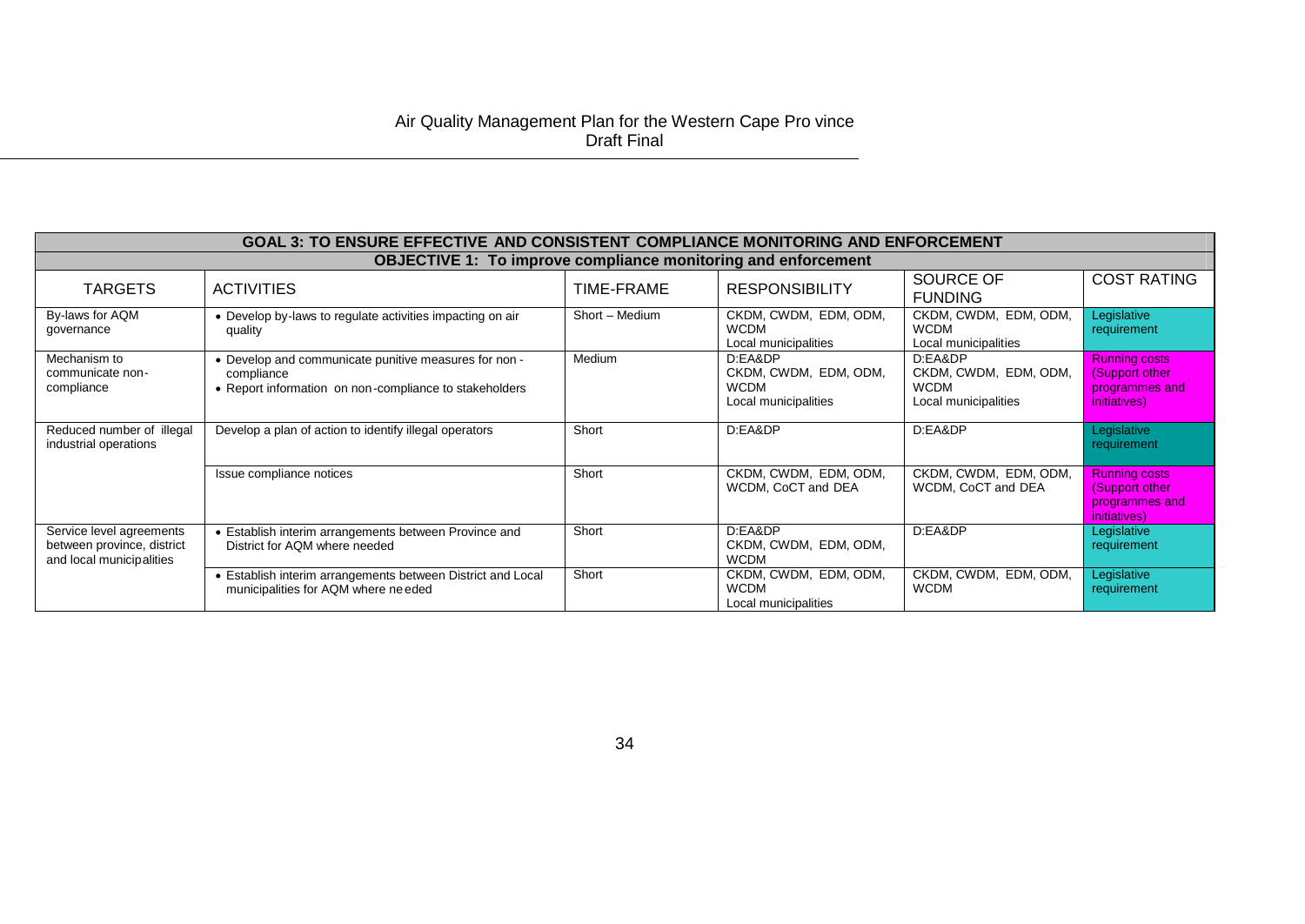| <b>GOAL 3: TO ENSURE EFFECTIVE AND CONSISTENT COMPLIANCE MONITORING AND ENFORCEMENT</b> |                                                                                               |                      |                                                |                                             |                            |  |  |  |
|-----------------------------------------------------------------------------------------|-----------------------------------------------------------------------------------------------|----------------------|------------------------------------------------|---------------------------------------------|----------------------------|--|--|--|
| <b>OBJECTIVE 2: To promote continuous improvement wrt compli ance</b>                   |                                                                                               |                      |                                                |                                             |                            |  |  |  |
| <b>TARGETS</b>                                                                          | <b>ACTIVITIES</b>                                                                             | TIME-FRAME           | <b>RESPONSIBILITY</b>                          | SOURCE OF<br><b>FUNDING</b>                 | COST RATING                |  |  |  |
| Voluntary compliance by<br>industry                                                     | • Facilitate the development of incentives and other measures<br>that promote self regulation | Short and continuous | D:EA&DP<br>CKDM, CoCT, CWDM, EDM,<br>ODM. WCDM | D:EA&DP CKDM, CoCT,<br>CWDM, EDM, ODM, WCDM | Legislative<br>requirement |  |  |  |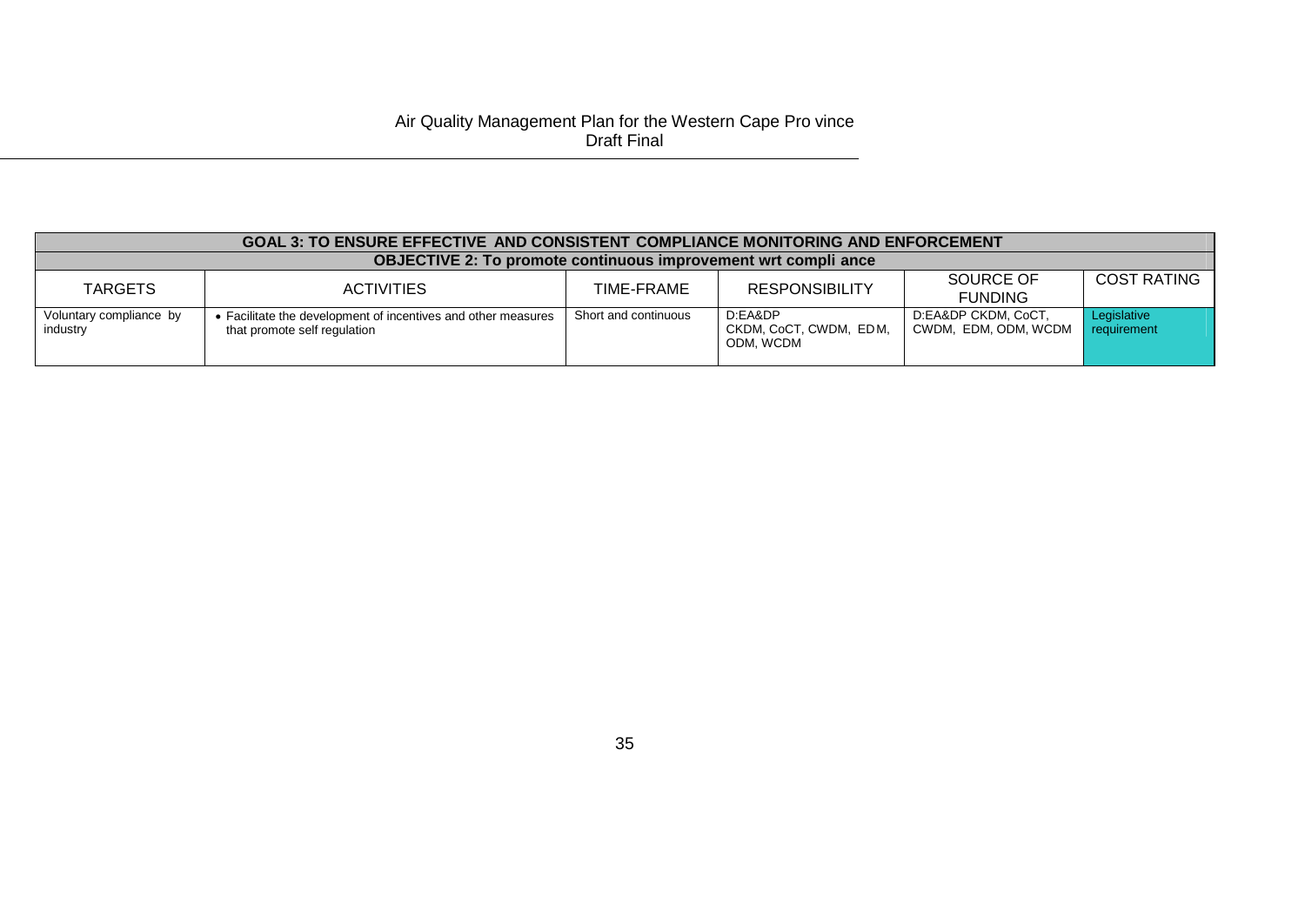| <b>GOAL 3: TO ENSURE EFFECTIVE AND CONSISTENT COMPLIANCE MONITORING AND ENFORCEMENT</b>                    |                                                                                                                   |                |                                                                                           |                                                                                  |                                                                                                              |  |  |  |  |
|------------------------------------------------------------------------------------------------------------|-------------------------------------------------------------------------------------------------------------------|----------------|-------------------------------------------------------------------------------------------|----------------------------------------------------------------------------------|--------------------------------------------------------------------------------------------------------------|--|--|--|--|
| OBJECTIVE 3: To ensure that health-based air quality standards are attained and contin ually met           |                                                                                                                   |                |                                                                                           |                                                                                  |                                                                                                              |  |  |  |  |
| <b>TARGETS</b>                                                                                             | <b>ACTIVITIES</b>                                                                                                 | TIME-FRAME     | <b>RESPONSIBILITY</b>                                                                     | SOURCE OF<br><b>FUNDING</b>                                                      | <b>COST RATING</b>                                                                                           |  |  |  |  |
| Reduced emissions of<br>$PM_{10}$ , NO <sub>2</sub> , CO, VOCs and<br>SO <sub>2</sub> related to transport | • Establish and operate diesel vehicle emission testing<br>programmes for testing at roadsides and weigh bridges  | Medium         | D:EA&DP. DoT<br>CKDM, CWDM, EDM, ODM,<br><b>WCDM</b><br>Local municipalities              | D:EA&DP, DoT<br>CKDM, CWDM, EDM, ODM,<br><b>WCDM</b><br>Local municipalities     | Legislative<br>requirement (capital<br>costs less than R<br>250 000, running<br>cost R 250 000 per<br>annum) |  |  |  |  |
|                                                                                                            | • Develop a methodology for petrol vehicle emission testing                                                       | Medium         | D:EA&DP, DoT                                                                              | D:EA&DP, DoT<br>CKDM, CWDM, EDM, ODM,<br>WCDM, CoCT<br>Local municipalities      | Less than R 1.5<br>million                                                                                   |  |  |  |  |
|                                                                                                            | • Establish and operate petrol and diesel vehicle emission<br>testing programmes at vehicle test st ations        | Medium         | CKDM, CWDM, EDM, ODM,<br>WCDM, CoCT<br>Local municipalities, DoT                          | D:EA&DP<br>CKDM, CWDM, EDM, ODM,<br>WCDM, CoCT<br>Local municipalities           | Less than R 1.5<br>million                                                                                   |  |  |  |  |
|                                                                                                            | • Develop emission testing programme s for other forms of<br>transport e.g. air and water                         | Medium - Long  | D:EA&DP. DoT                                                                              | D:EA&DP, DoT                                                                     | Less than $% 1.5$<br>million                                                                                 |  |  |  |  |
|                                                                                                            | • Develop eco-driving programme for vehicle drivers                                                               | Medium         | D:EA&DP<br>DoT                                                                            | D:EA&DP<br>DoT                                                                   | (Support other<br>programmes and<br>initiatives)                                                             |  |  |  |  |
|                                                                                                            | • Initiate the development and implementation of eco -<br>transport programmes for rail, air, and ocean transport | Medium         | D:EA&DP<br>DoT                                                                            | D:EA&DP, DoT CKDM,<br>CoCT, CWDM, EDM, ODM,<br>WCDM and local munis              | (Support other<br>programmes and<br>initiatives)                                                             |  |  |  |  |
|                                                                                                            | • Collaborate with national initiatives for vehicle emission<br>control for all forms of transport                | Short - Medium | D:EA&DP<br>CKDM, CoCT, CWDM, EDM,<br>ODM, WCDM, and local munis<br>Ports of Cape Town and | D:EA&DP<br>CKDM, CoCT, CWDM,<br>EDM, ODM, WCDM, and<br>local munis Ports of Cape | (Support other<br>programmes and<br>initiatives)                                                             |  |  |  |  |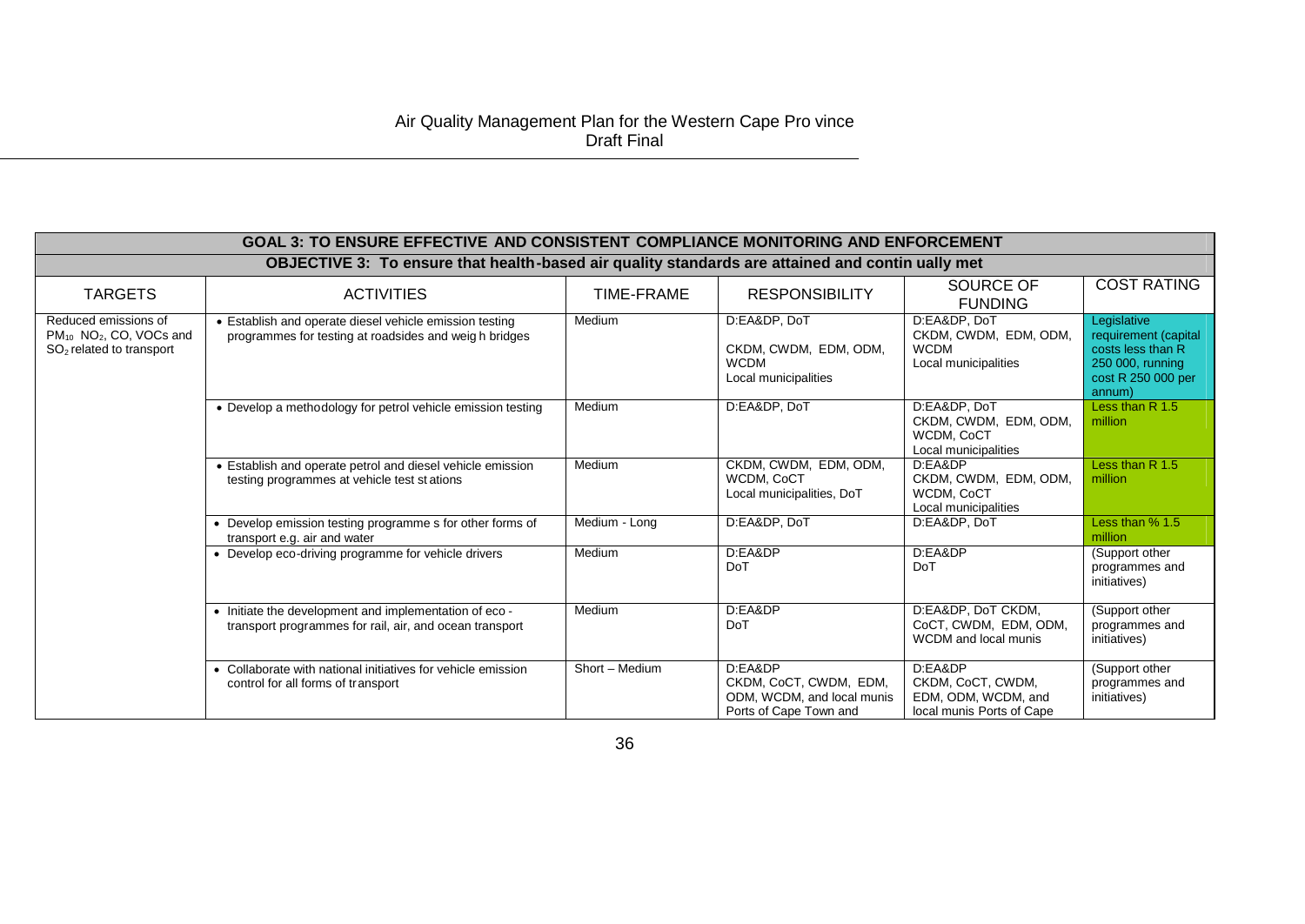| <b>GOAL 3: TO ENSURE EFFECTIVE AND CONSISTENT COMPLIANCE MONITORING AND ENFORCEMENT</b>                                            |                                                                                                                             |                |                                                                                 |                                                                                         |                                                  |  |  |  |
|------------------------------------------------------------------------------------------------------------------------------------|-----------------------------------------------------------------------------------------------------------------------------|----------------|---------------------------------------------------------------------------------|-----------------------------------------------------------------------------------------|--------------------------------------------------|--|--|--|
| OBJECTIVE 3: To ensure that health-based air quality standards are attained and contin ually met                                   |                                                                                                                             |                |                                                                                 |                                                                                         |                                                  |  |  |  |
| <b>TARGETS</b>                                                                                                                     | <b>ACTIVITIES</b>                                                                                                           | TIME-FRAME     | <b>RESPONSIBILITY</b>                                                           | SOURCE OF<br><b>FUNDING</b>                                                             | <b>COST RATING</b>                               |  |  |  |
|                                                                                                                                    |                                                                                                                             |                | Saldanha Bay, CTIA, Metrorail                                                   | Town and Saldanha Bay,<br>CTIA, Metrorail                                               |                                                  |  |  |  |
| Reduced PM <sub>10</sub> emissions<br>related to residential fuel<br>burning                                                       | • Introduce incentives for alternative forms of heating and<br>cooking in informal areas                                    | Medium         | D:EA&DP<br>CKDM, CoCT, CWDM, EDM,<br>ODM, WCDM<br>Local municipalities          | D:EA&DP<br>CKDM, CoCT, CWDM,<br>EDM, ODM, WCDM<br>Local municipalities<br>Donor Funding | Less than R1 million                             |  |  |  |
| Reduced SO <sub>2</sub> , PM <sub>10</sub> ,<br>VOC's, NO <sub>2</sub> Green House<br>Gas and odorous<br>emissions from industrial | • Encourage industries to adopt environmental best practice<br>and best practical environmental options                     | Short - Medium | D:EA&DP                                                                         | D:EA&DP<br>CKDM, CoCT, CWDM,<br>EDM, ODM, WCDM<br>Local municipalities                  | Legislative<br>requirement                       |  |  |  |
| operations                                                                                                                         | • Determine the contribution of industries to the provincial<br>pollution load                                              | Medium         | D:EA&DP                                                                         | D:EA&DP CKDM, CoCT,<br>CWDM, EDM, ODM, WCDM<br>Local municipalities                     | <b>Running costs</b>                             |  |  |  |
|                                                                                                                                    | • Develop and implement appropriate action plans to address<br>significant industrial sources of SOx, NOx, PM 10 VOC's etc. | Short - Medium | D:EA&DP<br>CKDM, CoCT, CWDM, EDM,<br>ODM. WCDM<br>Local municipalities Industry | D:EA&DP<br>CKDM, CoCT, CWDM,<br>EDM, ODM, WCDM<br>Industry<br>Local municipalities      | Legislative<br>requirement                       |  |  |  |
| Reduced PM <sub>10</sub> and green<br>house gas emissions from<br>agricultural operations                                          | • Encourage farmers to adopt better environmental practices                                                                 | Short - Medium | D:EA&DP<br><b>DoA</b>                                                           | D:EA&DP<br><b>DoA</b><br>CKDM, CoCT, CWDM,<br>EDM, ODM, WCDM<br>Local municipalities    | (Support other<br>programmes and<br>initiatives) |  |  |  |
|                                                                                                                                    | • Develop and implement a programme to control agricultural<br>activities that impact air quality                           | Short - Medium | D:EA&DP<br><b>DoA</b>                                                           | D:EA&DP<br><b>DoA</b><br>CKDM, CoCT, CWDM,<br>EDM, ODM, WCDM<br>Local municipalities    | Less than R 500<br>000                           |  |  |  |
|                                                                                                                                    | • Facilitate the introduction of fire protection agencies (FPAs)<br>in agricultural areas                                   | Short - Medium | D:EA&DP<br><b>DoA</b>                                                           | D:EA&DP<br><b>DoA</b>                                                                   | (Support other<br>programmes and                 |  |  |  |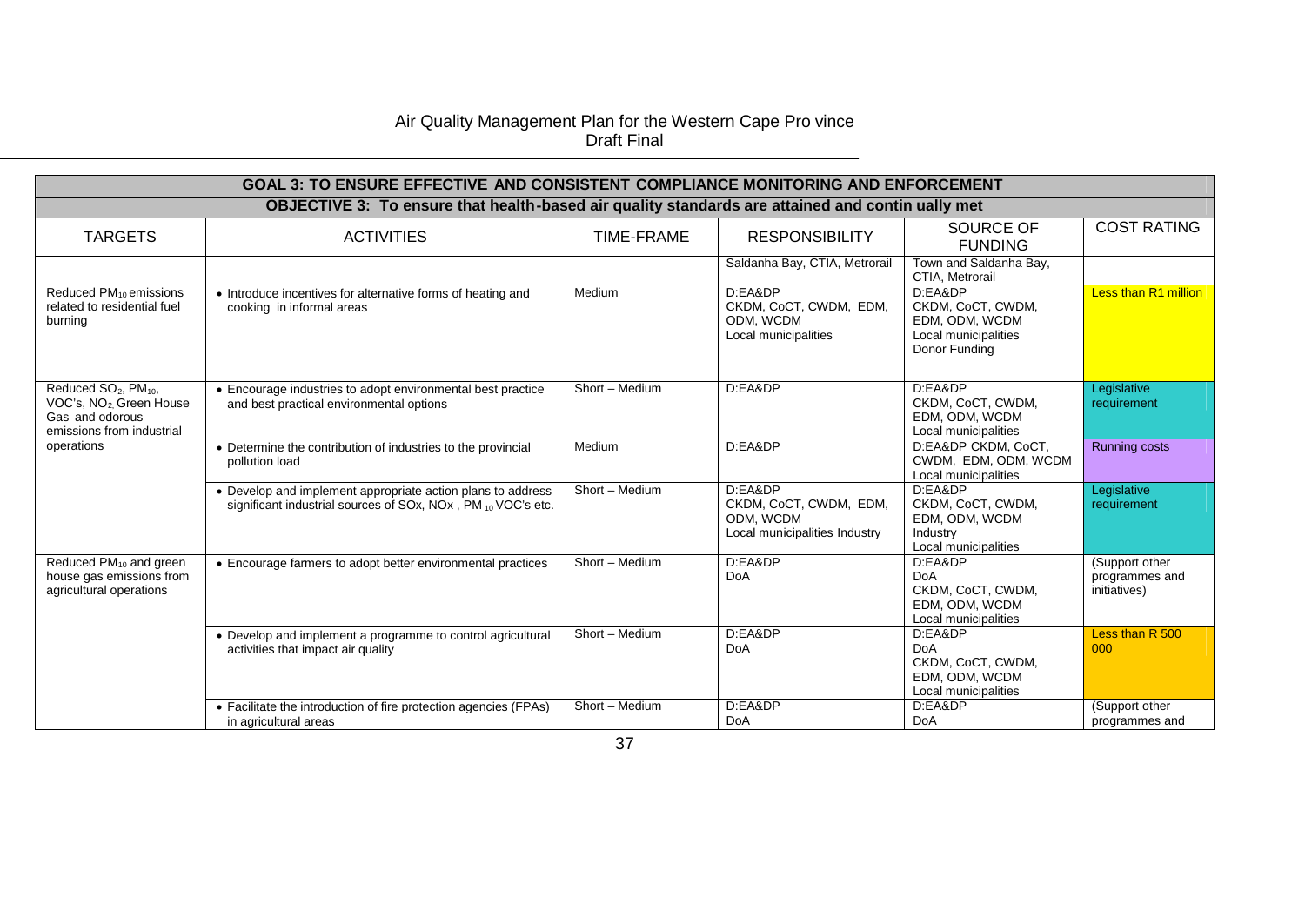| <b>GOAL 3: TO ENSURE EFFECTIVE AND CONSISTENT COMPLIANCE MONITORING AND ENFORCEMENT</b> |                                                                                                  |                |                                                                                                           |                                                                                    |                                         |  |
|-----------------------------------------------------------------------------------------|--------------------------------------------------------------------------------------------------|----------------|-----------------------------------------------------------------------------------------------------------|------------------------------------------------------------------------------------|-----------------------------------------|--|
|                                                                                         | OBJECTIVE 3: To ensure that health-based air quality standards are attained and contin ually met |                |                                                                                                           |                                                                                    |                                         |  |
| <b>TARGETS</b>                                                                          | <b>ACTIVITIES</b>                                                                                | TIME-FRAME     | <b>RESPONSIBILITY</b>                                                                                     | SOURCE OF<br><b>FUNDING</b>                                                        | <b>COST RATING</b>                      |  |
|                                                                                         |                                                                                                  |                | CKDM, CoCT, CWDM, EDM,<br>ODM, WCDM<br>Local municipalities                                               | CKDM, CoCT, CWDM,<br>EDM, ODM, WCDM<br>Local municipalities                        | initiatives)                            |  |
|                                                                                         | • Establish a register for agricultural pesticide use                                            | Short - medium | D:EA&DP<br><b>DoA</b>                                                                                     | D:EA&DP<br>DoA, DoHealth, Donors                                                   | Running<br>costs<br>Agriculture/DOHealt |  |
| Reduced noise from<br>residential, industrial and<br>agricultural operations            | • Develop and implement a programme for noise<br>measurement and monitoring                      | Medium         | D:EA&DP<br>CKDM, CoCT, CWDM, EDM,<br>ODM. WCDM<br>Local municipalities<br>Industry<br>Agricultural unions | D:EA&DP<br>CKDM, CoCT, CWDM,<br>EDM, ODM, WCDM<br>Local municipalities<br>Industry | Legislative<br>requirement              |  |
|                                                                                         | • Review existing noise standards and establish new<br>standards where needed                    | Medium         | D:EA&DP<br>CKDM, CoCT, CWDM, EDM,<br>ODM, WCDM<br>Local municipalities                                    | D:EA&DP<br>CoCT, CWDM,<br>CKDM,<br>EDM, ODM, WCDM<br>Local municipalities          | Legislative<br>requirement              |  |
|                                                                                         | • Development and introduction of noise control measures                                         | <b>Medium</b>  | D:EA&DP<br>CKDM, CoCT, CWDM, EDM,<br>ODM, WCDM<br>Local municipalities                                    | D:EA&DP<br>CKDM, CoCT, CWDM,<br>EDM, ODM, WCDM<br>Local municipalities             | Legislative<br>requirement              |  |

| GOAL 4: TO SUPPORT CLIMATE CHANGE PROTECTION PROGRAMMES BY ACTIVELY PROMOTING THE REDUCTION OF GREEN HOUSE GAS EMISSIONS |                                                                                                                   |                |                                                                                         |                                                                                               |                                                                          |
|--------------------------------------------------------------------------------------------------------------------------|-------------------------------------------------------------------------------------------------------------------|----------------|-----------------------------------------------------------------------------------------|-----------------------------------------------------------------------------------------------|--------------------------------------------------------------------------|
|                                                                                                                          | OBJECTIVE 1: To reduce ozone depleting substances and GHG's in line with national and international require ments |                |                                                                                         |                                                                                               |                                                                          |
| <b>TARGETS</b>                                                                                                           | <b>ACTIVITIES</b>                                                                                                 | TIME-FRAME     | <b>RESPONSIBILITY</b>                                                                   | SOURCE OF<br><b>FUNDING</b>                                                                   | <b>COST RATING</b>                                                       |
| Reduction of Ozone<br>depleting substances, and<br>GHG in support of national<br>and international protocols             | • Measure, monitor and compile an inventory of ozone<br>depleting substances and GHG's                            | Short - Medium | D:EA&DP<br>CKDM, CoCT, CWDM, EDM,<br>ODM, WCDM<br>Local municipalities<br>Industry, DEA | D:EA&DP<br>CKDM.<br>CoCT.<br>CWDM.<br>EDM, ODM, WCDM<br>Local municipalities<br>Industry, DEA | <b>Running costs</b><br>(Support other<br>programmes and<br>initiatives) |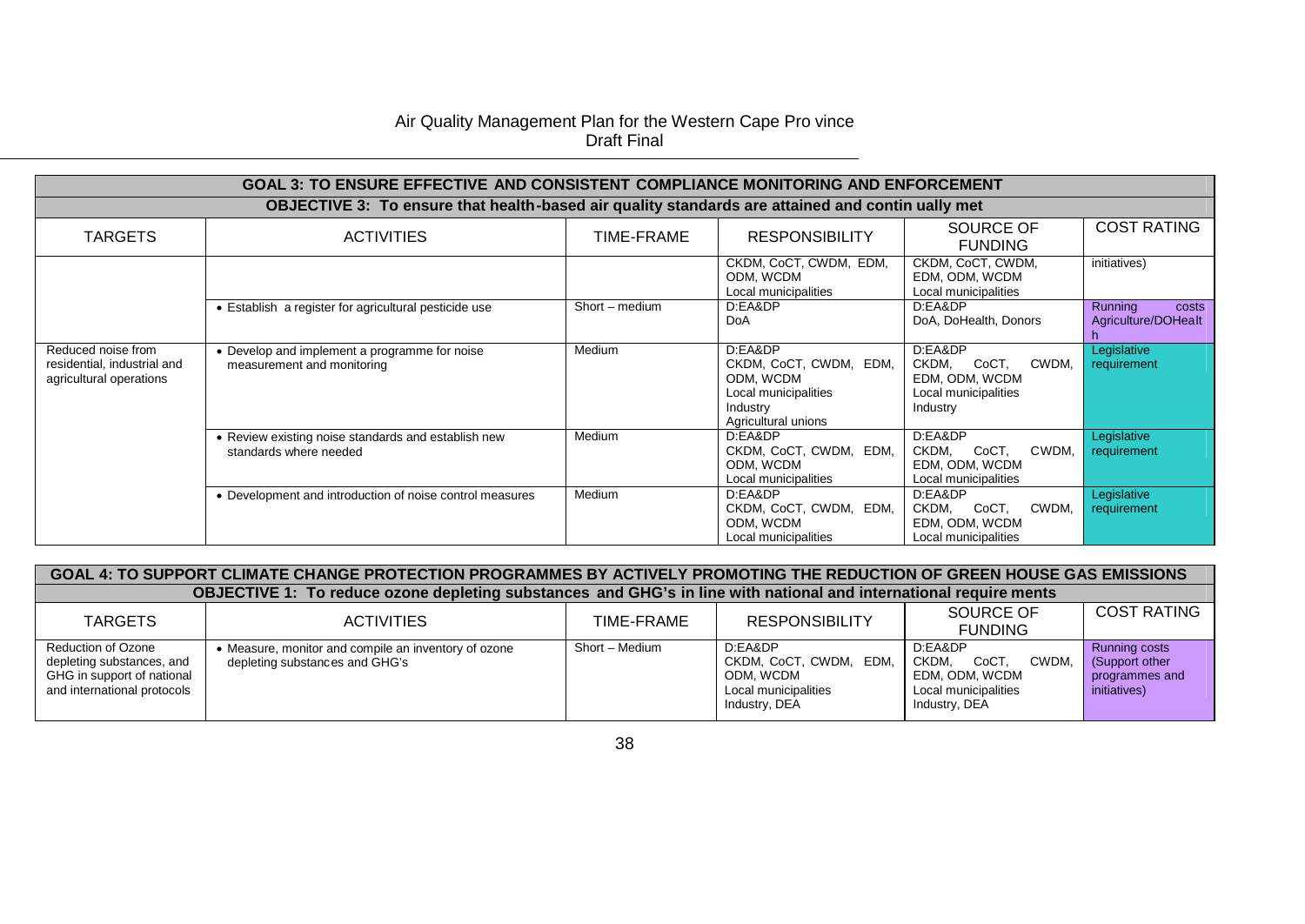|                | GOAL 4: TO SUPPORT CLIMATE CHANGE PROTECTION PROGRAMMES BY ACTIVELY PROMOTING THE REDUCTION OF GREEN HOUSE GAS EMISSIONS |                      |                                                                                    |                                                                                        |                                                                          |
|----------------|--------------------------------------------------------------------------------------------------------------------------|----------------------|------------------------------------------------------------------------------------|----------------------------------------------------------------------------------------|--------------------------------------------------------------------------|
|                | OBJECTIVE 1: To reduce ozone depleting substances and GHG's in line with national and international require ments        |                      |                                                                                    |                                                                                        |                                                                          |
| <b>TARGETS</b> | <b>ACTIVITIES</b>                                                                                                        | TIME-FRAME           | <b>RESPONSIBILITY</b>                                                              | SOURCE OF<br><b>FUNDING</b>                                                            | <b>COST RATING</b>                                                       |
|                | • Validate inventory of ozone depleting substances and<br>GHG's across the province                                      | Medium               | D:EA&DP<br>CKDM, CoCT, CWDM, EDM,<br>ODM, WCDM<br>Local municipalities             | D:EA&DP<br>CoCT, CWDM,<br>CKDM,<br>EDM, ODM, WCDM<br>Local municipalities              | <b>Running costs</b><br>(Support other<br>programmes and<br>initiatives) |
|                | • Develop and implement regulations to phase out the<br>production of ozone depleting substances                         | Medium               | D:EA&DP, DEA                                                                       | D:EA&DP, DEA                                                                           | <b>Running costs</b><br>(Support other<br>programmes and<br>initiatives) |
|                | • Develop a reduction programme on ozone depleting<br>substances and GHG                                                 | Short and continuous | D:EA&DP<br>CKDM, CoCT, CWDM, EDM,<br>ODM. WCDM<br>Local municipalities<br>Industry | D:EA&DP<br>CKDM,<br>CoCT.<br>CWDM.<br>EDM. ODM. WCDM<br>Local municipalities, Industry | <b>Running costs</b><br>(Support other<br>programmes and<br>initiatives) |
|                | • Explore climate change co-benefits in air quality<br>management                                                        | Short and continuous | D:EA&DP<br>CKDM, CoCT, CWDM, EDM,<br>ODM. WCDM<br>Local municipalities Industry    | D:EA&DP<br>CKDM, CoCT,<br>CWDM.<br>EDM. ODM. WCDM<br>Local municipalities Industry     | (Support other<br>programmes and<br><i>initiatives)</i>                  |
|                | • Develop incentives for industry to reduce carbon foot print                                                            | $Long - term$        | D:EA&DP<br><b>DEA</b><br>DoF and Treasury                                          | D:EA&DP<br><b>DEA</b><br>DoF and Treasury                                              | (Support other<br>programmes and<br>initiatives)                         |
|                | • Promote awareness of carbon trading                                                                                    | Short                | D:EA&DP<br>CKDM, CoCT, CWDM, EDM,<br>ODM. WCDM<br>Local municipalities             | D:EA&DP                                                                                | (Support other<br>programmes and<br>initiatives)                         |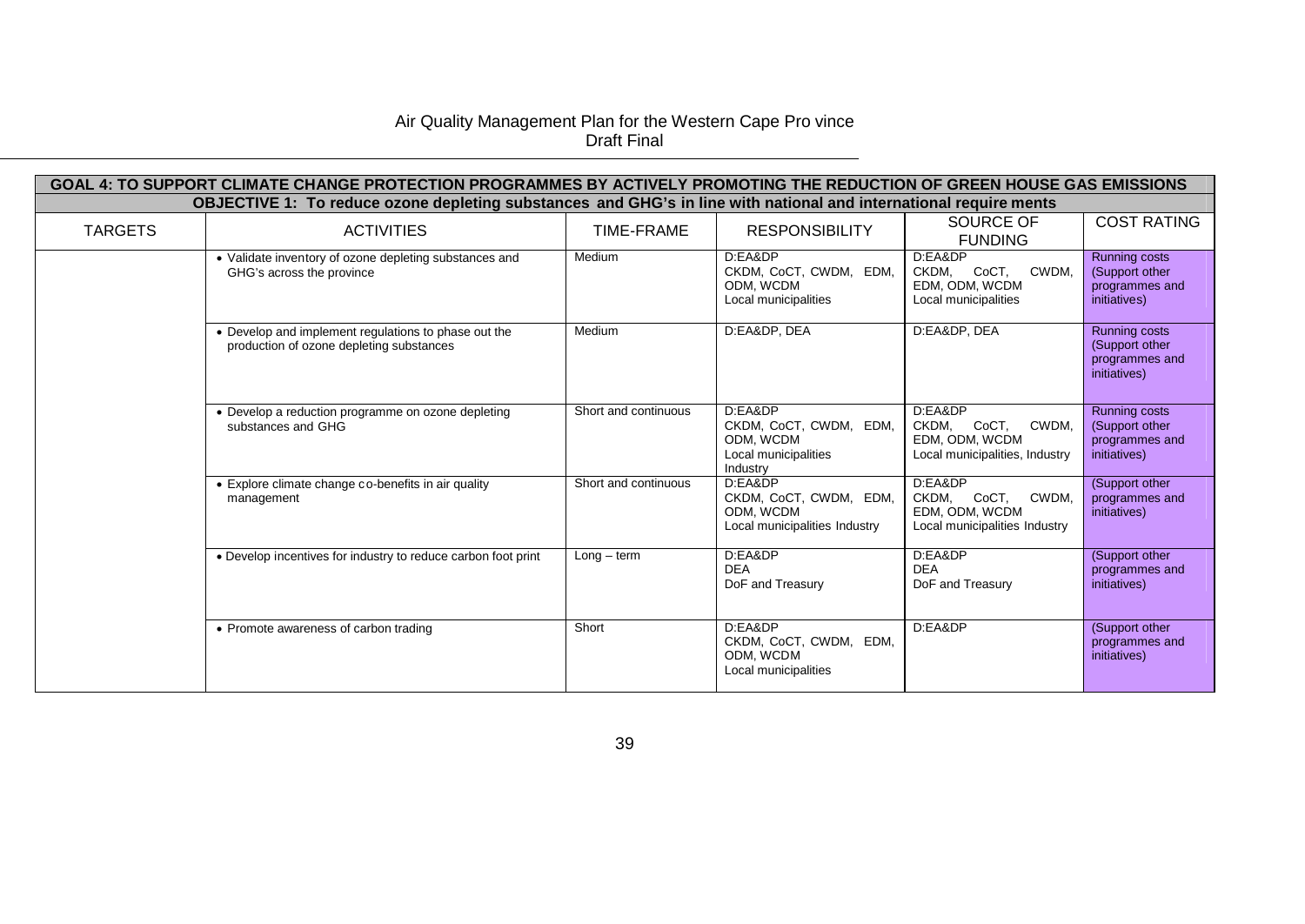# **9. Monitoring, evaluation and review**

# **9.1. Monitoring**

Monitoring the progress of AQMP implementation is a key factor in maintaining momentum for the rollout of interventions and provides a means to update key stakeholders. Working groups are the preferred mechanism for monitoring, as they are primary means for initiation of implementation. The outcomes of the meetings will be taken forward into the annual evaluation exercise.

| Responsibility | D:EA&DP, Working Groups                               |
|----------------|-------------------------------------------------------|
| Method         | Progress meeting/Level of completion of interventions |
| Timeframe      | 6 months                                              |

# **9.2. Evaluation**

AQMP evaluation is divided into two sections, which comprises an internal evaluation of the final AQMP, and an on-going evaluation, which addresses implementation outcomes.

The initial evaluation is addressed through internal methods where review of the first edition AQMP will be undertaken within the project team and members of the technical committee. The aforementioned component is regarded as a limited peer review mechanism, as technical committee members have technical and management background in AQM and are able to refine the content of the AQMP. A comprehensive evaluation checklist is provided in DEAT's AQMP Manual (2008), which deals with all aspects of the AQMP that require assessment. The checklist includes details on the general document and process, as well as specific information on the performance of interventions.

On-going evaluation is an essential element of AQMP implementation as it allows for a thorough assessment of the AQMP, including the shortcomings and strengths evident in implementation. Evaluation is an internal mechanism to measure the performance of the AQMP implementation. Annual evaluation of the AQMP is suggested as a minimum timeframe and is ideally incorporated into the annual performance review mechanisms existing at D:EA&DP. Indicators are an easily interpreted and meaningful method of communicating progress on implementation. These have been developed for the targets specified in the AQMP implementation plan (Table 5). These are ideally incorporated into the annual reports necessary to be submitted by the provincial AQO to DEA, as indicated in Section 17 of the NEM: AQA.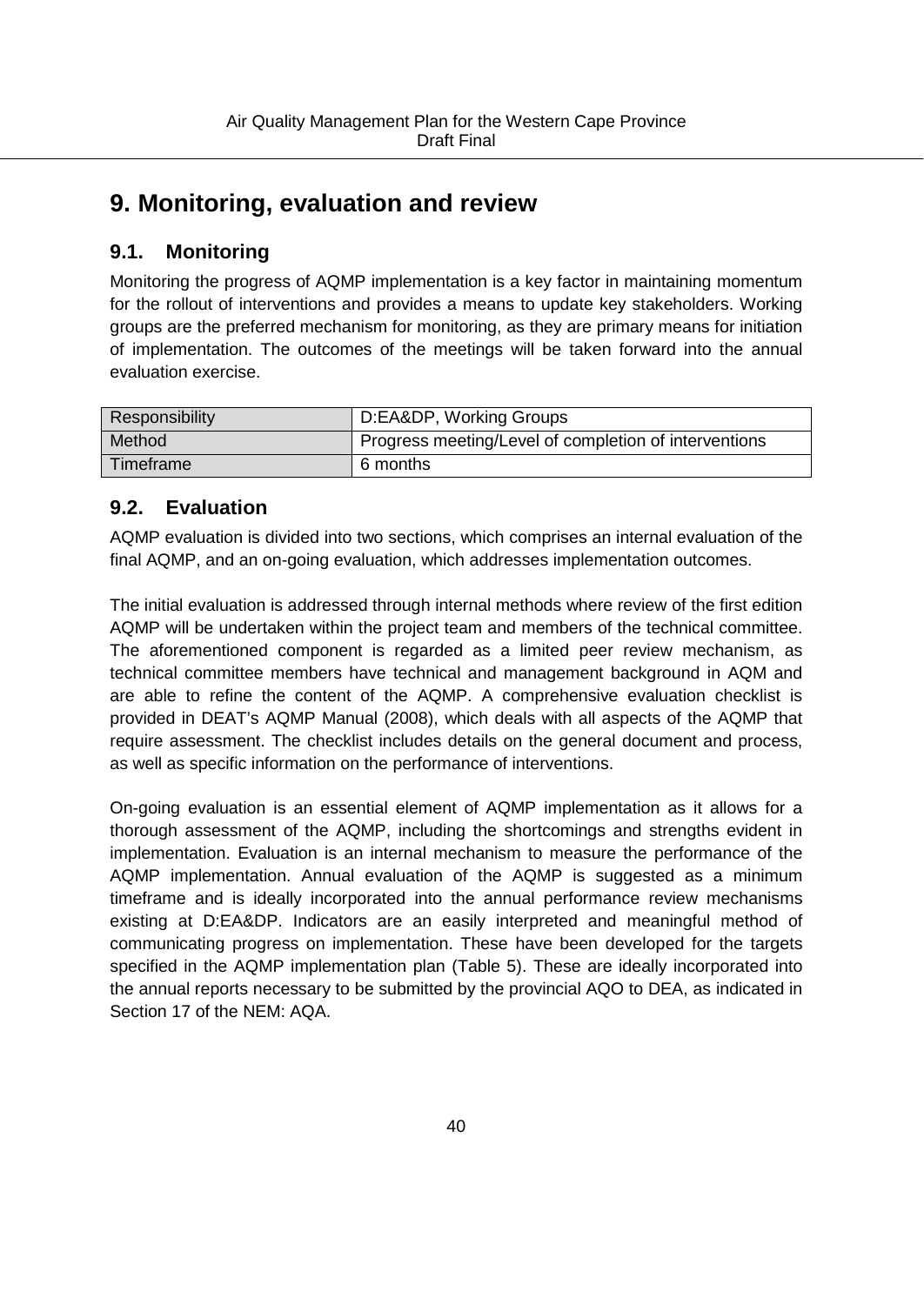### **Table 5: Indicators for evaluation of the AQMP**

| GOAL 1: TO ENSURE EFFECTIVE AND CONSISTENT AIR QUALITY MANAGEMENT                                   |                                                                                                                                                   |                                                                                                                                                                                                                                                  |  |  |
|-----------------------------------------------------------------------------------------------------|---------------------------------------------------------------------------------------------------------------------------------------------------|--------------------------------------------------------------------------------------------------------------------------------------------------------------------------------------------------------------------------------------------------|--|--|
| <b>TARGET</b>                                                                                       | <b>ACTIVITY</b>                                                                                                                                   | <b>INDICATOR</b>                                                                                                                                                                                                                                 |  |  |
| Increased human<br>resources in air quality<br>management                                           | • Appoint an AQO in District and<br>Metropolitan Municipalities.                                                                                  | i. Number of AQO<br>appointments made at<br>District and Metropolitan<br>Municipalities.                                                                                                                                                         |  |  |
|                                                                                                     | • Appoint an AQO in Local<br>Municipalities                                                                                                       | Number of AQO<br>i.<br>appointments made in Local<br>Municipalities.                                                                                                                                                                             |  |  |
|                                                                                                     | • Appoint an Emission Control Officer<br>in industries with listed activities                                                                     | <b>Number of Emission Control</b><br>i.<br>Officer appointments made<br>at industries with listed<br>activities                                                                                                                                  |  |  |
| An adequate and<br>sustained air quality skills<br>base                                             | Train and/or recruit staff wrt Air<br>Quality Management, Monitoring<br>and Atmospheric Emission<br>Licensing                                     | Number of vacancies<br>ii. Number of staff trained in<br><b>AQM</b><br>iii. Number of staff trained in<br>specialised areas of AQM                                                                                                               |  |  |
| Responsibilities wrt<br>NEM:AQA advocated<br>through Local<br>Government structures                 | • Consult with Councillors and<br>Municipal Managers to secure air<br>quality designations and promote<br>management structures and<br>activities | i. Number of Municipalities<br>where air quality<br>designations have been<br>made following D:EA&DP<br>intervention<br>ii. Number of Municipalities<br>where AQM functions have<br>been initiated/improved<br>following D:EA&DP<br>intervention |  |  |
| Platforms for industry and<br>industry sectors to share<br>information on air quality<br>management | • Establish air quality components in<br>industrial and environmental fora                                                                        | i. Number of Provincial, Local<br>and District industrial fora<br>with air quality<br>considerations established/<br>restructured                                                                                                                |  |  |
| Cooperative air quality<br>management among all<br>spheres of Government in<br>the Western Cape     | Establish and maintain inter-<br>Governmental forums                                                                                              | Inter-Governmental fora<br>established<br>ii. Regular meetings of inter-<br>Governmental fora held                                                                                                                                               |  |  |
|                                                                                                     | • Routine input on air quality<br>management to Council                                                                                           | i. Air quality is a regular<br>agenda item for Council<br>meetings                                                                                                                                                                               |  |  |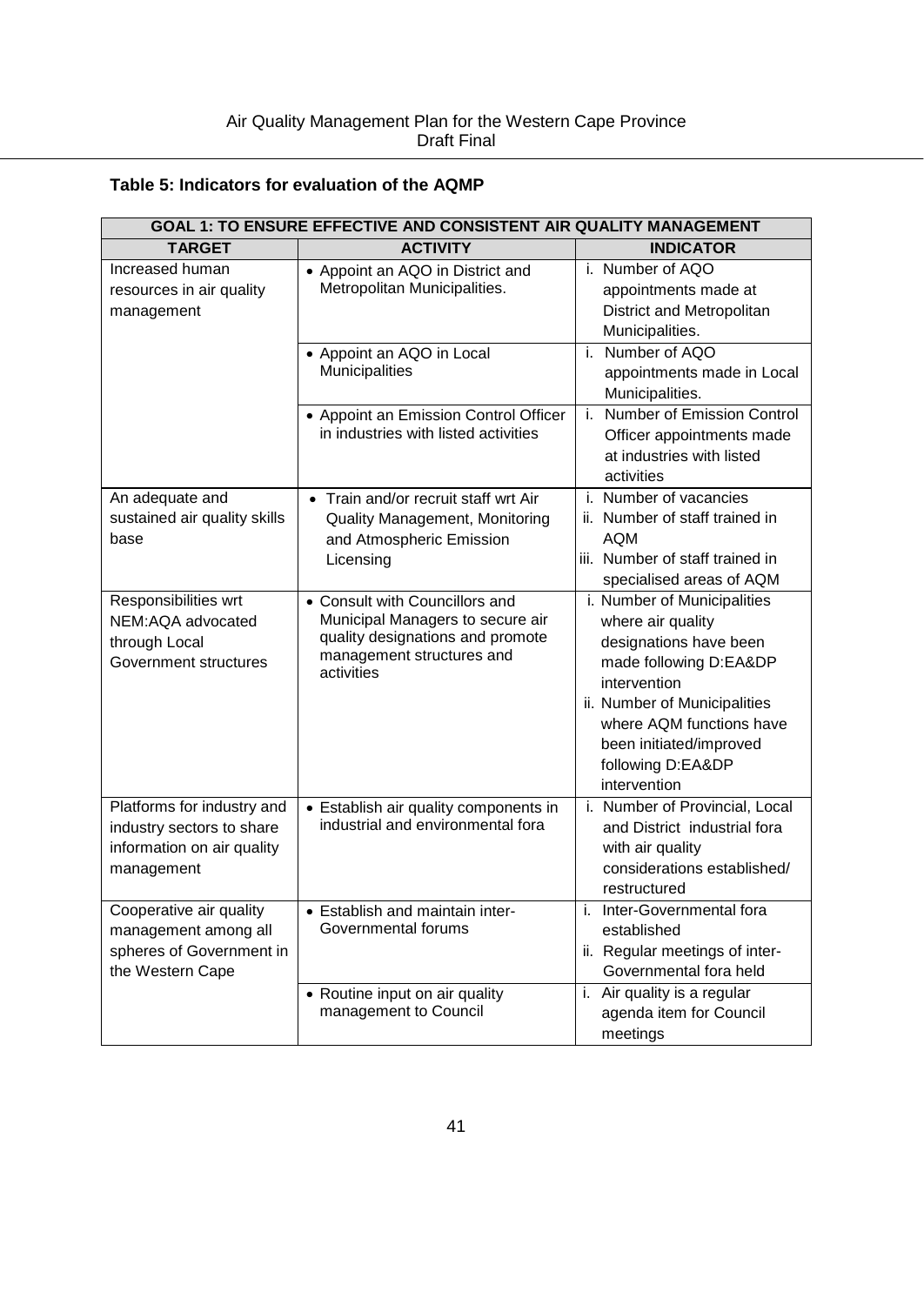|                                                                                                                                                                           | GOAL 1: TO ENSURE EFFECTIVE AND CONSISTENT AIR QUALITY MANAGEMENT                                                                                                                                                                                                                                                                                                       |                                                                                                                                                                                                     |
|---------------------------------------------------------------------------------------------------------------------------------------------------------------------------|-------------------------------------------------------------------------------------------------------------------------------------------------------------------------------------------------------------------------------------------------------------------------------------------------------------------------------------------------------------------------|-----------------------------------------------------------------------------------------------------------------------------------------------------------------------------------------------------|
| <b>TARGET</b>                                                                                                                                                             | <b>ACTIVITY</b>                                                                                                                                                                                                                                                                                                                                                         | <b>INDICATOR</b>                                                                                                                                                                                    |
| Integration of town and<br>transport planning issues<br>with AQM<br>Greater cooperation with<br>agricultural authorities to<br>address shared<br>environmental priorities | • Regular meetings between AQM<br>and planning officials to provide on-<br>going engagement of planning<br>departments on air quality issues<br>• Regular attendance of DoA<br>meetings by D:EA&DP                                                                                                                                                                      | i. Regular meetings occur<br>between AQM and planning<br>officials<br>i. Number of DoA meetings<br>with D:EA&DP attendance<br>ii. Number of DoA meetings<br>with environmental issues on            |
| An established air quality<br>component in Provincial<br>Government                                                                                                       | • Ongoing motivation to ensure<br>approval of the air quality<br>component in Provincial<br>Government                                                                                                                                                                                                                                                                  | agenda<br>i. AQM component established<br>and funded in Provincial<br>Government                                                                                                                    |
| Established air quality<br>component in District and<br>Metropolitan<br>Municipalities                                                                                    | • Ongoing motivation and ensure<br>approval of the air quality<br>component in District and<br><b>Metropolitan Municipalities</b>                                                                                                                                                                                                                                       | i. Number of District<br>Municipalities with AQM<br>component                                                                                                                                       |
| <b>Established Provincial air</b><br>quality working groups                                                                                                               | • Monitor progress made with regard<br>to the implementation of pollution<br>control measures                                                                                                                                                                                                                                                                           | i. Develop mechanism to track<br>progress on pollution control<br>measures<br>ii. Number of pollution control<br>measures implemented                                                               |
|                                                                                                                                                                           | • Create a platform for health<br>practitioners to share information<br>on air quality health impacts<br>• Establish a relationship between<br>health statistics and ambient air<br>quality<br>• Establish a database of health<br>impacts<br>• Conduct health study for identified<br>areas of Western Cape                                                            | i. Health statistics database<br>established<br>ii. Health study commissioned<br>iii. Progress in conducting<br>health study<br>iv. Relationship between air<br>pollution and health<br>established |
|                                                                                                                                                                           | • Determine the contribution of<br>industrial sources to ambient air<br>quality<br>• Determine the contribution of<br>domestic fuel burning to ambient air<br>quality<br>• Determine the contribution of<br>transport emissions to ambient air<br>quality<br>• Determine the contribution of other<br>sources (agricultural, fires,<br>biogenic) to ambient air quality | i. Commission source<br>apportionment studies<br>ii. Progress in source<br>apportionment<br>iii. Understanding of relative<br>contribution by source                                                |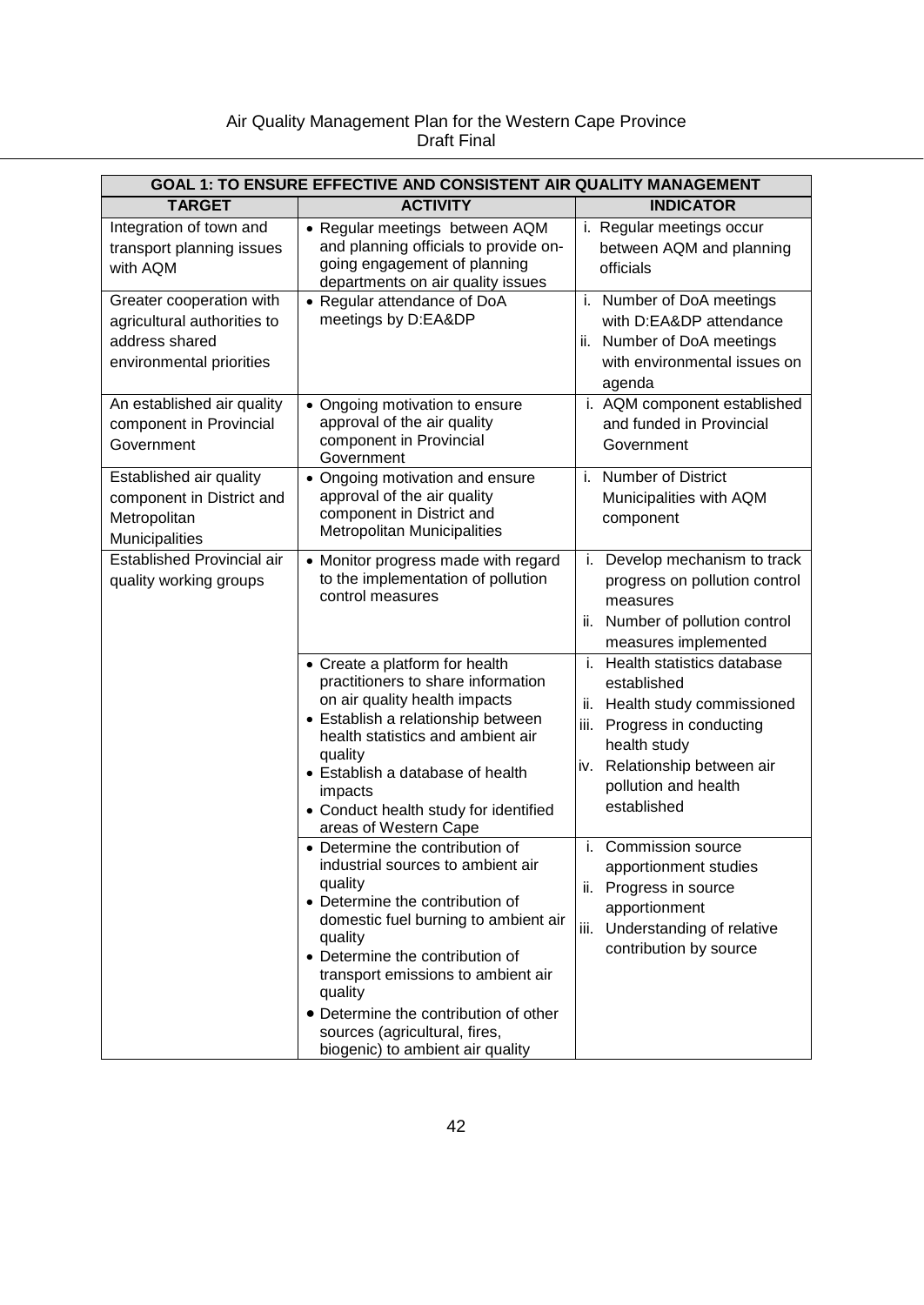| GOAL 1: TO ENSURE EFFECTIVE AND CONSISTENT AIR QUALITY MANAGEMENT              |                                                                                                                                                                                                                                      |                                                                                                                                                                                                         |  |
|--------------------------------------------------------------------------------|--------------------------------------------------------------------------------------------------------------------------------------------------------------------------------------------------------------------------------------|---------------------------------------------------------------------------------------------------------------------------------------------------------------------------------------------------------|--|
| <b>TARGET</b>                                                                  | <b>ACTIVITY</b>                                                                                                                                                                                                                      | <b>INDICATOR</b>                                                                                                                                                                                        |  |
|                                                                                | • Establish the relationship between<br>regional scale ozone and its<br>precursors<br>• Develop and implement an<br>integrated plan to manage<br>precursors to reduce regional scale<br>ozone                                        | Ozone study commissioned<br>i.<br>Progress in conducting<br>ii.<br>ozone study<br>iii. Integrated ozone<br>management plan<br>developed                                                                 |  |
|                                                                                | • Conduct spatial and temporal trend<br>analysis on air pollutants                                                                                                                                                                   | Trend analysis exercises<br>i.<br>conducted                                                                                                                                                             |  |
|                                                                                | • To review and set Provincial<br>ambient air quality standards                                                                                                                                                                      | i. Provincial ambient air<br>quality standards<br>established / revised                                                                                                                                 |  |
|                                                                                | • Quantify the trans-boundary<br>exchange of pollutants in the<br>Western Cape<br>• Identify suitable mechanisms to<br>address trans-boundary air<br>pollution, e.g. Provincial Priority<br>Area declaration and AQMP<br>development | i. Trans-boundary relationship<br>established for Western<br>Cape<br>ii. Mechanisms determined for<br>addressing trans-boundary<br>pollution issues                                                     |  |
| A comprehensive<br>emission inventory for the<br>Western Cape                  | • Develop an emissions inventory<br>reporting format and/or tools                                                                                                                                                                    | i.<br>Standard inventory template<br>for use by Province and<br>Local, District and<br><b>Metropolitan Municipalities</b>                                                                               |  |
|                                                                                | • Compile and maintain a<br>comprehensive emission inventory<br>of all point sources                                                                                                                                                 | i.<br>Provincial emission<br>inventory for point sources<br>Number of updates carried<br>ii.<br>out on emission inventory                                                                               |  |
|                                                                                | • Compile and maintain a<br>comprehensive emission inventory<br>of all mobile, line and area sources                                                                                                                                 | Emission inventory for<br>i.<br>mobile sources<br>ii.<br>Emission inventory for line<br>sources<br>Emission inventory for area<br>lii.<br>sources<br>Updates carried out on<br>ν.<br>emission inventory |  |
| Comprehensive networks<br>for ambient air quality<br>monitoring in the Western | • Determine the status of current air<br>quality monitoring systems in the<br>Western Cape                                                                                                                                           | i. Monitoring system status<br>established                                                                                                                                                              |  |
| Cape                                                                           | • Establish an accredited Provincial<br>air quality monitoring component                                                                                                                                                             | i. Monitoring component<br>established<br>ii. Annual compliance with<br>QA/QC procedures                                                                                                                |  |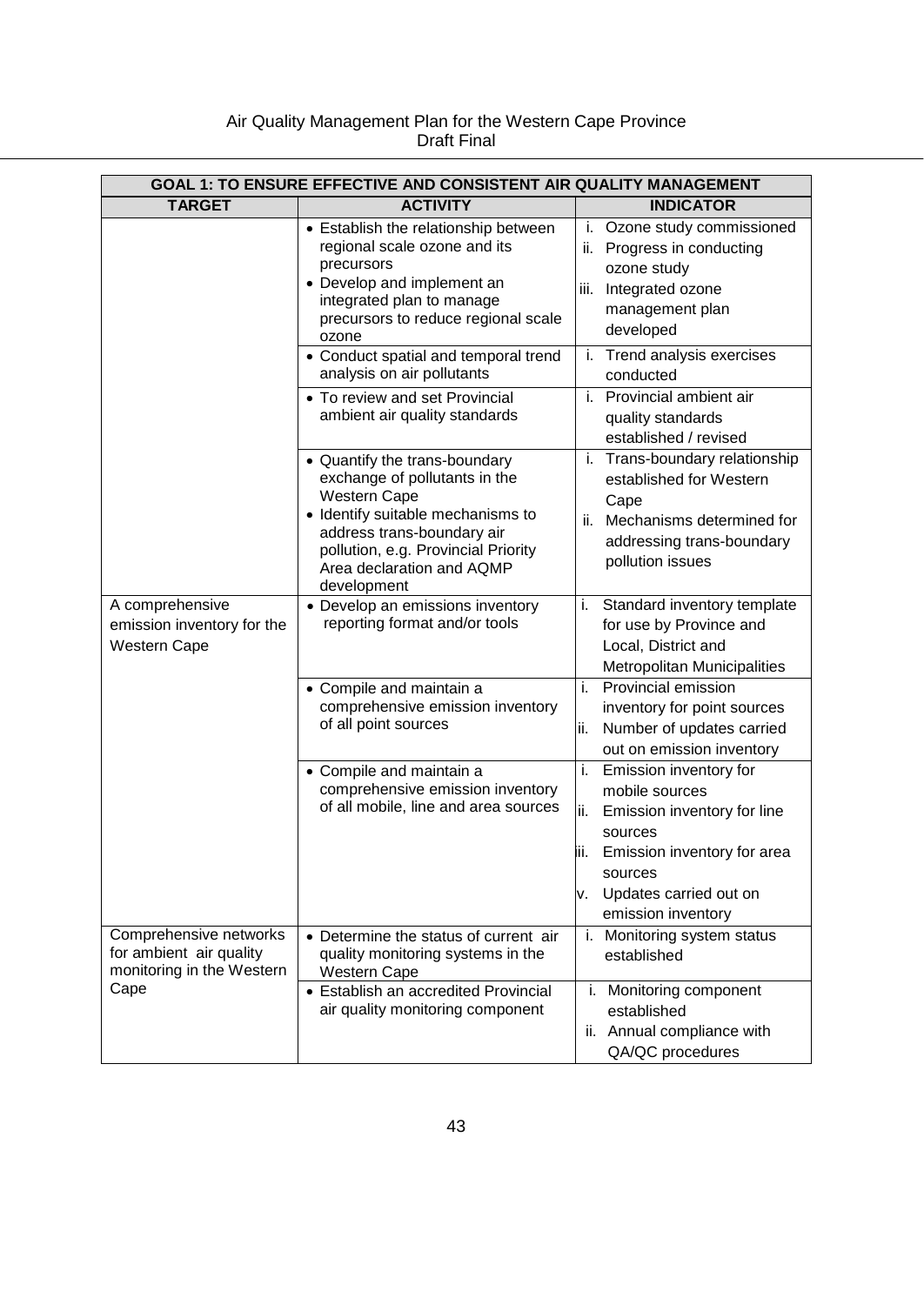| GOAL 1: TO ENSURE EFFECTIVE AND CONSISTENT AIR QUALITY MANAGEMENT          |                                                                                                                                                                                                                                |                                                                                                                                                                                                             |  |
|----------------------------------------------------------------------------|--------------------------------------------------------------------------------------------------------------------------------------------------------------------------------------------------------------------------------|-------------------------------------------------------------------------------------------------------------------------------------------------------------------------------------------------------------|--|
| <b>TARGET</b>                                                              | <b>ACTIVITY</b>                                                                                                                                                                                                                | <b>INDICATOR</b>                                                                                                                                                                                            |  |
|                                                                            | • Establish, operate and maintain at<br>least one accredited air quality<br>monitoring station in each District,<br>measuring CO, SO <sub>2</sub> , NOx, O <sub>3</sub> ,<br>PM <sub>10</sub> and meteorological<br>parameters | i. Number of monitoring<br>stations operated per<br><b>District</b>                                                                                                                                         |  |
|                                                                            | • Conduct periodic passive sampling<br>to augment the continuous<br>monitoring, including VOCs                                                                                                                                 | i. Number of passive<br>sampling campaigns<br>conducted                                                                                                                                                     |  |
|                                                                            | • Develop air quality monitoring<br>systems within industries as<br>required by the AEL                                                                                                                                        | i. Number of industrial<br>monitoring systems in<br>operation                                                                                                                                               |  |
| An air quality<br>management information<br>system for the Western<br>Cape | • Develop and maintain a Provincial<br>on-line ambient air quality<br>information system with links to the<br><b>SAAQIS</b>                                                                                                    | i. On-line component for<br>monitoring network<br>established<br>ii. Level of availability of<br>system for the year<br>iii. AQ information system for<br>use by Province and<br>Municipalities established |  |
|                                                                            | • Evaluate and improve air quality<br>complaints management system                                                                                                                                                             | i. Standard system for<br>handling complaints<br>developed                                                                                                                                                  |  |
|                                                                            | • Establish a legislative requirement<br>to report monitoring information to<br>the system                                                                                                                                     | i. Regulation to enforce<br>reporting                                                                                                                                                                       |  |
| Adequate funds to<br>develop AQMP's                                        | • Include air quality as a section in<br><b>IDPs</b>                                                                                                                                                                           | i. Number of IDPs reviewed by<br>D:EA&DP<br>ii. Number of IDPs with air<br>quality sections                                                                                                                 |  |
|                                                                            | • Secure sources of funding to<br>develop AQMP's                                                                                                                                                                               | i. Number of District<br>Municipalities with funding<br>for AQMP's                                                                                                                                          |  |
| Adequate funds to<br>implement short-term<br>obligations                   | • Ensure AEL fees are ring-fenced at<br>District and Metropolitan Municipal<br>level for AQM                                                                                                                                   | i. Number of Municipalities<br>with demarcated AQM<br>funding from AEL fees                                                                                                                                 |  |
|                                                                            | • Develop an AQM fund at District<br>and Metropolitan Municipal level for<br><b>AQM</b> implementation                                                                                                                         | i. Number of Municipalities<br>with AQM fund established                                                                                                                                                    |  |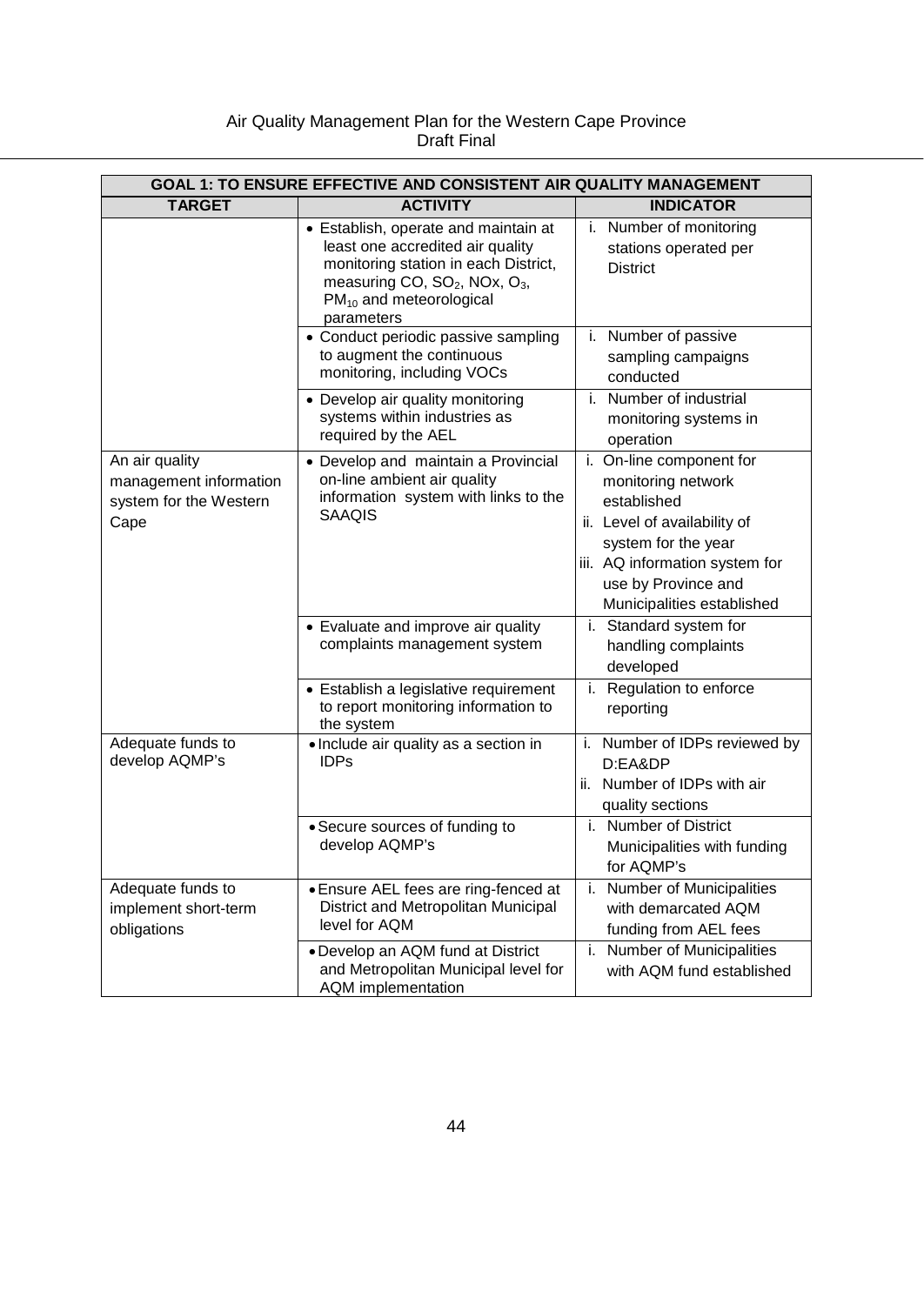| GOAL 2: TO CONTINUALLY ENGAGE WITH ALL STAKEHOLDERS TO RAISE AWARENESS<br><b>W.R.T AIR QUALITY</b> |                                                                                                                                                                                                                                                                                                                                        |                                                                                                                                                                           |  |
|----------------------------------------------------------------------------------------------------|----------------------------------------------------------------------------------------------------------------------------------------------------------------------------------------------------------------------------------------------------------------------------------------------------------------------------------------|---------------------------------------------------------------------------------------------------------------------------------------------------------------------------|--|
| <b>TARGET</b>                                                                                      | <b>ACTIVITY</b>                                                                                                                                                                                                                                                                                                                        | <b>INDICATOR</b>                                                                                                                                                          |  |
| Air quality education and<br>awareness material, e.g.<br>pamphlets, media, road<br>shows           | • Produce material on domestic air<br>pollution sources and their impacts<br>• Produce material on benefits of<br>alternate heating options, such as<br>cleaner methods for domestic<br>wood and coal burning<br>• Produce material on alternative<br>transport modes and vehicle<br>maintenance<br>• Produce material on health risks | i. Appropriate material<br>developed<br>ii. Evaluation of effectiveness<br>and impact of awareness<br>material                                                            |  |
|                                                                                                    | posed by exhaust fumes<br>• Develop environmental guidelines<br>for the use of fire in horticultural<br>and agricultural practices                                                                                                                                                                                                     | i. Environmental guidelines<br>developed<br>ii. Number of horticultural and<br>agricultural stakeholders<br>that have adopted<br>environmental guidelines                 |  |
| Provincial State of Air<br>Report                                                                  | • Compile Annual State of Air Report<br>for the Province                                                                                                                                                                                                                                                                               | i. Annual report developed<br>and delivered within<br>timeframes<br>ii. Quarterly reports produced<br>by District Municipalities<br>and made available through<br>website |  |
| A website where all air<br>quality information is<br>available to the public                       | • Establish link between air quality<br>information system and web page<br>to ensure routine air quality<br>information updates                                                                                                                                                                                                        | i. Website available<br>ii. Number of website updates<br>quarterly<br>iii. Number of website visits<br>and responses                                                      |  |
|                                                                                                    | • Establish on-line air quality<br>newsletters                                                                                                                                                                                                                                                                                         | i. Number of website visits                                                                                                                                               |  |
| Air quality education<br>programmes for<br>educational institutions                                | • Review current school curriculum<br>materials and advise on the<br>inclusion of air quality issues<br>• Develop and distribute air quality<br>educational tool kit                                                                                                                                                                   | i. Education programme<br>developed<br>ii. Number of institutions that<br>adopted the programme                                                                           |  |
|                                                                                                    | • Road-shows promoting relevant<br>occupational opportunities at<br>tertiary institutions                                                                                                                                                                                                                                              | Number of schools visited<br>i.<br>by road show                                                                                                                           |  |
|                                                                                                    | • Offer internships and bursaries in<br>air quality-related fields                                                                                                                                                                                                                                                                     | The number of occupation<br>i.<br>qualifications achieved                                                                                                                 |  |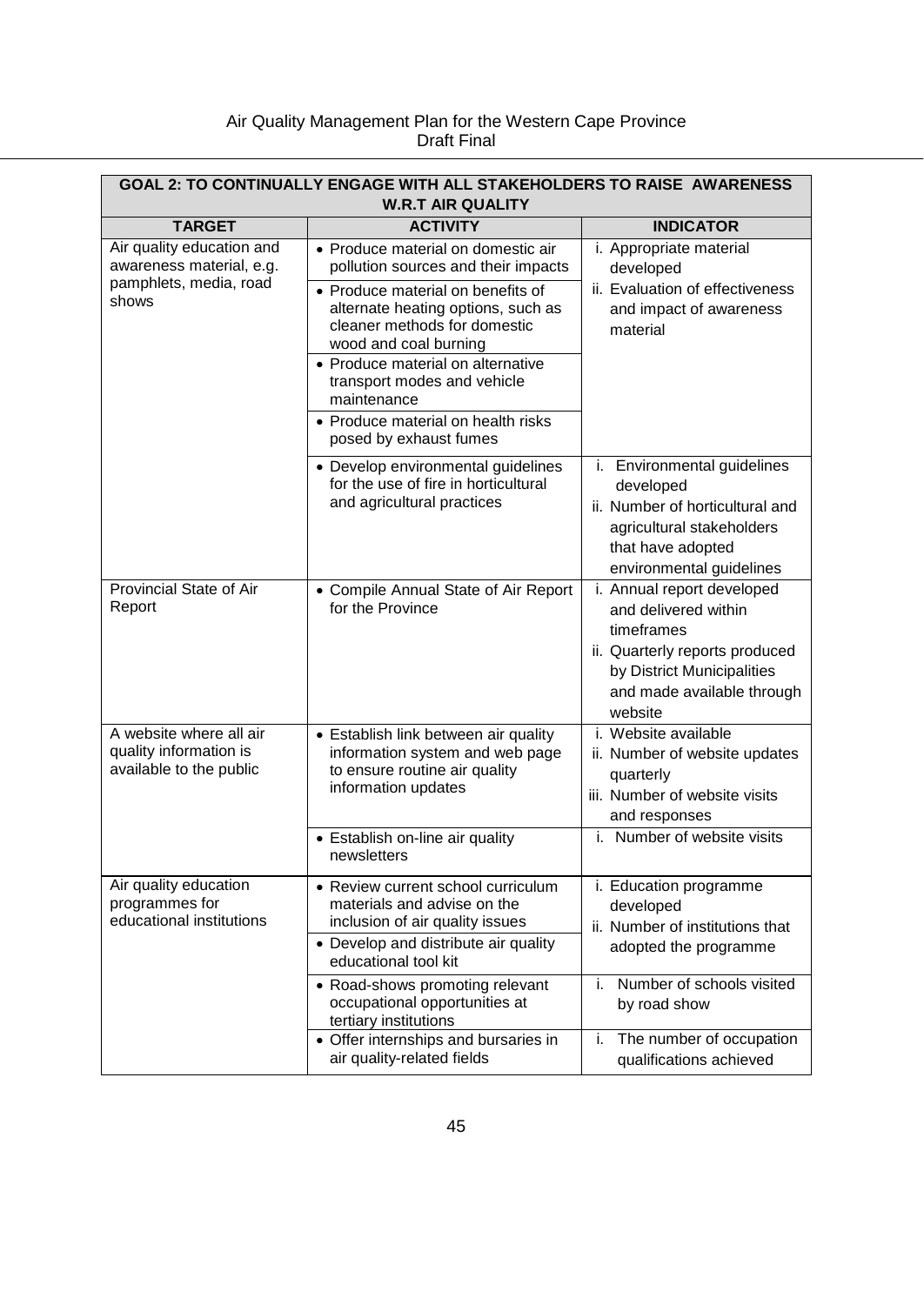| <b>GOAL 2: TO CONTINUALLY ENGAGE WITH ALL STAKEHOLDERS TO RAISE AWARENESS</b><br><b>W.R.T AIR QUALITY</b> |                                                                                                                                                                                                         |                                                                                                      |  |  |
|-----------------------------------------------------------------------------------------------------------|---------------------------------------------------------------------------------------------------------------------------------------------------------------------------------------------------------|------------------------------------------------------------------------------------------------------|--|--|
| <b>TARGET</b>                                                                                             | <b>ACTIVITY</b>                                                                                                                                                                                         | <b>INDICATOR</b>                                                                                     |  |  |
| Air quality education<br>programmes for industries                                                        | • Develop industry sector- specific<br>programmes                                                                                                                                                       | i. Education programme<br>ii. Number of industries that<br>have adopted education<br>programme       |  |  |
| Community education<br>programmes                                                                         | • Review existing air quality<br>community education programmes                                                                                                                                         | i. Revised education<br>programme                                                                    |  |  |
|                                                                                                           | • Develop and implement revised<br>community education programmes                                                                                                                                       | ii. Number of communities<br>where the programme has                                                 |  |  |
|                                                                                                           | • Develop and implement a<br>community campaign on<br>management of residential burning<br>and smoke-causing activities                                                                                 | been run<br>iii. Evaluation of impact                                                                |  |  |
| Energy efficiency principles<br>adopted in planning,<br>building design and<br>construction               | • Develop and implement an<br>appropriate education campaign<br>on energy efficiency and<br>environmentally sensitive design<br>considering recommendations in<br><b>Spatial Development Frameworks</b> | i. Awareness programme<br>developed<br>ii. Number of awareness<br>events held                        |  |  |
|                                                                                                           | • Develop & implement minimum<br>standards for energy efficiency for<br>all new houses, major renovations,<br>and redevelopments                                                                        | Minimum standards for<br>i.<br>energy efficiency<br>Number of houses adopted<br>ii.<br>the standards |  |  |

| GOAL 3: TO ENSURE EFFECTIVE AND CONSISTENT COMPLIANCE MONITORING AND<br><b>ENFORCEMENT</b> |                                                                                         |                                                                                                                   |  |
|--------------------------------------------------------------------------------------------|-----------------------------------------------------------------------------------------|-------------------------------------------------------------------------------------------------------------------|--|
| <b>TARGET</b>                                                                              | <b>ACTIVITY</b>                                                                         | <b>INDICATOR</b>                                                                                                  |  |
| By-laws and regulations for<br>AQM governance                                              | • Develop by-laws and regulations<br>for activities impacting on air quality            | i. Number of by-laws/<br>regulations developed<br>ii. Number of by-laws<br>adopted and implemented                |  |
| Mechanism to<br>communicate implications<br>of non-compliance                              | • Develop and communicate punitive<br>measures for non-compliance                       | <i>i.</i> Punitive measures for non-<br>compliance developed<br>ii. Number of non-compliance<br>events publicised |  |
|                                                                                            | • Report information on non-<br>compliance to stakeholders                              |                                                                                                                   |  |
| Reduced number of illegal<br>industrial operations                                         | • Develop plan of action to identify<br>illegal operators<br>• Issue compliance notices | Number of illegal<br>i.<br>operations<br>Number of compliance<br>ii.<br>notices issued to operators               |  |
| Institutional capacity to<br>implement requirements of<br>Tyre Regulation and waste        | • Develop and implement<br>programme for the Waste Tyre<br>Regulation 2009              | Implementation of<br>regulation                                                                                   |  |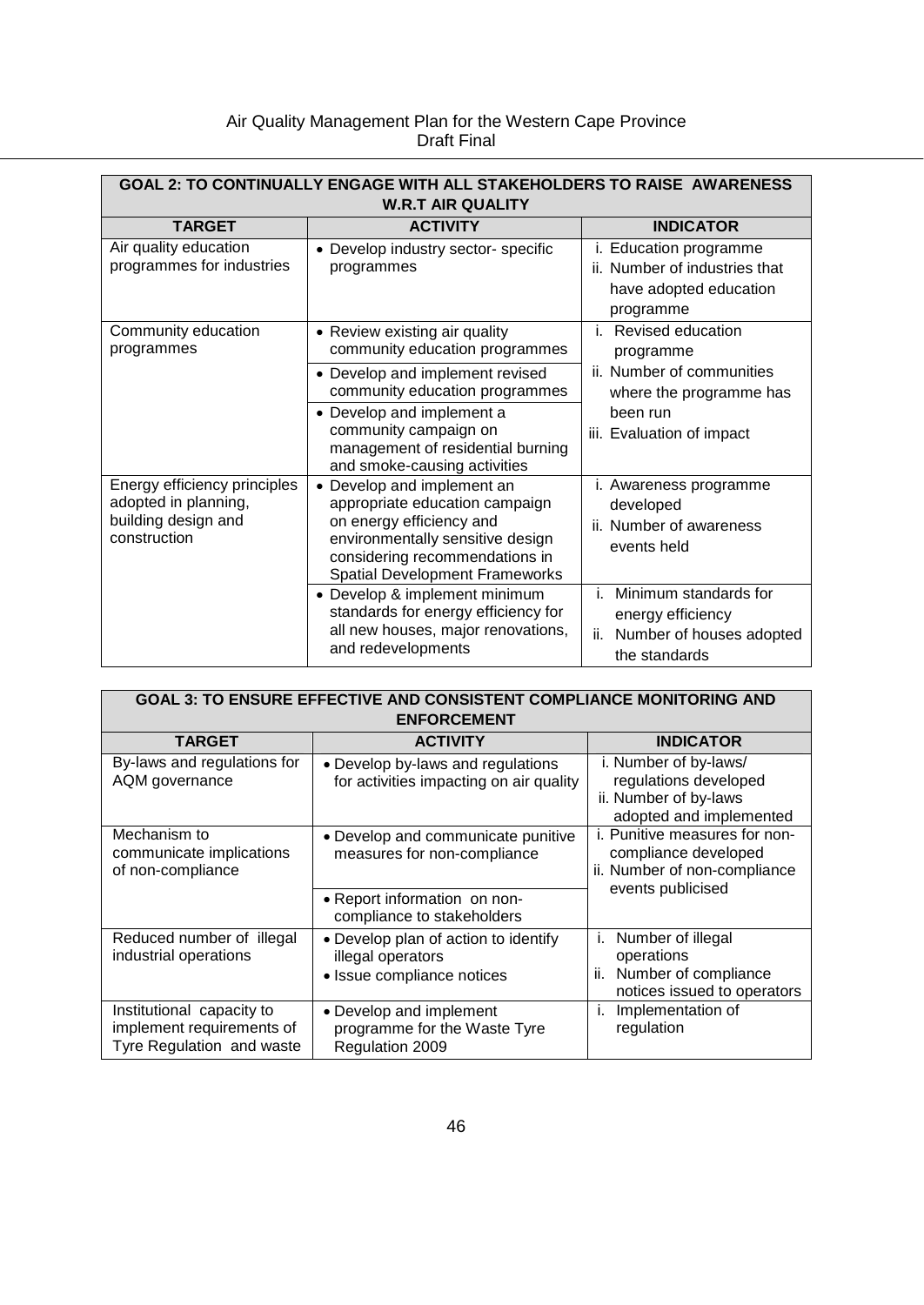| <b>GOAL 3: TO ENSURE EFFECTIVE AND CONSISTENT COMPLIANCE MONITORING AND</b><br><b>ENFORCEMENT</b> |                                                                                                                                                                 |                                                                                                                  |  |
|---------------------------------------------------------------------------------------------------|-----------------------------------------------------------------------------------------------------------------------------------------------------------------|------------------------------------------------------------------------------------------------------------------|--|
| <b>TARGET</b>                                                                                     | <b>ACTIVITY</b>                                                                                                                                                 | <b>INDICATOR</b>                                                                                                 |  |
| burning by-law                                                                                    | · Develop enforcement activities to<br>achieve compliance with the ban on<br>residential waste burning                                                          | i. Number of incidences of<br>residential waste burning                                                          |  |
| Service level agreements<br>between Province, District<br>and Local Municipalities                | • Establish interim arrangements<br>between Province and District for<br>AQM where needed                                                                       | i. Number of SLA<br>established between<br><b>Province and District</b><br>Municipalities                        |  |
|                                                                                                   | • Establish interim arrangements<br>between District and Local<br>Municipalities for AQM where<br>needed                                                        | i. Number of SLA<br>established between<br><b>District and Local</b><br>Municipalities                           |  |
| Voluntary compliance in<br>industry                                                               | • Develop incentives and other<br>promotional means                                                                                                             | i. Mechanism developed to<br>promote compliance<br>ii. Number of industries<br>utilising incentive<br>mechanisms |  |
| Reduced emissions of<br>NO <sub>2</sub> , CO, VOCs and SO <sub>2</sub><br>related to transport    | • Establish and operate diesel<br>vehicle emission testing<br>programmes for testing at<br>roadsides and weigh bridges                                          | i. Number of diesel vehicle<br>emission testing sites<br>ii. Number of non-<br>compliances                       |  |
|                                                                                                   | • Develop a methodology for petrol<br>vehicle emission testing                                                                                                  | i. Methodology developed                                                                                         |  |
|                                                                                                   | • Establish and operate petrol and<br>diesel vehicle emission testing<br>programmes at vehicle test stations                                                    | i. Number of diesel and<br>petrol vehicle emission<br>testing sites<br>ii. Number of non-<br>compliances         |  |
|                                                                                                   | • Develop emission control<br>programme for other forms of<br>transport                                                                                         | Programme for shipping,<br>i.<br>rail, etc is established                                                        |  |
|                                                                                                   | • Develop eco driving programme for<br>vehicle drivers                                                                                                          | Driver adoption of eco-<br>j.<br>driving programme                                                               |  |
|                                                                                                   | • Develop and implement eco<br>transport programme for other<br>transport sectors                                                                               | Sector adoption and use of<br>i.<br>eco-transport programme                                                      |  |
|                                                                                                   | • Collaborate with national initiatives<br>for vehicle emission control,<br>alternative freight transport modes,<br>and other relevant transport<br>initiatives | Number of collaborative<br>i.<br>projects<br>initiated/participated in                                           |  |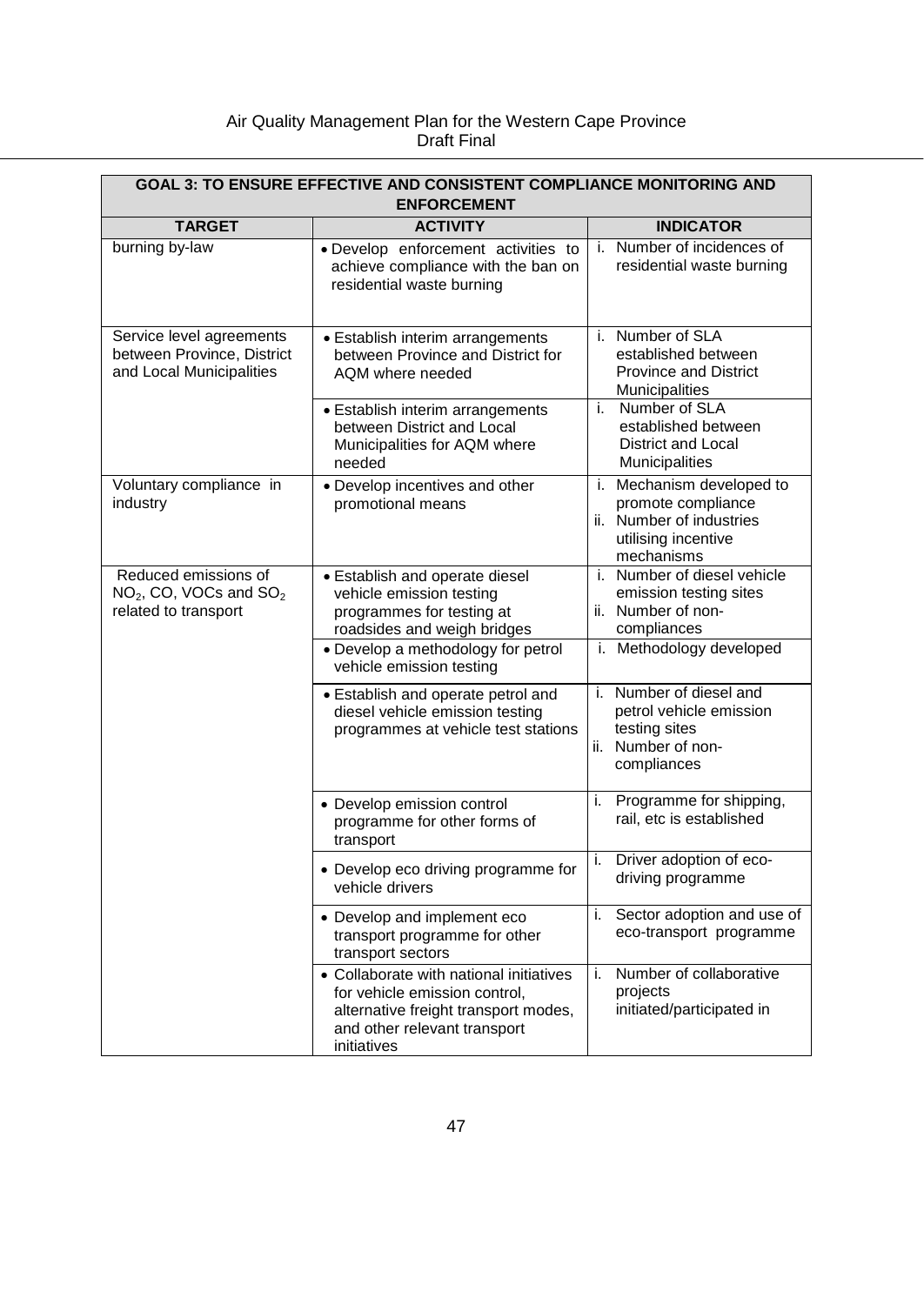| <b>GOAL 3: TO ENSURE EFFECTIVE AND CONSISTENT COMPLIANCE MONITORING AND</b><br><b>ENFORCEMENT</b>                                 |                                                                                                                                              |                                                                                                             |  |  |  |  |
|-----------------------------------------------------------------------------------------------------------------------------------|----------------------------------------------------------------------------------------------------------------------------------------------|-------------------------------------------------------------------------------------------------------------|--|--|--|--|
| <b>TARGET</b>                                                                                                                     | <b>ACTIVITY</b>                                                                                                                              | <b>INDICATOR</b>                                                                                            |  |  |  |  |
| Reduced PM <sub>10</sub> emissions<br>related to residential fuel<br>burning                                                      | • Introduce incentives for the<br>alternative forms of heating and<br>cooking in informal areas                                              | i. Incentive programme<br>developed<br>ii. Number of homes adopted<br>incentive programme                   |  |  |  |  |
|                                                                                                                                   | • Banning of residential waste<br>burning, where not already<br>prohibited                                                                   | i. Ban on residential waste<br>burning passed<br>ii. Number of waste burning<br>incidences                  |  |  |  |  |
| Reduced SO <sub>2</sub> , PM <sub>10</sub> ,<br>VOC's, NO <sub>2</sub> and odour<br>emissions related to<br>industrial operations | • Encourage industries to adopt best<br>practice and best available<br>environmental options                                                 | i. Number of industries<br>adopting best practice for<br><b>AQM</b>                                         |  |  |  |  |
|                                                                                                                                   | • Determine the contribution of<br>industries to the Provincial pollution<br>load                                                            | i. Industry source<br>apportionment completed                                                               |  |  |  |  |
|                                                                                                                                   | • Develop and implement<br>appropriate action plans to address<br>significant industrial sources of<br>SOx, NOx, PM <sub>10</sub> VOC's etc. | i. Number of industrial action<br>plans developed and<br>implemented                                        |  |  |  |  |
| Reduced PM <sub>10</sub> emissions<br>related to agricultural<br>operations                                                       | • Encourage farmers to adopt better<br>environmental practices through<br>awareness and education activities                                 | i. Number of farmers<br>adopting better<br>environmental practices                                          |  |  |  |  |
|                                                                                                                                   | • Develop and implement a<br>programme to control agricultural<br>activities that impact on air quality                                      | Agricultural activity control<br>i.<br>programme developed<br>ii. Number of farms adopting<br>the programme |  |  |  |  |
|                                                                                                                                   | • Facilitate the introduction of fire<br>protection agencies (FPAs) in<br>agricultural areas                                                 | i. Number of farms registered<br>with FPAs                                                                  |  |  |  |  |
|                                                                                                                                   | • Establish a register for agricultural<br>pesticide use                                                                                     | Agricultural pesticide use<br>i.<br>register established                                                    |  |  |  |  |
| Reduced noise from<br>residential, industrial and<br>agricultural operations                                                      | • Develop and implement a<br>programme for noise measurement<br>and monitoring                                                               | i. Programme developed                                                                                      |  |  |  |  |
|                                                                                                                                   | • Review existing noise standards<br>and establish new standards where<br>needed                                                             | i. Noise standards revised                                                                                  |  |  |  |  |
|                                                                                                                                   | • Development and introduction of<br>noise control measures                                                                                  | i. Evaluation of effectiveness<br>of control measures<br>ii. Number of noise<br>complaints                  |  |  |  |  |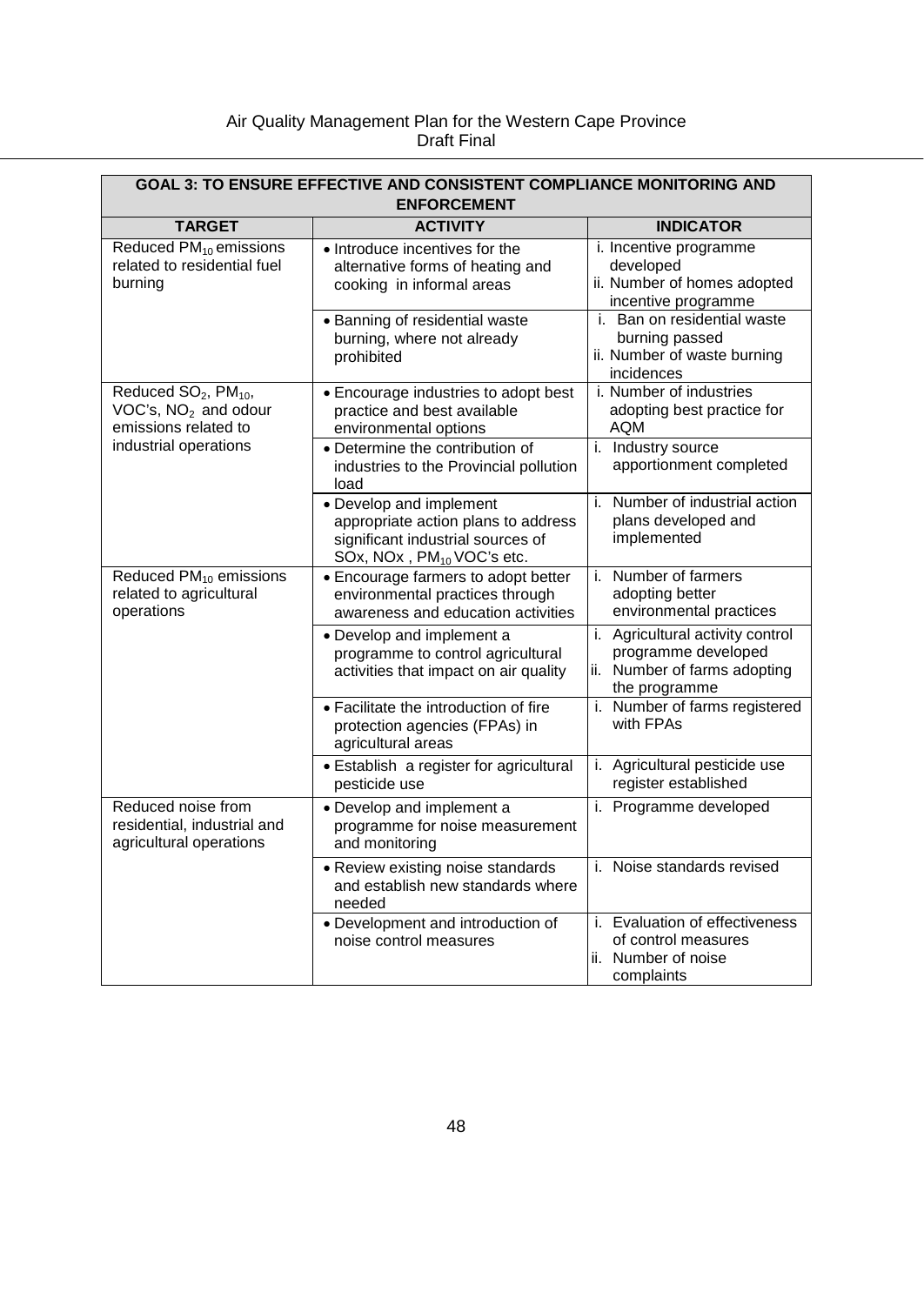| Air Quality Management Plan for the Western Cape Province |  |
|-----------------------------------------------------------|--|
| <b>Draft Final</b>                                        |  |

| <b>GOAL 4: TO SUPPORT CLIMATE CHANGE PROTECTION PROGRAMMES INCLUDING PROMOTING</b><br>THE REDUCTION OF GHG EMISSIONS |                                                                                                             |                                                                                                                                   |  |  |  |
|----------------------------------------------------------------------------------------------------------------------|-------------------------------------------------------------------------------------------------------------|-----------------------------------------------------------------------------------------------------------------------------------|--|--|--|
| <b>TARGET</b>                                                                                                        | <b>ACTIVITY</b>                                                                                             | <b>INDICATOR</b>                                                                                                                  |  |  |  |
| Reduced ozone depleting<br>substances manufacture<br>and use                                                         | • Measure, monitor and compile an<br>inventory of ozone depleting<br>substances for the Western Cape        | i. Emission inventory compiled<br>ii. Last update of inventory                                                                    |  |  |  |
|                                                                                                                      | • Validate inventory of ozone depleting<br>substances in the Western Cape                                   | i. Inventory validation complete                                                                                                  |  |  |  |
|                                                                                                                      | • Develop and implement regulations to<br>phase out the production and use of<br>ozone depleting substances | i. Regulation developed and<br>implemented<br>ii. Percentage of ozone depleting<br>substances in use                              |  |  |  |
|                                                                                                                      | . To comply with international protocols<br>and promote best practice                                       | i. Number of non-compliances                                                                                                      |  |  |  |
| All stakeholders adopt<br>best practise in addressing<br>climate change                                              | · Collaboratively develop a GHG<br>emission inventory for the Western<br>Cape                               | i. Western Cape GHG emission<br>inventory                                                                                         |  |  |  |
|                                                                                                                      | • Investigate the opportunities for<br>development of a Western Cape<br>carbon footprint tool               | i. Carbon footprint and reduction tool<br>kit developed<br>ii. Number of entities that have<br>utilised the carbon footprint tool |  |  |  |
|                                                                                                                      | • Consideration of carbon footprint<br>added to procurement policies                                        | i. Number of entities that have<br>adopted revised procurement<br>policy                                                          |  |  |  |
|                                                                                                                      | · Promote determination of municipal<br>carbon footprint and reduction<br>activities                        | i. Number of Municipalities with<br>carbon reduction initiatives                                                                  |  |  |  |
|                                                                                                                      | • Collaborate on initiatives to develop a<br>GHG reduction programme for the<br><b>Western Cape</b>         | i. Number of entities that have<br>adopted a carbon reduction<br>programme<br>i. Effectiveness of reduction<br>measures           |  |  |  |
|                                                                                                                      | • Explore climate change co-benefits in<br>air quality management                                           | i. Number of Municipal AQMP's that<br>that include co-benefits<br>ii. Number of interventions with co-<br>benefits                |  |  |  |
| Reduction in industrial<br>contribution to GHG<br>emissions                                                          | • Develop incentives for industry to<br>reduce carbon foot print                                            | <i>i.</i> Incentives developed<br>ii. Number of industries utilising<br>incentives                                                |  |  |  |
| Well-utilised carbon<br>trading system in the<br><b>Western Cape</b>                                                 | • Promote awareness of carbon trading                                                                       | i. Appropriate methods developed to<br>promote system<br>ii. Number of successful transactions                                    |  |  |  |
|                                                                                                                      | • Investigate and promote the utilisation<br>of existing climate change policy<br>mechanisms (e.g. CDM)     | concluded                                                                                                                         |  |  |  |
| <b>Residential landfill</b><br>emissions included in Air<br><b>Quality Management</b>                                | • Collaborate with climate change<br>initiatives in solid waste management<br>Departments                   | i. Number of collaborative projects<br>worked on/initiated                                                                        |  |  |  |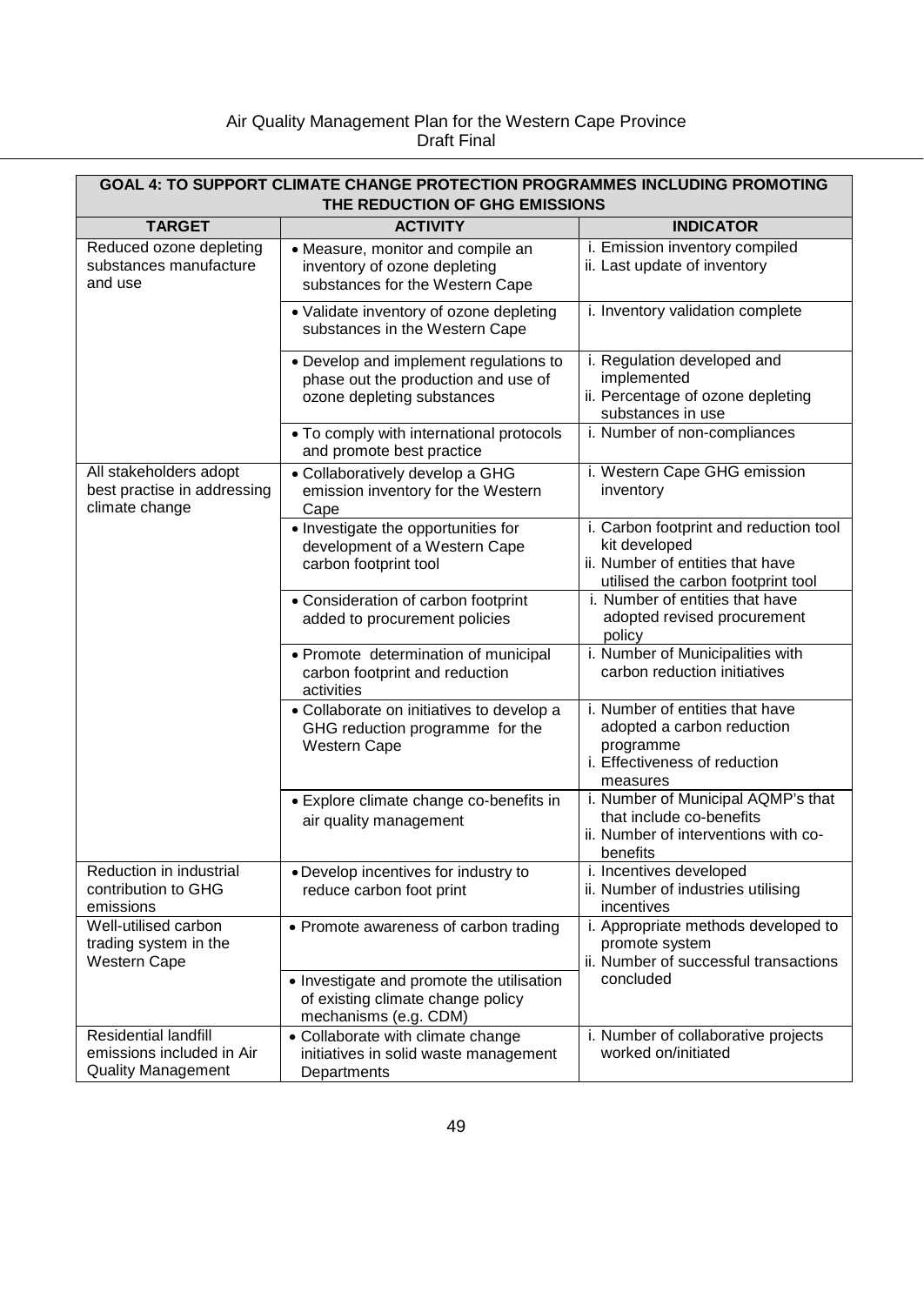### **9.3. Review**

AQMP review comprises an internal and external review of the AQMP, and addresses further developments in the science as well as management of air quality.

With regards to the formal review of the AQMP and the implementation, a review period of every *five years* is suggested in the DEAT Manual, as well as by participating stakeholders. The definition of the review period is subject to funding and political cycles, as well as implementation outcomes. Therefore, an element of elasticity is necessary.

The process of five-yearly review is anticipated to be initiated through an internal review mechanism and incorporate the annual evaluation exercise, effectively assessing the fiveyear performance of the AQMP and examining the successes and failures of implementation. An evaluation of the current organisational and air quality setting is necessary to complete the evaluation portion of the review. Following the comprehensive evaluation, goals and objectives are amended as needed and activities updated. The internal revision is communicated to stakeholders through a limited public participation process, followed by a further iteration and publication.



**Figure 2: Timeframes for monitoring, evaluation and review of the AQMP**

Checklist

evaluations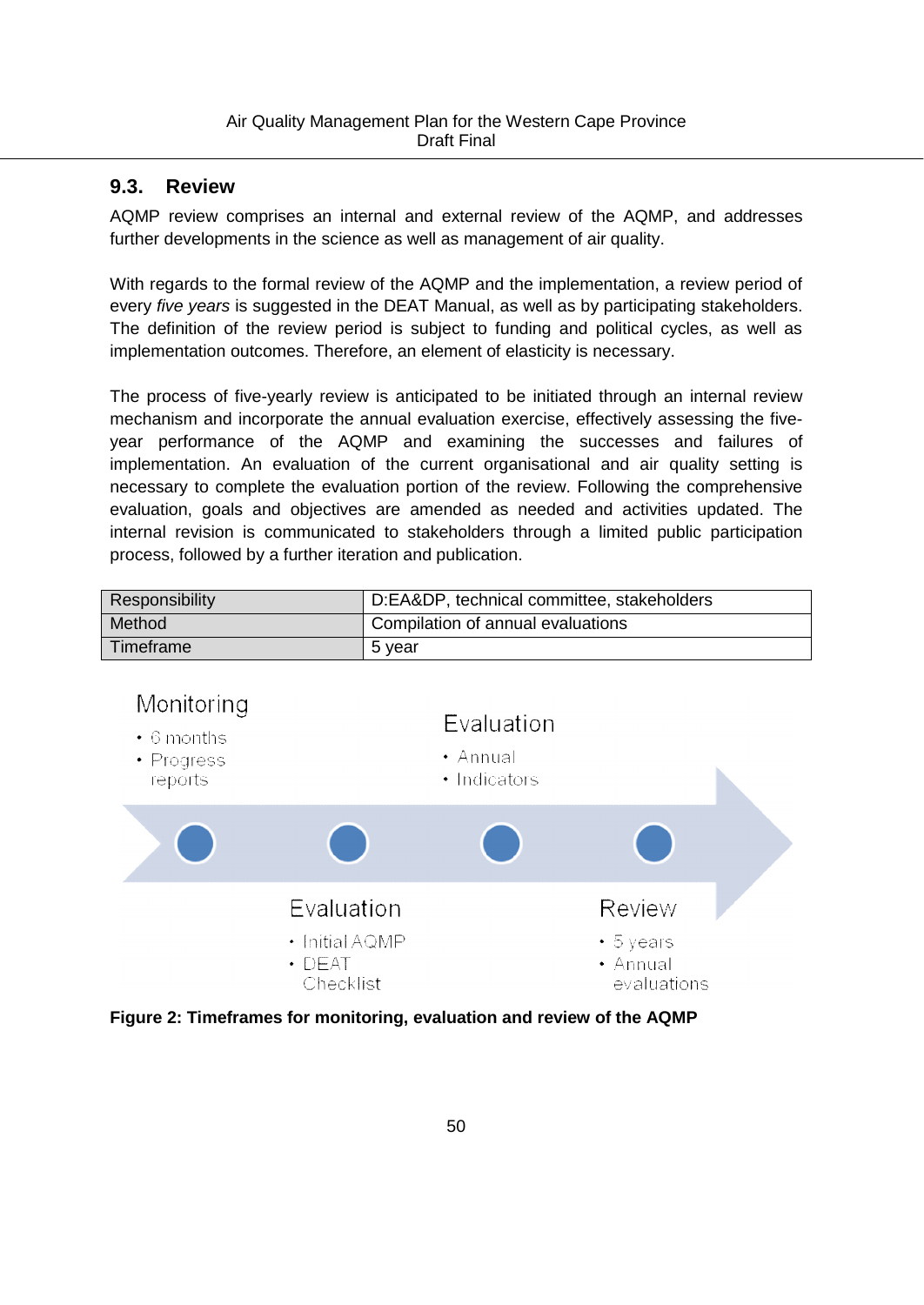# **Appendix 1 – Acronyms**

| <b>Atmospheric Emission Licence</b>                          |
|--------------------------------------------------------------|
| <b>Air Quality Management</b>                                |
| Air Quality Management Plan                                  |
| <b>Air Quality Officer</b>                                   |
| <b>Central Karoo District Municipality</b>                   |
| City of Cape Town                                            |
| Cape Peninsula University of Technology                      |
| Cape Town International Airport                              |
| Cape Winelands District Municipality                         |
| Department of Environmental Affairs and Development Planning |
| Department of Environmental Affairs                          |
| Department of Agriculture                                    |
| Department of Education                                      |
| Department of Energy                                         |
| Department of Health                                         |
| Department of Housing                                        |
| Department of Transport                                      |
| Department of Science and Technology                         |
| <b>Eden District Municipality</b>                            |
| <b>Fire Protection Agency</b>                                |
| Greenhouse gas                                               |
| Integrated Development Plan                                  |
| <b>National Working Group 2</b>                              |
| <b>Overberg District Municipality</b>                        |
| South African Petroleum Industry Association                 |
| South African Police Services                                |
| South African Weather Service                                |
| University of the Western Cape                               |
| <b>West Coast District Municipality</b>                      |
|                                                              |